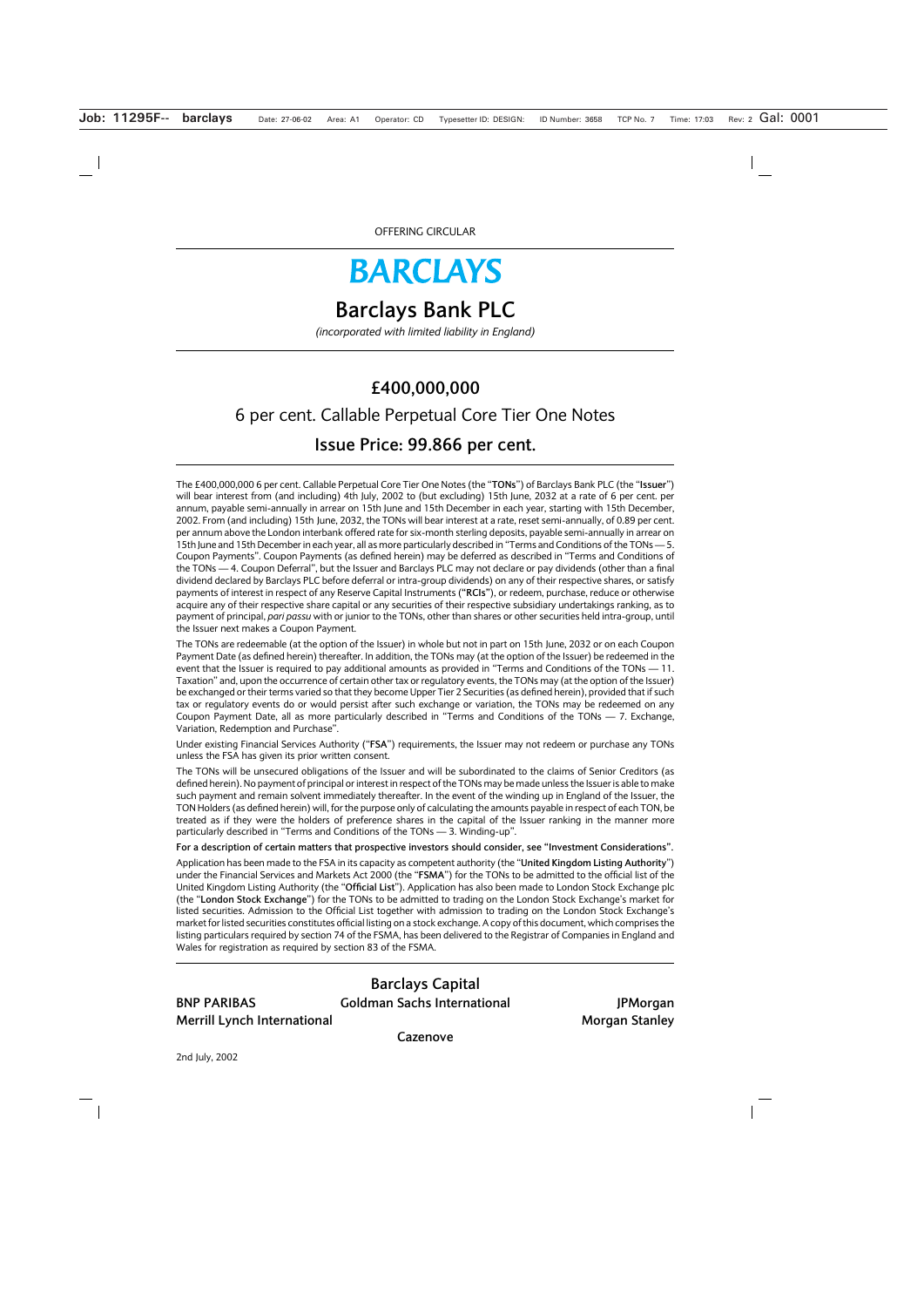The Issuer accepts responsibility for the information contained in this document. To the best of the knowledge and belief of the Issuer (which has taken all reasonable care to ensure that such is the case), the information contained in this document is in accordance with the facts and does not omit anything likely to affect the import of such information.

Any reference in this Offering Circular to listing particulars means this Offering Circular excluding all information incorporated by reference. The Issuer has confirmed that any information incorporated by reference, including any such information to which readers of this document are expressly referred, has not been and does not need to be included in the listing particulars to satisfy the requirements of the FSMA or the Listing Rules of the United Kingdom Listing Authority. The Issuer believes that none of the information incorporated herein by reference conflicts in any material respect with the information included in the listing particulars.

In connection with the issue and sale of the TONs, no person is authorised to give any information or to make any representation not contained in this document and neither the Issuer nor the Managers (as defined in "Subscription and Sale" below) accepts responsibility for any such information or representation. This document does not constitute an offer of, or an invitation to subscribe for, the TONs.

The distribution of this document and the offering or sale of the TONs in certain jurisdictions may be restricted by law. See "Subscription and Sale" below for a description, inter alia, of certain restrictions on offers, sales and deliveries of the TONs in the United States or to U.S. persons.

The TONs have not been, and will not be, registered under the U.S. Securities Act of 1933, as amended, and comprise TONs in bearer form that are subject to United States tax law requirements.

The TONs will be represented initially by a temporary global TON (the "**Temporary Global TON**") which will be deposited outside the United States with a common depositary for Clearstream Banking, société anonyme ("**Clearstream, Luxembourg**") and Euroclear Bank S.A./N.V. as operator of the Euroclear System ("**Euroclear**") on or about 4th July, 2002. The Temporary Global TON will be exchangeable for interests in a permanent global TON (the "**Permanent Global TON**") on or after a date which is expected to be 13th August, 2002 upon certification as to non-U.S. beneficial ownership as required by U.S. Treasury regulations and as described in the Temporary Global TON. Save in limited circumstances, TONs in definitive bearer form will not be issued in exchange for interests in a Permanent Global TON.

In this document all references to "**£**" are to pounds sterling, to "**U.S. dollars**" and "**U.S.\$**" are to United States dollars, to "**¥**" and "**Yen**" are to Japanese yen, to "**¤**" and "**euro**" are to the lawful currency of the member states of the European Union that adopt the single currency in accordance with the Treaty establishing the European Community, as amended by the Treaty on European Union, to "**FRF**" are to French francs, to "**ITL**" are to Italian lire and to "**DM**" are to Deutschmarks.

In connection with the issue and distribution of the TONs, Barclays Bank PLC or any person acting for it may over-allot or effect transactions with a view to supporting the market price of the TONs at a level higher than that which might otherwise prevail. However, there may be no obligation on Barclays Bank PLC or any agent of it to do this. Such stabilising, if commenced, shall be conducted in accordance with all applicable laws and rules, may be discontinued at any time and must be brought to an end after a limited period.

# **TABLE OF CONTENTS**

| Page |
|------|
|      |
|      |
| 9    |
| 27   |
| -28  |
| 30   |
| 37   |
| 39   |
| 40   |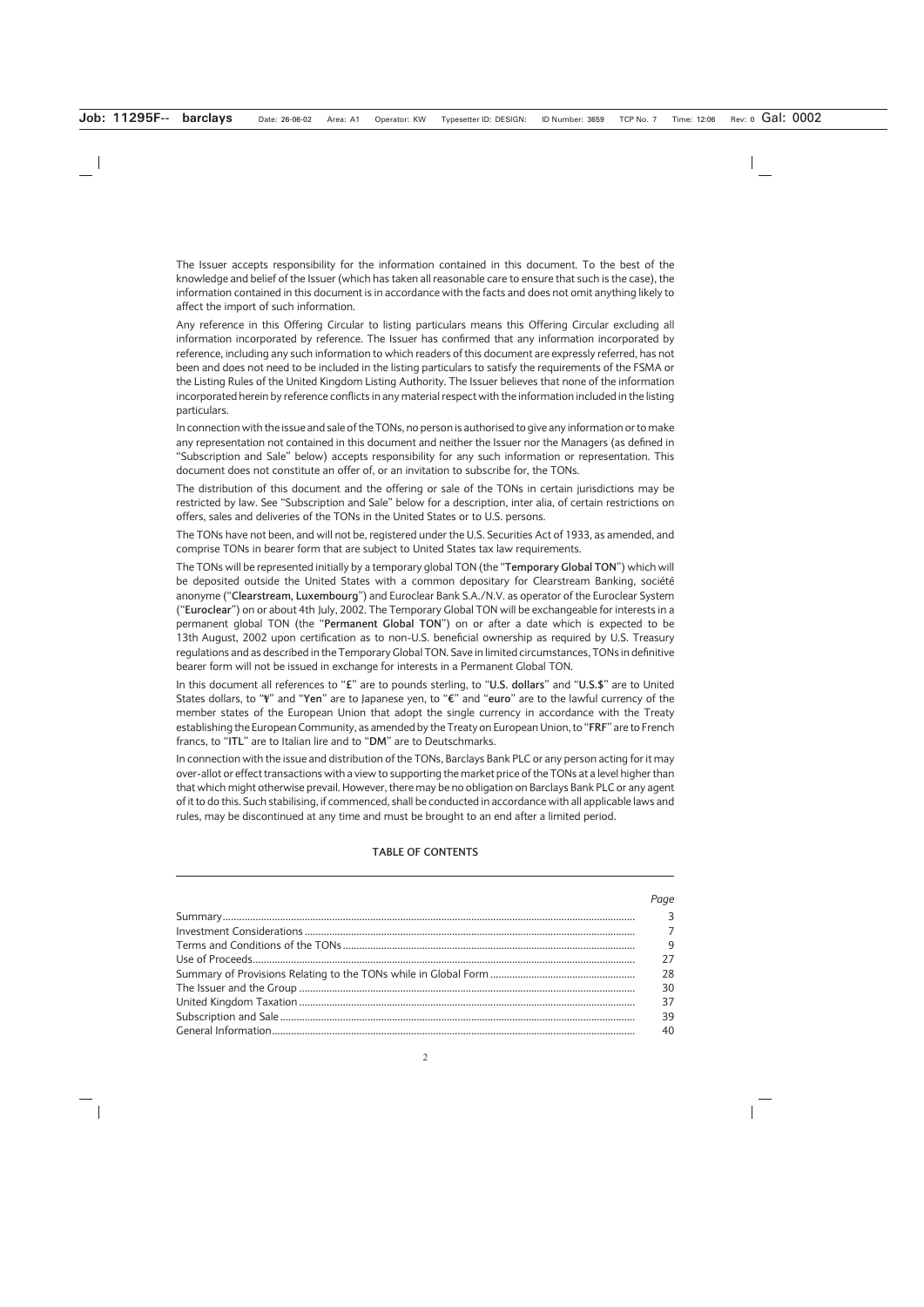#### **SUMMARY**

*The following summary refers to certain provisions of the Terms and Conditions of the TONs and the Trust Deed and insofar as it refers to the Terms and Conditions of the TONs is qualified by the more detailed information contained elsewhere in this document. Defined terms used herein have the meaning given to them in "Terms and Conditions of the TONs".*

| Issuer                      | Barclays Bank PLC.                                                                                                                                                                                                                                                                                                                                                                                                                                                                                                                                                                                                                                                                                                                                                                                                                                                                                         |
|-----------------------------|------------------------------------------------------------------------------------------------------------------------------------------------------------------------------------------------------------------------------------------------------------------------------------------------------------------------------------------------------------------------------------------------------------------------------------------------------------------------------------------------------------------------------------------------------------------------------------------------------------------------------------------------------------------------------------------------------------------------------------------------------------------------------------------------------------------------------------------------------------------------------------------------------------|
| <b>Holding Company</b>      | Barclays PLC.                                                                                                                                                                                                                                                                                                                                                                                                                                                                                                                                                                                                                                                                                                                                                                                                                                                                                              |
| Trustee                     | The Bank of New York.                                                                                                                                                                                                                                                                                                                                                                                                                                                                                                                                                                                                                                                                                                                                                                                                                                                                                      |
| Issue size                  | £400,000,000.                                                                                                                                                                                                                                                                                                                                                                                                                                                                                                                                                                                                                                                                                                                                                                                                                                                                                              |
| Redemption                  | The TONs are perpetual securities and have no maturity date.<br>However, the TONs are redeemable in whole but not in part at the<br>option of the Issuer, subject to the prior approval of the FSA and to<br>the Auditors of the Issuer having reported to the Trustee within the<br>previous six months that the Solvency Condition is met, at their<br>principal amount together with any Outstanding Payments on<br>15th June, 2032 or any Coupon Payment Date thereafter.                                                                                                                                                                                                                                                                                                                                                                                                                              |
| Interest                    | The TONs bear interest at a rate of 6 per cent. per annum from (and<br>including) 4th July, 2002 to (but excluding) 15th June, 2032, and<br>thereafter at a rate, reset semi-annually, of 0.89 per cent. per annum<br>above the London interbank offered rate for six-month sterling<br>deposits.                                                                                                                                                                                                                                                                                                                                                                                                                                                                                                                                                                                                          |
| <b>Coupon Payment Dates</b> | Except as described below, Coupon Payments will be payable on<br>15th June and 15th December in each year, commencing on<br>15th December, 2002, in respect of the period to and including<br>15th December, 2032, and thereafter, subject to adjustment for<br>non-business days, on 15th June and 15th December in each year.                                                                                                                                                                                                                                                                                                                                                                                                                                                                                                                                                                            |
| Subordination               | The rights and claims of the TON Holders and the Couponholders<br>are subordinated to the claims of Senior Creditors. No payment of<br>principal or interest in respect of the TONs may be made unless the<br>Issuer is able to make such payment and still be solvent immediately<br>thereafter. Upon any winding-up of the Issuer (except, in limited<br>circumstances, a solvent winding-up), the holder of each TON will,<br>for the purpose only of calculating the amounts payable in respect of<br>each TON, rank pari passu with the RCIs and with the holders of the<br>most senior class or classes of preference shares (if any) of the Issuer<br>then in issue and in priority to all other Issuer shareholders, and the<br>TON Holder's claim in the winding-up shall be limited to the<br>principal amount of the relevant TON (and no amounts will be<br>payable in respect of any Coupon). |
| Deferral of Coupon Payments | If the Issuer, at its sole discretion, determines, on the 20th business<br>day prior to the date on which any Coupon Payment would, in the<br>absence of deferral in accordance with Condition 4, be due and<br>payable, that it is, or payment of the relevant Coupon Payment will<br>result in the Issuer being, in non-compliance with applicable Capital<br>Regulations, the Issuer may elect to defer such Coupon Payment,<br>subject to the restrictions described below. Such Deferred Coupon<br>Payment shall be satisfied only on the date upon which the TONs are<br>redeemed, but shall not be paid in any other circumstances. No<br>interest will accrue on a Deferred Coupon Payment.                                                                                                                                                                                                        |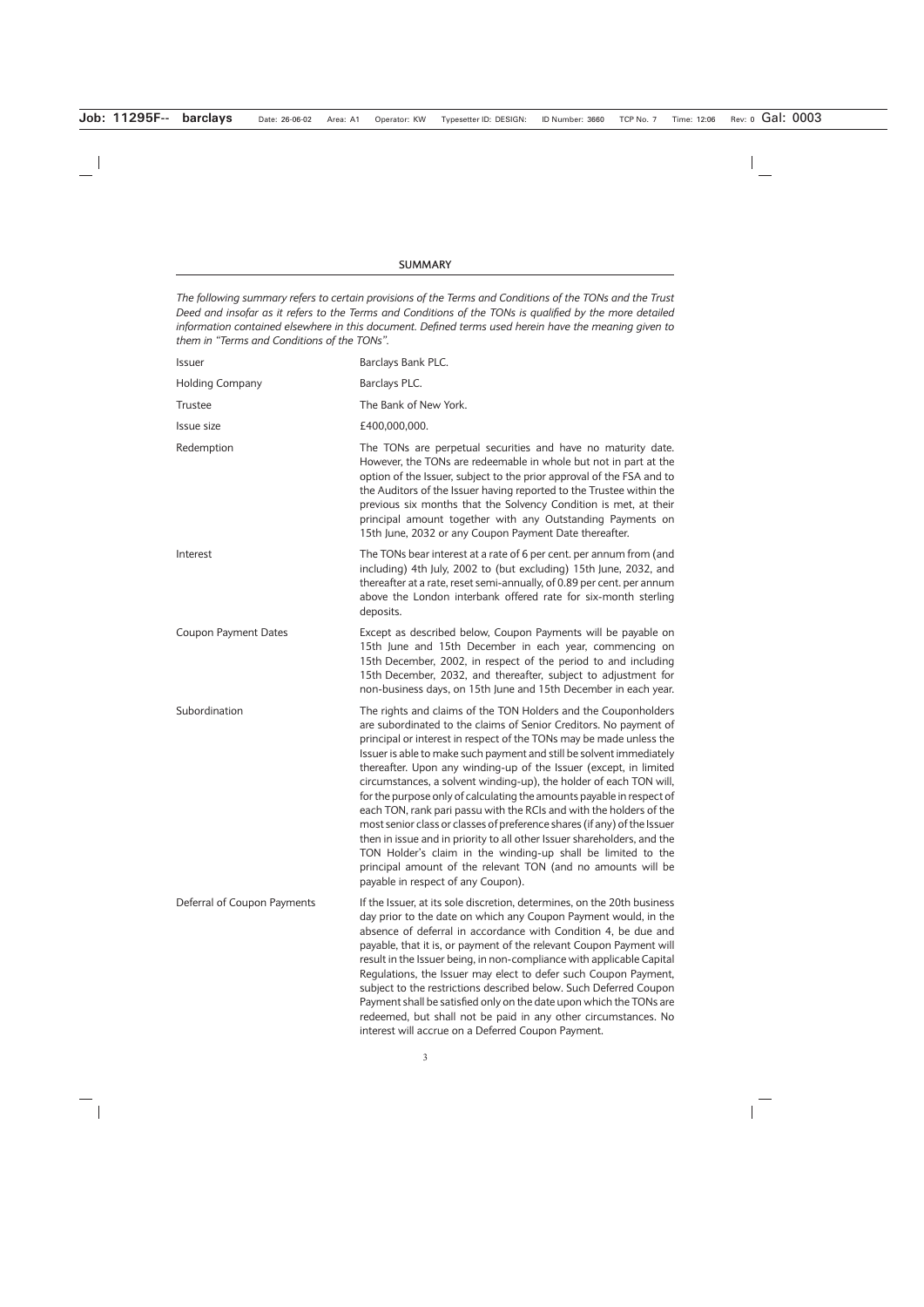| Restrictions following deferral of<br>Coupon Payments | If the Issuer defers a Coupon Payment for any reason as described<br>above then (i) neither the Issuer nor the Holding Company may (a)<br>declare or pay a dividend (other than a final dividend declared by the<br>Shareholders of the Holding Company before such Coupon<br>Payment is so deferred, or a dividend paid by the Issuer to the<br>Holding Company or a wholly-owned Subsidiary) on any of their<br>respective ordinary shares or preference shares, or satisfy any<br>payments in respect of interest on any RCI or (b) redeem, purchase,<br>reduce or otherwise acquire any of their respective share capital or<br>any securities of any of their respective subsidiary undertakings<br>ranking, as to the right of repayment of principal, pari passu with or<br>junior to the TONs (other than shares or other securities held by the<br>Holding Company or a wholly-owned Subsidiary), in either case<br>until the Issuer next makes a Coupon Payment and (ii) any such<br>Deferred Coupon Payment shall be satisfied only in accordance with<br>the alternative coupon satisfaction mechanism.                                                                                                                                                                                                                                                                                                                                    |
|-------------------------------------------------------|--------------------------------------------------------------------------------------------------------------------------------------------------------------------------------------------------------------------------------------------------------------------------------------------------------------------------------------------------------------------------------------------------------------------------------------------------------------------------------------------------------------------------------------------------------------------------------------------------------------------------------------------------------------------------------------------------------------------------------------------------------------------------------------------------------------------------------------------------------------------------------------------------------------------------------------------------------------------------------------------------------------------------------------------------------------------------------------------------------------------------------------------------------------------------------------------------------------------------------------------------------------------------------------------------------------------------------------------------------------------------------------------------------------------------------------------------------|
| Alternative coupon satisfaction<br>mechanism          | Investors will always receive payments made in respect of TONs in<br>cash. However, if the Issuer either (i) defers a Coupon Payment or (ii)<br>the Issuer does not redeem the TONs on the First Reset Date, then<br>the Issuer must satisfy any obligation it may have to make any such<br>Deferred Coupon Payment (in the case of (i)) or all Payments falling<br>due after the First Reset Date (in the case of (ii)) to TON Holders by<br>issuing its ordinary shares to the Trustee or its agent. In such event,<br>the Trustee or its agent will exchange such ordinary shares for<br>ordinary shares in the Holding Company which when sold will<br>provide a cash amount which the Principal Paying Agent, on behalf<br>of the Trustee, will pay to the TON Holders in respect of the relevant<br>Payment. The Calculation Agent will calculate in advance the<br>number of ordinary shares in the Holding Company required to be<br>issued in order to enable the Trustee or its agent to raise the full<br>amount of money due on the relevant payment date to TON<br>Holders. The Issuer has agreed to fund any shortfall as at the<br>relevant payment date arising on the sale of such shares either by<br>payment of an amount equal to such shortfall or, at its election,<br>through issuing additional ordinary shares as part of the operation<br>of a similar share issue, exchange and sale mechanism to that<br>summarised above. |
| Insufficiency                                         | Each of the Issuer and the Holding Company is required to keep<br>available for issue enough of its shares as it reasonably considers<br>would be required to satisfy from time to time any Deferred Coupon<br>Payment and, if the Issuer does not redeem the TONs on the First<br>Reset Date, the next two Coupon Payments using the alternative<br>coupon satisfaction mechanism described above.                                                                                                                                                                                                                                                                                                                                                                                                                                                                                                                                                                                                                                                                                                                                                                                                                                                                                                                                                                                                                                                    |
| Market Disruption Event                               | If, in the opinion of the Issuer, a Market Disruption Event exists on or<br>at any time after the 15th business day preceding any date upon<br>which the Issuer is due to satisfy a payment using the alternative<br>coupon satisfaction mechanism, the payment to TON Holders may<br>be deferred until the Market Disruption Event no longer exists. Any<br>such deferred payments shall bear interest at the then-current rate<br>applicable to the TONs if the Market Disruption Event continues for<br>14 days or more.                                                                                                                                                                                                                                                                                                                                                                                                                                                                                                                                                                                                                                                                                                                                                                                                                                                                                                                            |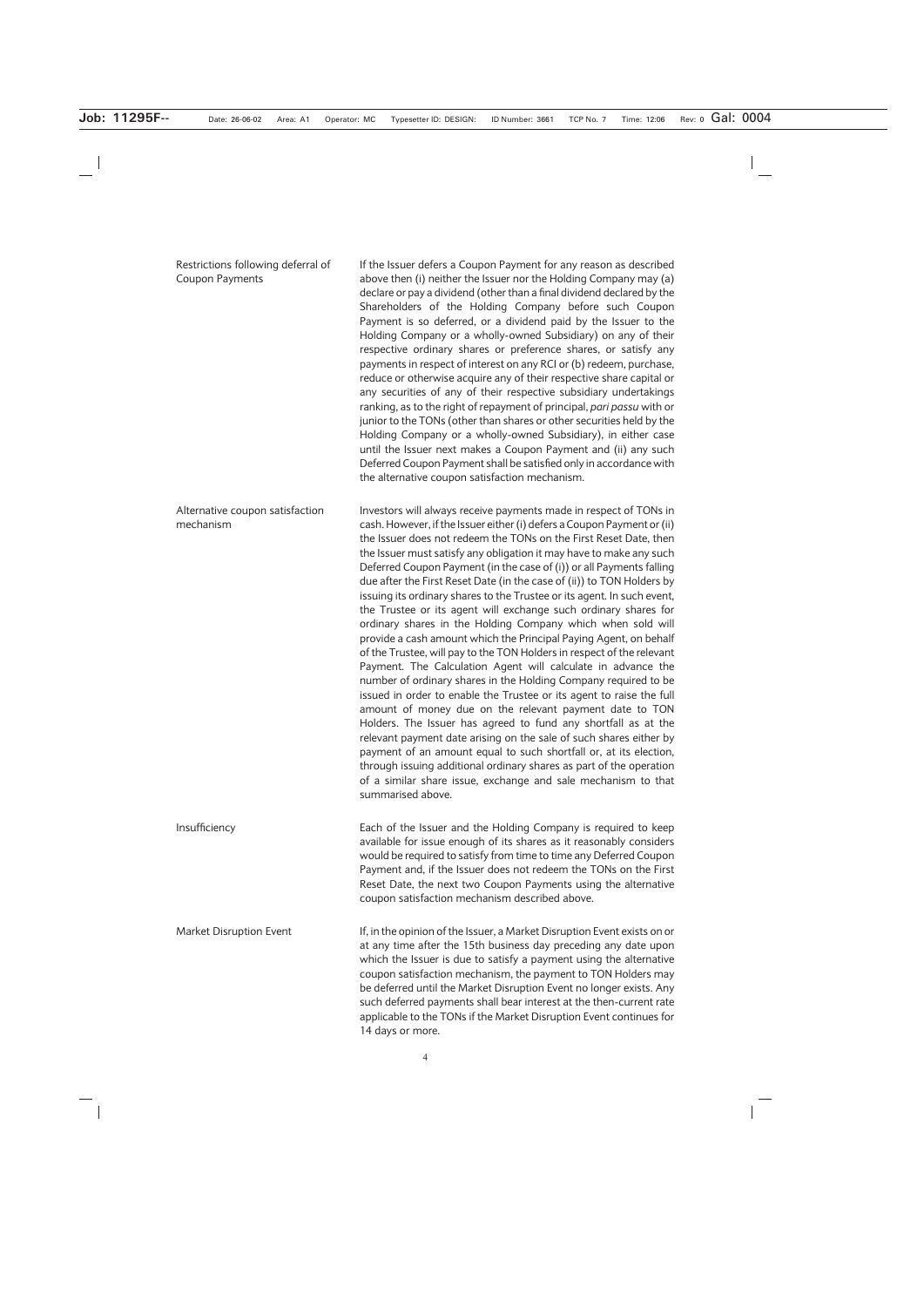| Suspension                                                  | If, following any takeover offer or any reorganisation, restructuring<br>or scheme of arrangement, Barclays PLC (or any successor ultimate<br>holding company of the Issuer) ceases to be the Issuer's ultimate<br>holding company, then such changes to the documentation relating<br>to the TONs as determined by an independent investment bank to<br>be appropriate in order to preserve substantially the economic<br>effect, for the TON Holders, of a holding of the TONs will be made by<br>the Issuer and the Trustee, and pending such changes, the Issuer<br>will be unable to satisfy payments using the alternative coupon<br>satisfaction mechanism. If the investment bank is unable to<br>determine appropriate amendments, as notified to the Issuer and<br>the Trustee, each TON will (subject to the prior consent of the FSA)<br>be redeemed at its Suspension Redemption Price.                                                                                                                                                                                                                                                                                                                                                                             |
|-------------------------------------------------------------|----------------------------------------------------------------------------------------------------------------------------------------------------------------------------------------------------------------------------------------------------------------------------------------------------------------------------------------------------------------------------------------------------------------------------------------------------------------------------------------------------------------------------------------------------------------------------------------------------------------------------------------------------------------------------------------------------------------------------------------------------------------------------------------------------------------------------------------------------------------------------------------------------------------------------------------------------------------------------------------------------------------------------------------------------------------------------------------------------------------------------------------------------------------------------------------------------------------------------------------------------------------------------------|
| <b>Additional amounts</b>                                   | The Issuer will pay additional amounts to TON Holders to gross up<br>payments upon the imposition of UK withholding tax, subject to<br>customary exceptions.                                                                                                                                                                                                                                                                                                                                                                                                                                                                                                                                                                                                                                                                                                                                                                                                                                                                                                                                                                                                                                                                                                                     |
| Exchange, variation or redemption<br>for taxation reasons   | The Issuer may, subject to the prior consent of the FSA, redeem all,<br>but not some only, of the TONs at their principal amount together<br>with any Outstanding Payments in the event that for reasons<br>outside its control it is required to pay additional amounts in respect<br>of United Kingdom withholding taxation as provided in Condition 11<br>of the Terms and Conditions of the TONs, provided the Auditors of<br>the Issuer have reported to the Trustee within the previous six<br>months that the Solvency Condition is met. Upon the occurrence of<br>certain other changes in the treatment of the TONs for taxation<br>purposes, which changes affect payments of interest falling due on<br>or prior to 15th June, 2032 the Issuer may, subject to the prior<br>consent of the FSA, exchange the TONs for, or vary the terms of the<br>TONs so that they become, Upper Tier 2 Securities or, if such change<br>in tax treatment also affects or would affect the Upper Tier 2<br>Securities and provided the Auditors of the Issuer have reported to<br>the Trustee within the previous six months that the Solvency<br>Condition is met, redeem all, but not some only, of the TONs at their<br>principal amount together with any Outstanding Payments. |
| Exchange, variation or redemption<br>for regulatory reasons | The TONs will qualify as Tier 1 Capital for the purposes of the FSA's<br>capital adequacy regulations. If at any time the TONs cease to<br>qualify as Tier 1 Capital, the Issuer may, subject to the prior consent<br>of the FSA, exchange the TONs for, or vary the terms of the TONs so<br>that they become, Upper Tier 2 Securities or, if such exchanged or<br>varied securities do not or would not qualify as Upper Tier 2 Capital<br>or certain other provisions apply, and provided the Auditors have<br>reported to the Trustee within the previous six months that the<br>Solvency Condition is met, redeem all, but not some only, of the<br>TONs at their principal amount together with any Outstanding<br>Payments.                                                                                                                                                                                                                                                                                                                                                                                                                                                                                                                                                |
| Remedy for non-payment                                      | The sole remedy against the Issuer available to the Trustee or any<br>TON Holder or Couponholder for recovery of amounts owing in<br>respect of any Payment or principal in respect of the TONs will be the<br>institution of proceedings for the winding-up of the Issuer and/or<br>proving in such winding-up.                                                                                                                                                                                                                                                                                                                                                                                                                                                                                                                                                                                                                                                                                                                                                                                                                                                                                                                                                                 |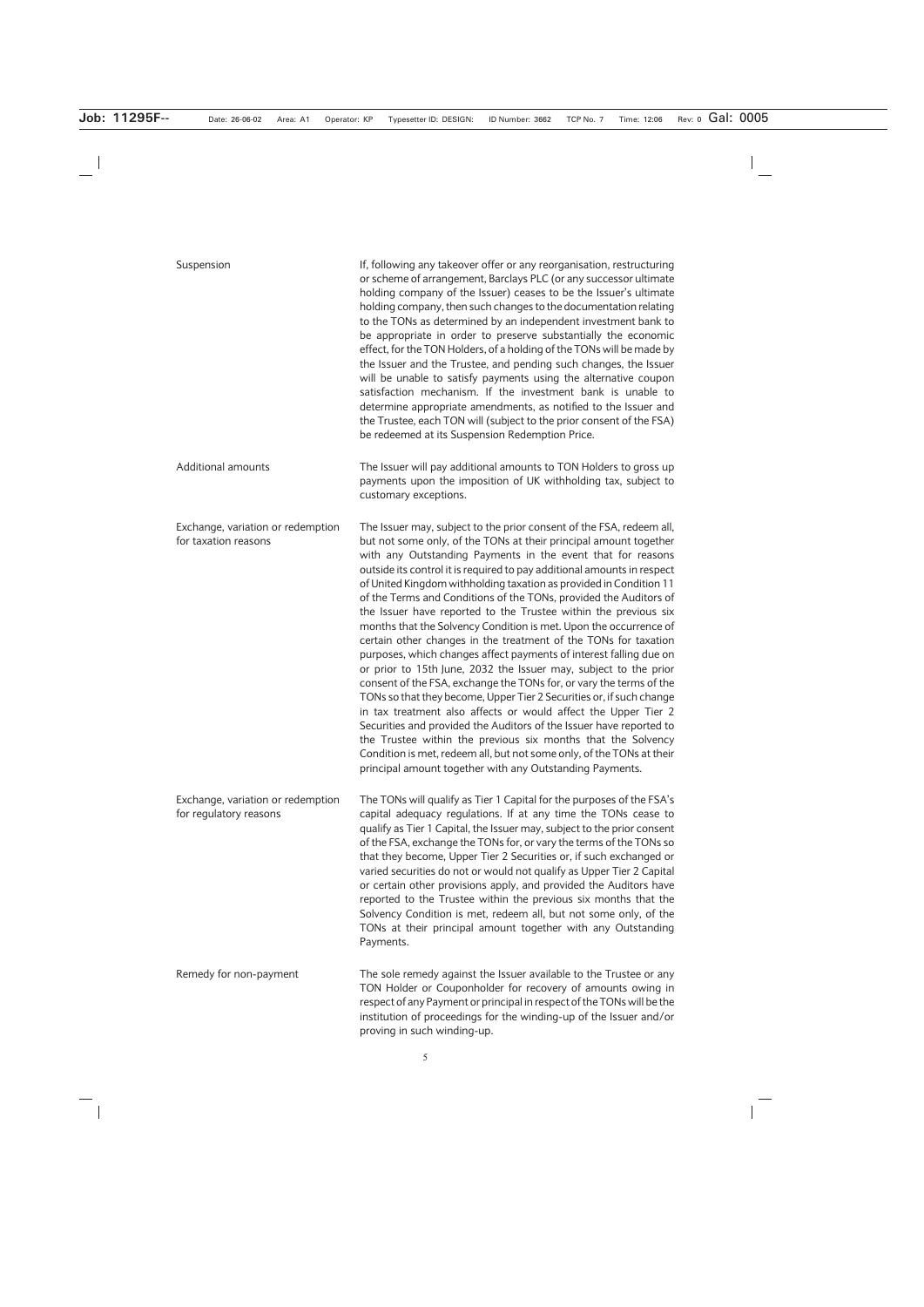| Form                             | Bearer. The TONs will be represented initially by the Temporary<br>Global TON which will be deposited outside the United States with a<br>common depositary for Clearstream, Luxembourg and Euroclear on<br>or about 4th July, 2002. The Temporary Global TON will be<br>exchangeable for interests in a Permanent Global TON on or after a<br>date which is expected to be 13th August, 2002 upon certification<br>as to non-US beneficial ownership as required by US Treasury<br>regulations and as described in the Temporary Global TON. Save in<br>limited circumstances, TONs in definitive bearer form with coupons<br>and a talon attached on issue will not be issued in exchange for<br>interests in the Permanent Global TON. |
|----------------------------------|-------------------------------------------------------------------------------------------------------------------------------------------------------------------------------------------------------------------------------------------------------------------------------------------------------------------------------------------------------------------------------------------------------------------------------------------------------------------------------------------------------------------------------------------------------------------------------------------------------------------------------------------------------------------------------------------------------------------------------------------|
| Listing                          | London.                                                                                                                                                                                                                                                                                                                                                                                                                                                                                                                                                                                                                                                                                                                                   |
| Governing Law                    | English.                                                                                                                                                                                                                                                                                                                                                                                                                                                                                                                                                                                                                                                                                                                                  |
| Rating                           | The TONs are expected to be assigned an $A+$ rating by Standard &<br>Poor's Rating Services, a division of The McGraw-Hill Companies,<br>Inc. and an Aa3 rating by Moody's Investors Service, Inc. A credit<br>rating is not a recommendation to buy, sell or hold securities and<br>may be subject to revision, suspension or withdrawal at any time by<br>the relevant rating organisation.                                                                                                                                                                                                                                                                                                                                             |
| <b>Investment Considerations</b> | Prospective investors should carefully consider the information<br>under "Investment Considerations" in conjunction with the other<br>information contained in this document.                                                                                                                                                                                                                                                                                                                                                                                                                                                                                                                                                             |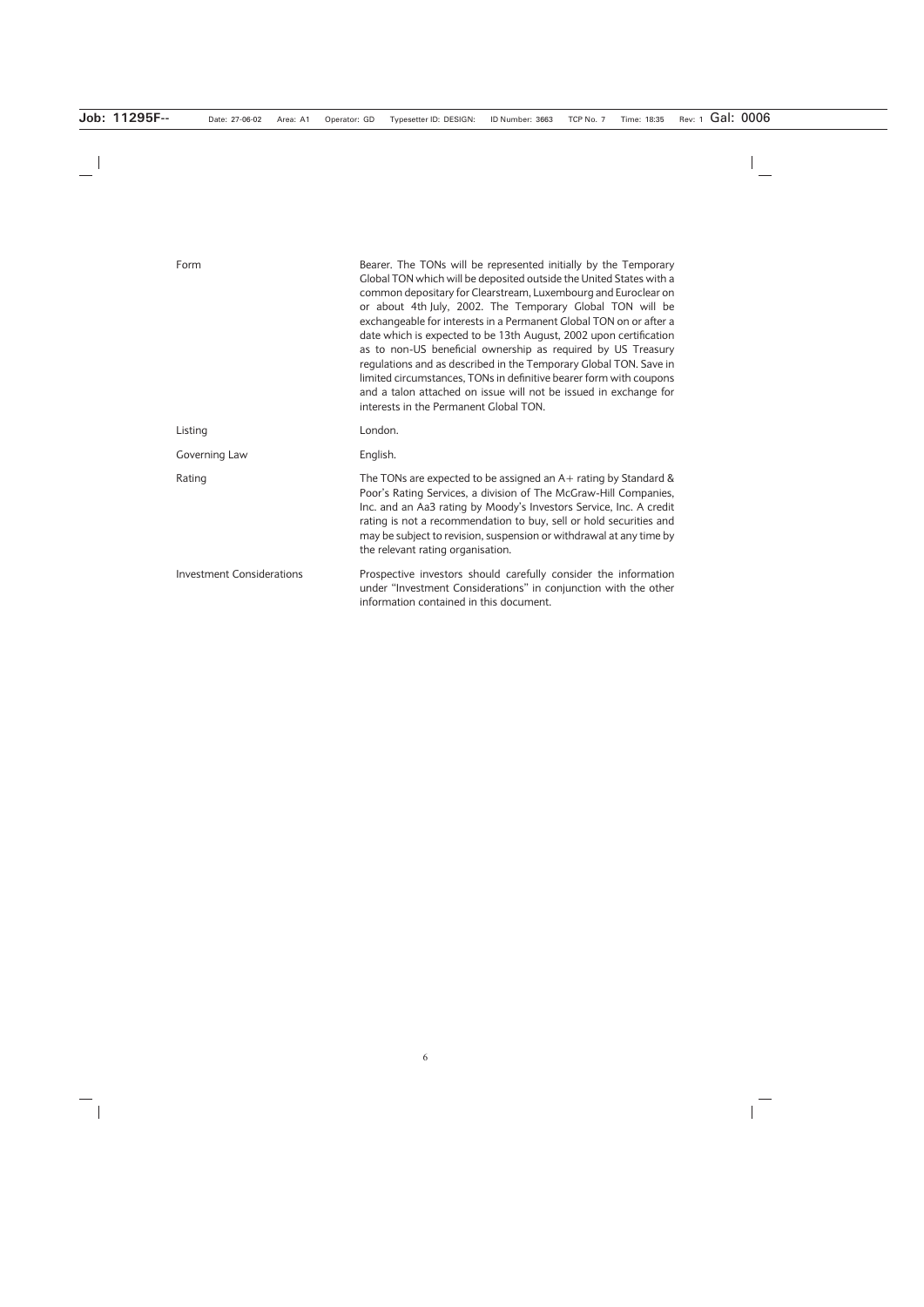*Prospective investors should carefully consider the following information in conjunction with the other information contained in this document. Defined terms used herein have the meaning given to them in "Terms and Conditions of the TONs".*

# **DEFERRAL**

The Issuer may elect to defer any Coupon Payment on the TONs if, in its sole discretion, it determines that, on the 20th business day prior to the date on which such Coupon Payment would, in the absence of deferral, be due and payable, the Deferral Condition is satisfied, as more particularly described in "Terms and Conditions of the TONs — 4. Coupon Deferral". If the Issuer does defer a Coupon Payment, such Deferred Coupon Payment will be satisfied only on the date on which the TONs are redeemed. Any such Deferred Coupon Payment will not bear interest, and during the period of such deferral neither the Issuer nor the Holding Company may (a) declare or pay a dividend (other than a final dividend declared by the shareholders of the Holding Company before such payment is so deferred or a dividend paid by the Issuer to the Holding Company or a wholly-owned Subsidiary) on any of their respective shares, or satisfy payments of interest in respect of RCIs or (b) redeem, purchase, reduce or otherwise acquire any of their respective share capital or any securities of any of their respective subsidiary undertakings ranking, as to the right of repayment of principal, equal with or junior to the TONs (other than shares or other securities held by the Holding Company or a wholly-owned Subsidiary), in either case until the Issuer next makes a Coupon Payment.

# **PERPETUAL SECURITIES**

The Issuer is under no obligation to redeem the TONs at any time (save in the particular circumstances referred to in "Terms and Conditions of the TONs — 8. Payments — (d) Suspension"), and the TON Holders have no right to call for their redemption.

### **REDEMPTION AND EXCHANGE RISK**

The TONs may, subject to the prior consent of the FSA, be redeemed at their principal amount together with any Outstanding Payments at the option of the Issuer in the event that it is required to pay additional amounts as provided in "Terms and Conditions of the TONs — 11. Taxation". In addition, upon the occurrence of certain other specified tax or regulatory events, which in the case of tax changes affect payments of interest falling due on or prior to 15th June, 2032, the TONs may be exchanged or their terms varied so that they become Upper Tier 2 Securities (bearing interest at a rate of 0.25 per cent. per annum below the Coupon Rate on the TONs, subject to any step-up on such Upper Tier 2 Securities) or, if such specified tax or regulatory event applies or would apply to the Upper Tier 2 Securities, the TONs may be redeemed at their outstanding principal amount together with any Outstanding Payments, all as more particularly described in "Terms and Conditions of the TONs — 7. Exchange, Variation, Redemption and Purchase".

### **NO LIMITATION ON ISSUING SECURITIES**

There is no restriction on the amount of securities or indebtedness which the Issuer may issue or incur which ranks senior to or *pari passu* with the TONs. The issue of any such securities or indebtedness may reduce the amount recoverable by TON Holders on a winding-up of the Issuer or may increase the likelihood of a deferral of Payments on the TONs.

### **AVAILABILITY OF SHARES**

If the Issuer uses the alternative coupon satisfaction mechanism either to make a Deferred Coupon Payment or, if the Issuer does not redeem the TONs on the First Reset Date, to make any Payment and a sufficient number of ordinary shares in the Issuer or the Holding Company is not available, then the Issuer's payment obligation shall be suspended to the extent of such insufficiency until such time as a sufficient number of shares is available to satisfy the suspended payment obligation, as more particularly described in "Terms and Conditions of the TONs — 6. Alternative Coupon Satisfaction Mechanism — (d) Insufficiency".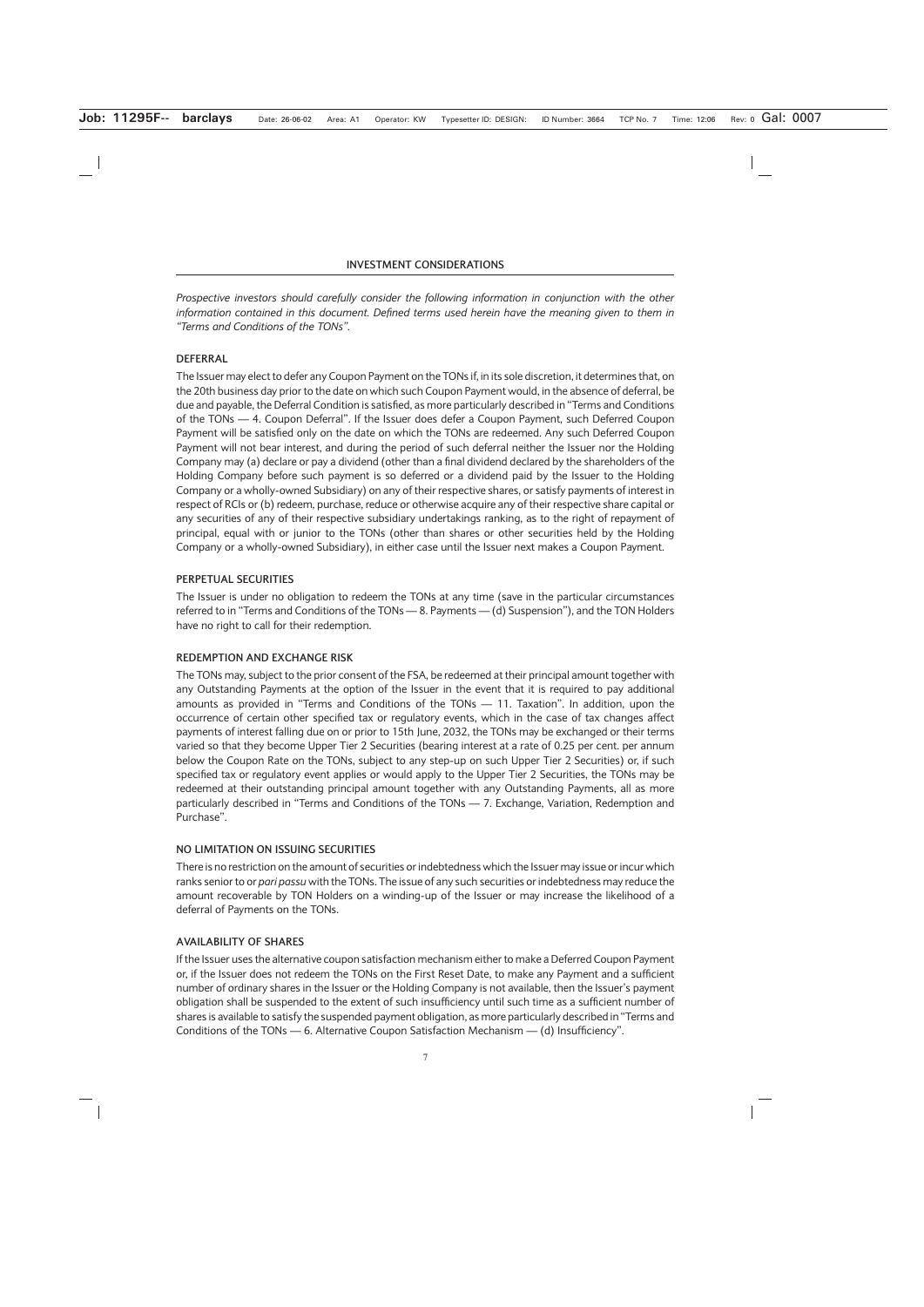#### **MARKET DISRUPTION EVENT**

If, following a decision by the Issuer to satisfy a payment using the alternative coupon satisfaction mechanism, a Market Disruption Event exists in the opinion of the Issuer, the payment to TON Holders may be deferred until the cessation of such market disruption, as more particularly described in "Terms and Conditions of the TONs — 6. Alternative Coupon Satisfaction Mechanism — (e) Market Disruption". Any such deferred payments shall bear interest at the then-current rate applicable to the TONs if the Market Disruption Event continues for 14 days or more.

### **RESTRICTED REMEDY FOR NON-PAYMENT**

In accordance with FSA requirements for subordinated capital, the sole remedy against the Issuer available to the Trustee or any TON Holder or Couponholder for recovery of amounts owing in respect of the TONs and Coupons will be the institution of proceedings for the winding-up of the Issuer and/or proving in such winding-up and the TON Holder's claim in such winding-up shall be limited to the principal amount of the relevant TON (and no amounts will be payable in respect of any Coupon).

#### **LIQUIDITY**

The TONs constitute a new issue of securities. Prior to this issue, there will have been no public market for the TONs. Although application has been made for the TONs to be admitted to the Official List and admitted to trading on the London Stock Exchange, there can be no assurance that an active public market for the TONs will develop and, if such a market were to develop, the Managers are under no obligation to maintain such a market. The liquidity and the market prices for the TONs can be expected to vary with changes in market and economic conditions, the financial condition and prospects of the Issuer and other factors that generally influence the market prices of securities.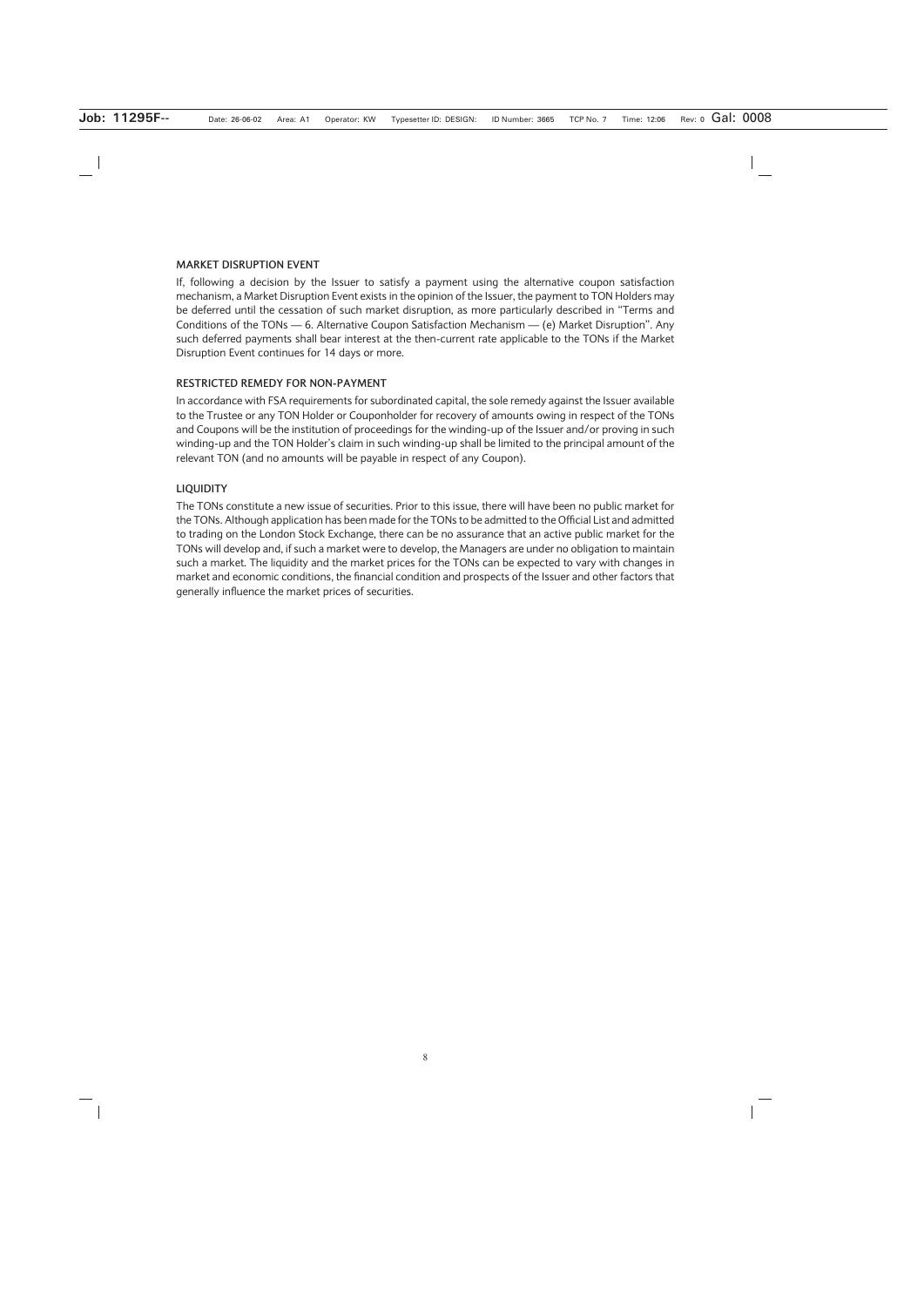# *The following, subject to alteration, are the terms and conditions of the TONs which will be endorsed on each TON in definitive form (if issued).*

The TONs are constituted by the Trust Deed. The issue of the TONs was authorised pursuant to a resolution of a committee of the Board of Directors of the Issuer passed on 27th June, 2002. The statements in these Terms and Conditions include summaries of, and are subject to, the detailed provisions of the Trust Deed. Copies of the Trust Deed, the Agency Agreement and the Calculation Agency Agreement are available for inspection during normal business hours by the TON Holders and the Couponholders at the principal office of the Trustee, being at the date hereof at 101 Barclay Street, New York, NY 10286, United States of America, and at the specified office of each of the Paying Agents. The TON Holders and the Couponholders are entitled to the benefit of, are bound by, and are deemed to have notice of, all the provisions of the Trust Deed, the Agency Agreement and the Calculation Agency Agreement applicable to them.

### 1. **Form, Denomination and Title**

(a) *Form and Denomination*

The TONs are serially numbered and in bearer form in the Authorised Denominations each with Coupons and one Talon attached on issue.

(b) *Title*

Title to the TONs, Coupons and Talons will pass by delivery. The bearer of any TON will (except as otherwise required by law or as ordered by a court of competent jurisdiction) be treated as its absolute owner for all purposes (whether or not it is overdue and regardless of any notice of ownership, trust or any interest in it or its theft or loss or anything written on it) and no person will be liable for so treating the TON Holder.

### 2. **Status and Subordination**

(a) *Status*

The TONs constitute direct, unsecured, subordinated securities of the Issuer and rank *pari passu* without any preference among themselves.

- (b) *Subordination*
	- (i) *Condition of Payment*: The rights and claims of the TON Holders and the Couponholders are subordinated to the claims of Senior Creditors, in that payments in respect of the TONs (including the issue of Issuer Shares in accordance with Condition 6) are conditional upon the Issuer being solvent at the time of payment (or issue of such Issuer Shares) by the Issuer and in that no principal or Payments shall be due and payable in respect of the TONs (including the issue of Issuer Shares in accordance with Condition 6) except to the extent that the Issuer could make such payment (or issue such Issuer Shares) and still be solvent immediately thereafter. In these Terms and Conditions the Issuer shall be considered to be solvent if (i) it is able to pay its debts to Senior Creditors as they fall due and (ii) if the Auditors of the Issuer have reported to the Trustee within the previous six months that the Solvency Condition has been satisfied.
	- (ii) *Solvency Claims*: Amounts representing any payments of principal or interest in respect of which the conditions referred to in Condition  $2(b)(i)$  are not satisfied on the date upon which the same would otherwise be due and payable ("**Solvency Claims**") will be payable by the Issuer in a winding-up of the Issuer (in the case of a Solvency Claim relating to principal only) as provided in Condition 3 or on any redemption (subject to Condition 2(b)(i)). A Solvency Claim shall not bear interest.
	- (iii) *Set-off*: Subject to applicable law, no TON Holder or Couponholder may exercise, claim or plead any right of set-off, compensation or retention in respect of any amount owed to it by the Issuer arising under or in connection with the TONs and each TON Holder and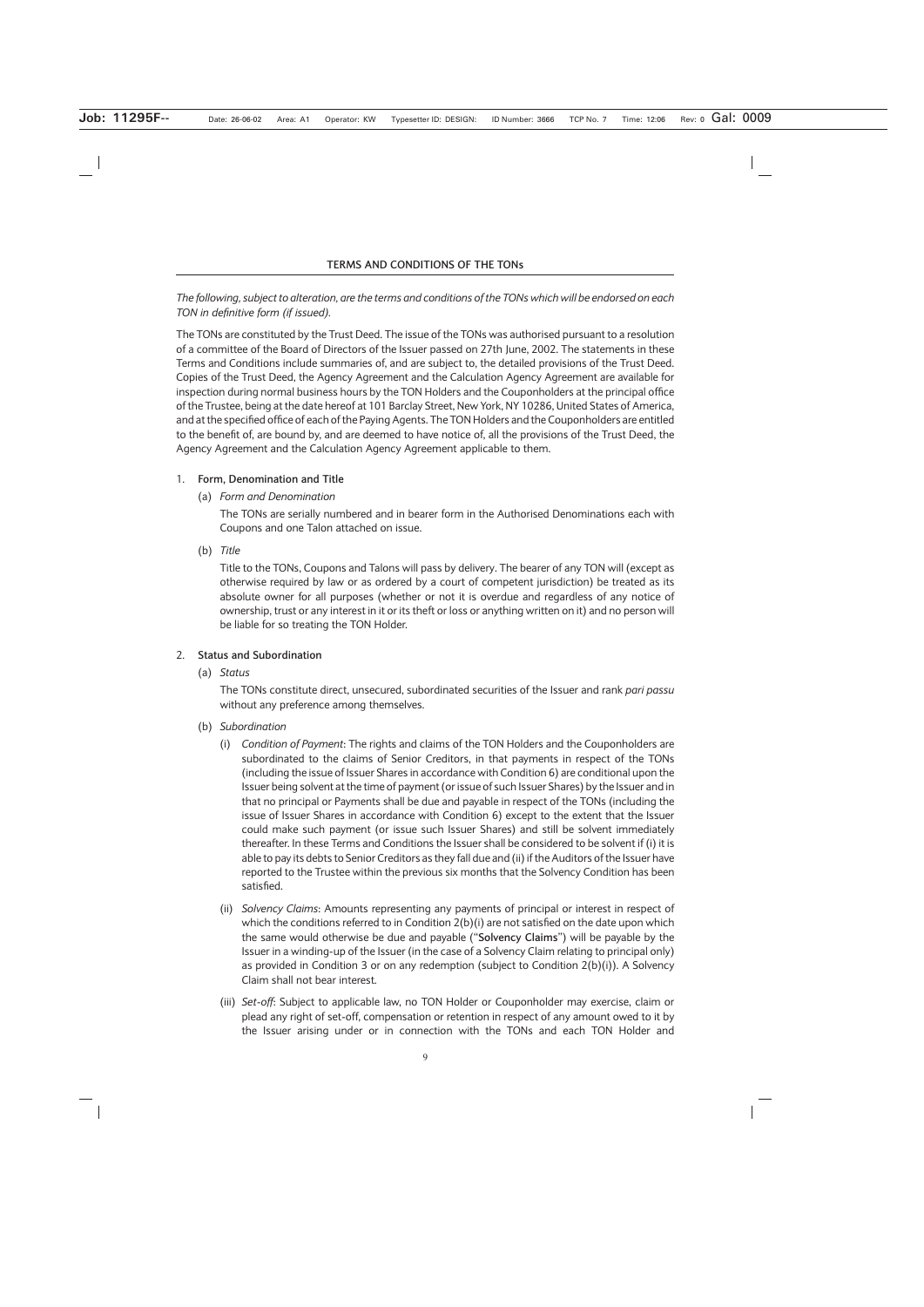Couponholder shall, by virtue of his holding of any TON or Coupon, be deemed to have waived all such rights of set-off, compensation or retention.

For the avoidance of doubt, if the Issuer would otherwise not be solvent for the purposes of the above Condition 2(b), any sums which would otherwise be payable in respect of the TONs will be available to meet the losses of the Issuer.

# 3. **Winding-up**

If at any time an order is made, or an effective resolution is passed, for the winding-up of the Issuer (except in any such case for a solvent winding-up solely for the purpose of a reconstruction, amalgamation or the substitution in place of the Issuer of a successor in business of the Issuer (as defined in the Trust Deed), the terms of which reconstruction, amalgamation or substitution have previously been approved in writing by the Trustee or by an Extraordinary Resolution (as described in the Trust Deed)), there shall be payable by the Issuer in respect of each TON (in lieu of any other payment by the Issuer), such amount, if any, as would have been payable to a TON Holder if, on the day prior to the commencement of the winding-up and thereafter, such TON Holder were the holder of one of a class of preference shares in the capital of the Issuer having an equal right to a return of assets in the winding-up to and so ranking *pari passu* with the holders of the RCIs and with the holders of that class or classes of preference shares (if any) from time to time issued by the Issuer which have a preferential right to a return of assets in the winding-up over, and so rank ahead of, the holders of all other classes of issued shares for the time being in the capital of the Issuer, but ranking junior to the claims of Senior Creditors and junior to any notional class of preference shares in the capital of the Issuer by reference to which the amount payable in respect of any Junior Subordinated Debt in a winding-up of the Issuer is determined and senior to all other classes of issued shares (save as aforesaid) for the time being in the capital of the Issuer, on the assumption that the amount that such TON Holder was entitled to receive in respect of such preference share, on a return of assets in such winding-up, was an amount equal to the principal amount of the relevant TON (and, in any such case, no amounts will be payable in respect of any Coupon, including for the avoidance of doubt, any Deferred Coupon Payments).

### 4. **Coupon Deferral**

The Issuer must make each Coupon Payment on the relevant Coupon Payment Date subject to and in accordance with these Terms and Conditions. However, if on the 20th business day preceding the date on which any Coupon Payment would, in the absence of deferral in accordance with this Condition 4, be due and payable, the Deferral Condition is satisfied, any such Coupon Payment may be deferred by the Issuer giving notice to the Trustee, the TON Holders, the Principal Paying Agent and the Calculation Agent not less than 16 business days prior to such date. The Issuer shall satisfy any such Deferred Coupon Payment on any redemption of the TONS.

If the Issuer has given such notice then (i) from the date of such notice until the Issuer next makes a Coupon Payment, neither the Issuer nor the Holding Company respectively may (a) declare or pay a dividend (other than a final dividend declared by the Shareholders of the Holding Company before such Coupon Payment is so deferred, or a dividend paid by the Issuer to the Holding Company or to another wholly-owned Subsidiary) on any of their respective ordinary shares or preference shares, or satisfy any payments of interest in respect of any RCI or (b) redeem, purchase, reduce or otherwise acquire any of their respective share capital or any securities of any of their respective subsidiary undertakings ranking, as to the right of repayment of principal, *pari passu* with or junior to the TONs (other than shares or other securities held by the Holding Company or a wholly-owned Subsidiary) and (ii) any such Deferred Coupon Payment shall be satisfied only in accordance with Condition 6. For the avoidance of doubt, no amount will be payable by way of interest on any such Deferred Coupon Payment, save as provided in Condition 6(e).

### 5. **Coupon Payments**

### (a) *Coupon Payment Dates*

The TONs bear interest at the Coupon Rate from (and including) the Issue Date and such interest will (subject to Conditions  $2(b)(i)$ , 4,  $6(d)$ ,  $6(e)$  and  $8(d)$ ) be payable on each Coupon Payment Date. Each TON will cease to bear interest from the due date for redemption unless, upon due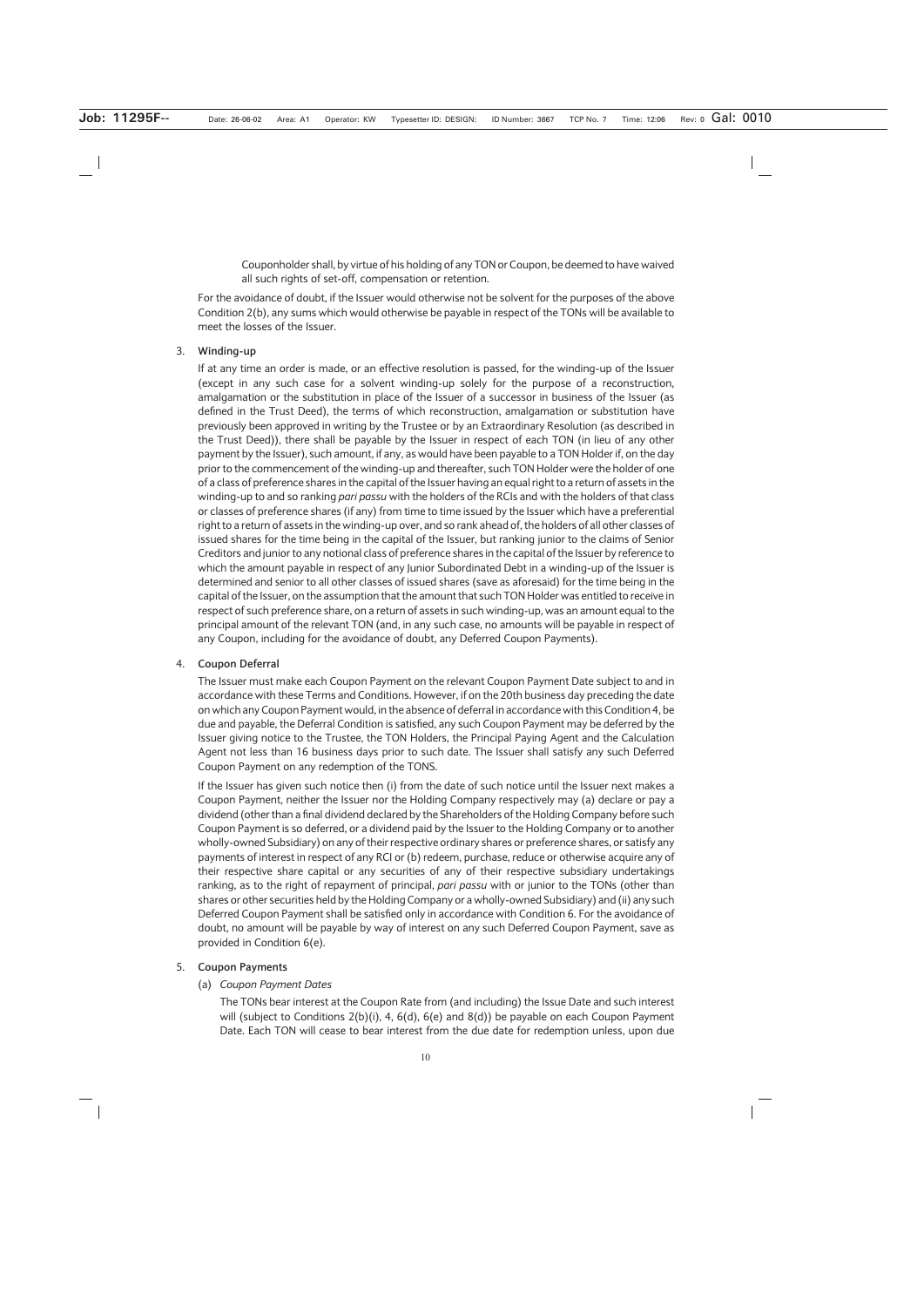presentation, payment of principal is improperly withheld or refused. In such event, it shall continue to bear interest in accordance with this Condition (both before and after judgement) as provided in the Trust Deed.

- (b) *Coupon Rate*
	- (i) The Coupon Rate in respect of the period from (and including) the Issue Date to (but excluding) the First Reset Date is 6 per cent. per annum.
	- (ii) The Coupon Rate in respect of each Reset Period shall be the aggregate of 0.89 per cent. per annum and:
		- (aa) the offered rate (rounded, if necessary, up to the nearest one hundred thousandth of a percentage point (0.000005 per cent. being rounded upwards)) for six-month pounds sterling deposits as at 11.00 a.m. (London time) on the Coupon Determination Date in question as appears on the display designated as page "3750" on the Moneyline Telerate Service (or such other page or service as may replace it for the purpose of displaying such information) as determined by the Principal Paying Agent;
		- (bb) if such offered rate does not appear, the arithmetic mean (rounded, if necessary, up to the nearest one hundred thousandth of a percentage point (0.000005 per cent. being rounded upwards)) of offered quotations to leading banks in the London interbank market for six-month pounds sterling deposits as at 11.00 a.m. (London time) on the Coupon Determination Date in question obtained by the Principal Paying Agent from the principal London offices of the Reference Banks, provided at least two of the Reference Banks provide the Principal Paying Agent with such offered quotations; and
		- (cc) if, on any Coupon Determination Date to which the provisions of sub-paragraph (bb) above apply, one only or none of the Reference Banks provides the Principal Paying Agent with such a quotation, the arithmetic mean (rounded, if necessary, up to the nearest one hundred thousandth of a percentage point (0.000005 per cent. being rounded upwards)) of the pounds sterling lending rates which major banks in London selected by the Principal Paying Agent are quoting at approximately 11.00 a.m. (London time) on the relevant Coupon Determination Date to leading banks in London for a period of six months,

except that, if the banks so selected by the Principal Paying Agent are not quoting as mentioned above, the Coupon Rate shall be either (i) the Coupon Rate in effect for the last preceding Coupon Period to which one of the preceding sub-paragraphs of this paragraph shall have applied or (ii) if none, 7 per cent. per annum.

(c) *Determination and Publication of Coupon Rate and Coupon Amount*

The Principal Paying Agent will, upon determining the Coupon Rate pursuant to Condition 5(b)(ii), calculate the Coupon Amount in respect of each Authorised Denomination and cause the Coupon Rate and each Coupon Amount payable in respect of a Coupon Period to be notified to the Trustee, the Issuer, the Calculation Agent and the London Stock Exchange and to be notified to the TON Holders as soon as possible after their determination but in no event later than the fourth business day thereafter.

Each Coupon Amount in respect of any Coupon Period shall be calculated by multiplying the product of the Coupon Rate and the principal amount of one TON of the relevant Authorised Denomination by the Day Count Fraction and rounding the resultant figure to the nearest penny (half a penny being rounded up).

(d) *Determination or Calculation by Trustee*

If the Principal Paying Agent does not at any time for any reason so determine the Coupon Rate or calculate each Coupon Amount in accordance with Condition 5(b)(ii) and 5(c) the Trustee or an agent on its behalf shall do so and such determination or calculation shall be deemed to have been made by the Principal Paying Agent. In doing so, the Trustee or such agent shall apply the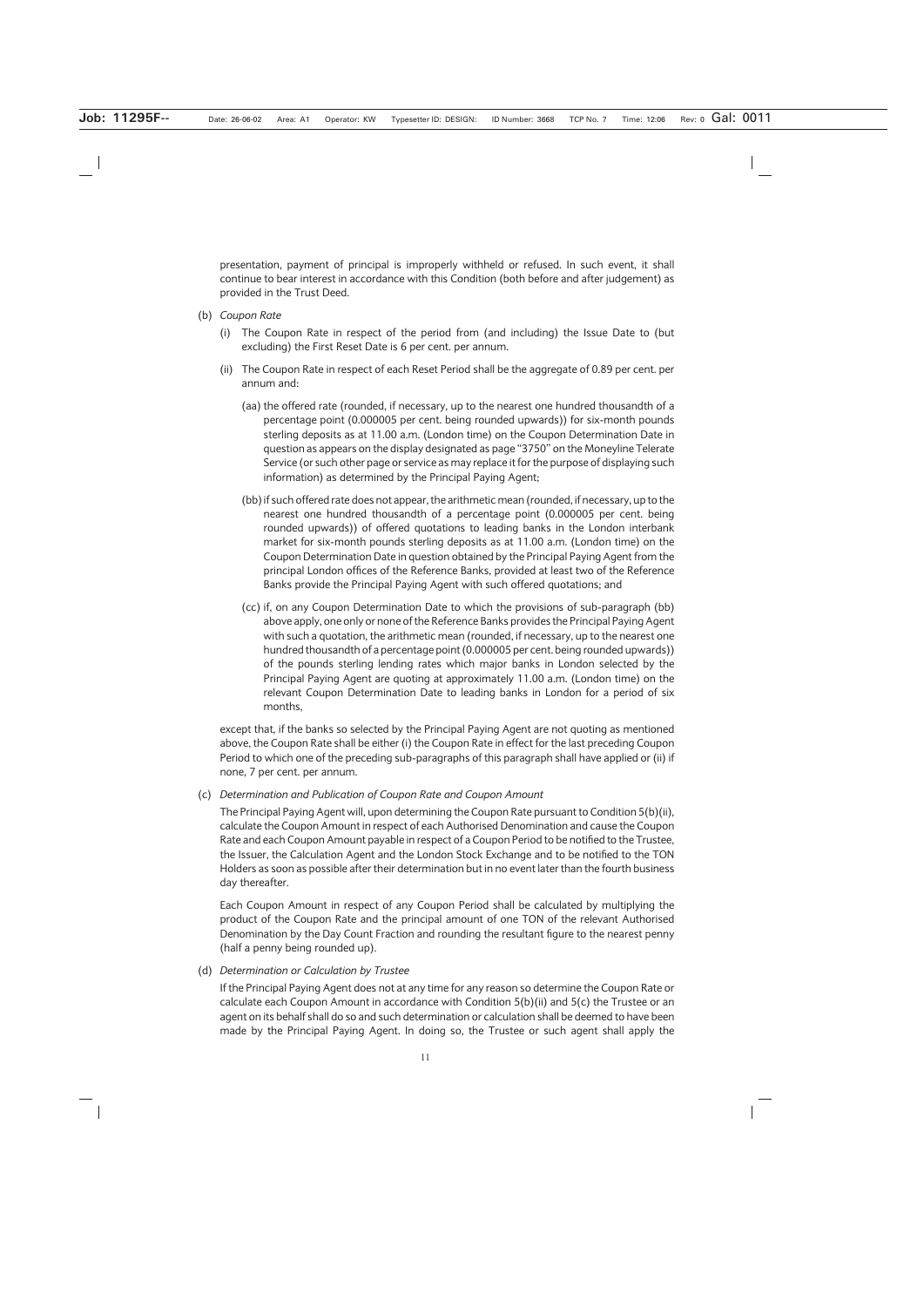foregoing provisions of this Condition, with any necessary consequential amendments, to the extent that, in its opinion, it or such agent can do so, and in all other respects it shall do so in such manner as it shall deem fair and reasonable in all the circumstances. All determinations or calculations made or obtained for the purposes of the provisions of this Condition 5(d) by the Trustee, shall (in the absence of wilful default, bad faith or manifest error) be binding on the Issuer, the Calculation Agent, the Paying Agents and all TON Holders and Couponholders and (in the absence of wilful default or bad faith) no liability to the Issuer, the TON Holders or the Couponholders shall attach to the Trustee in connection with the exercise or non-exercise by it of its powers, duties and discretions pursuant to such provisions.

(e) *Reference Banks*

The Issuer will (with the prior written approval of the Trustee) not later than 20 business days before the First Reset Date appoint four leading financial institutions engaged in the London interbank market (each acting through its principal London office) to act as Reference Banks and will procure that, so long as any TON is outstanding, there shall thereafter at all times be four Reference Banks. If any such institution (acting through its relevant office) is unable to continue to act as a Reference Bank, the Issuer shall (with the prior written approval of the Trustee) appoint some other leading financial institution engaged in the London interbank market (acting through its principal London office) to act as such in its place.

### 6. **Alternative Coupon Satisfaction Mechanism**

(a) *Alternative Coupon Satisfaction Mechanism*

Coupon Payments must be satisfied in accordance with Condition 8(a), provided that if:

- (i) under Condition 4 the Deferral Condition is satisfied and the relevant Coupon Payment is deferred, each such Deferred Coupon Payment will be satisfied on any redemption through the issue of Issuer Shares to the Trustee in accordance with this Condition 6; or
- (ii) the Issuer does not exercise its right to redeem the TONs in accordance with Condition 7(b) on the First Reset Date, then, subject to any deferral pursuant to Condition 4, each Coupon Payment after the First Reset Date will be satisfied by the issue of Issuer Shares to the Trustee in accordance with this Condition 6.
- (b) *Issue of shares*

If any Payment is to be satisfied through the issue of Issuer Shares to the Trustee then, subject to Conditions 6(d) and 6(e):

- (i) by close of business on or before the 7th business day prior to the Redemption Date, in the case of Deferred Coupon Payments, or the relevant Coupon Payment Date, in the case of Payments after the First Reset Date, the Issuer will issue to the Trustee (or, if so agreed between the Issuer and the Trustee, to an agent of the Trustee) such number of Issuer Shares (the "**Payment Issuer Shares**") as, in the determination of the Holding Company, will have a market value of not less than the relevant Payment to be satisfied in accordance with this Condition 6;
- (ii) the Trustee has agreed to transfer or instruct its agent to transfer the Payment Issuer Shares to the Holding Company in consideration for which the Holding Company has agreed to issue to the Trustee (or, if so agreed between the Issuer and the Trustee, to an agent of the Trustee) such number of Ordinary Shares (the "**Payment Ordinary Shares**") as, in the determination of the Calculation Agent, have a market value of not less than the relevant Payment to be satisfied in accordance with this Condition 6; and
- (iii) the Trustee has agreed to use reasonable endeavours to effect the transfer of such Payment Ordinary Shares to or to the order of the Calculation Agent (subject to any necessary consents being obtained) as soon as practicable and in any case not later than by close of business on the 6th business day prior to the date on which the relevant Payment is due, and the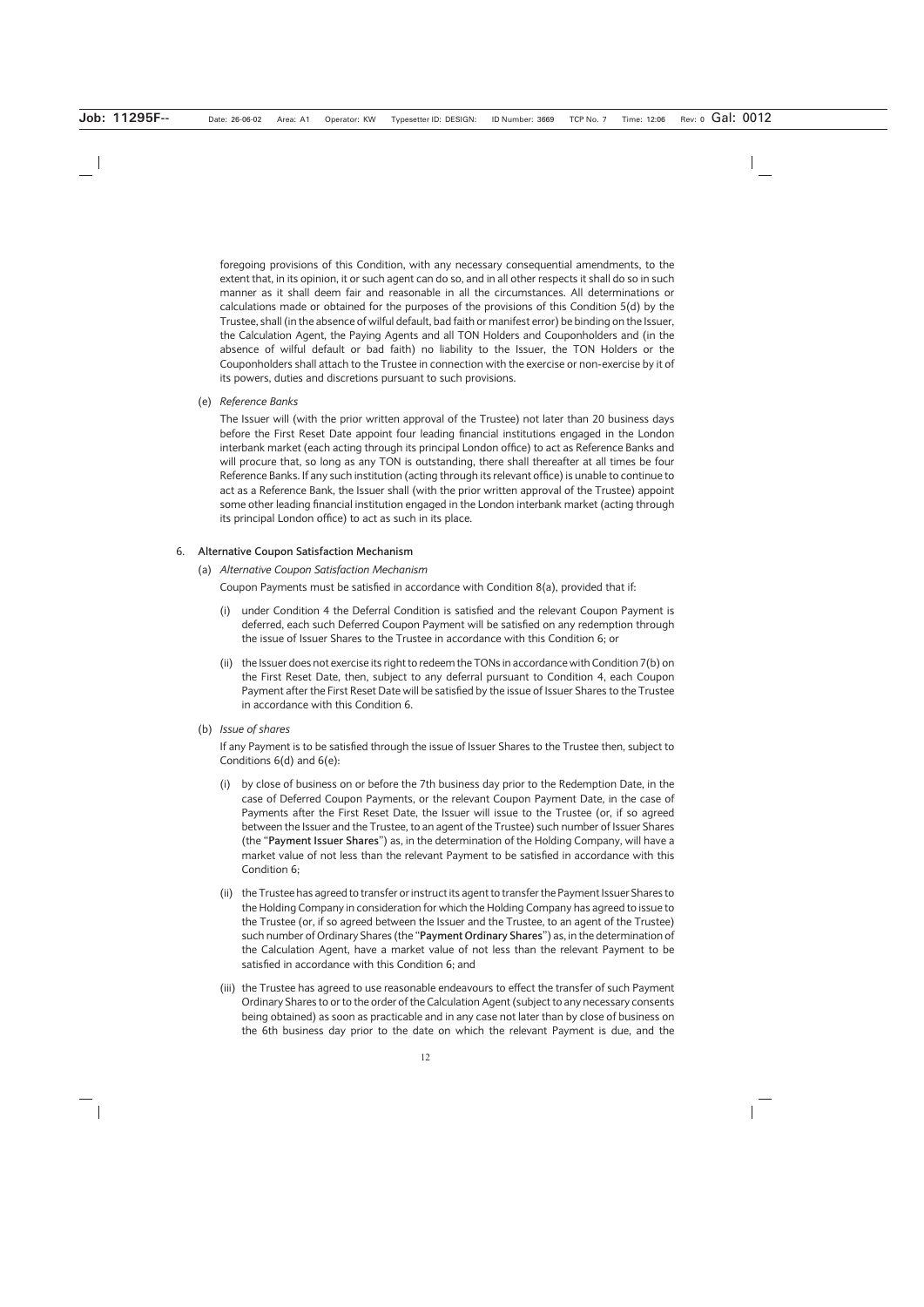Calculation Agent has agreed to use reasonable endeavours to procure purchasers for such Payment Ordinary Shares. The Calculation Agent has further agreed to exchange, as agent of the Trustee, the proceeds of such sale (where necessary) into pounds sterling at prevailing market exchange rates and deliver such exchanged proceeds to, or hold such exchanged proceeds to the order of, the Trustee, who shall pay or procure that its agent pays such proceeds as it holds in respect of the relevant Payment on its due date.

If, after the operation of the above procedures there would, in the opinion of the Calculation Agent, be a shortfall on the date on which the relevant Payment is due, the Issuer and the Holding Company shall issue and/or sell (as the case may be) further Issuer Shares and Ordinary Shares in accordance with the provisions of the Trust Deed to ensure that a sum at least equal to the relevant Payment is available to make the Payment in full on the relevant due date, provided that if, despite the operation of the aforementioned provisions, such a shortfall exists on the relevant due date, the Issuer may in accordance with the provisions of the Trust Deed either pay an amount equal to such shortfall as soon as practicable to the Trustee or continue, together with the Holding Company, to issue and/or sell Issuer Shares and Ordinary Shares until the Trustee shall have received funds equal to the full amount of such shortfall.

#### (c) *Issue satisfies payment*

Where the Issuer is required to make a Payment hereunder by issuing Issuer Shares to the Trustee and issues such shares in accordance with this Condition 6, such issue shall release and discharge the Issuer from the requirement to satisfy the relevant Payment or, as the case may be, in the circumstances referred to in (d) below, the relevant part of such Payment if made in accordance with this Condition 6. The proceeds of sale of Payment Ordinary Shares resulting from the mandatory exchange of Payment Issuer Shares in accordance with this Condition 6 shall be paid by the Trustee or its agent to the TON Holders in respect of the relevant payment.

### (d) *Insufficiency*

If the Issuer is to satisfy a Payment in accordance with this Condition 6 and either the Issuer or the Holding Company does not, on the date when the number of such shares required to be issued is determined in accordance with this Condition 6, have a sufficient number of, respectively, Issuer Shares or Ordinary Shares available for issue, then the Issuer or, as the case may be, the Holding Company shall notify the Issuer or the Holding Company, as the case may be, and the Trustee, the Principal Paying Agent, the Calculation Agent and the TON Holders that all or part, as the case may be, of the relevant Payment cannot be so satisfied due to the events described in this paragraph, in which case the same shall be satisfied following the date of the next annual general meeting or extraordinary general meeting of shareholders of the Issuer or, as the case may be, the Holding Company at which a resolution is passed authorising a sufficient number of Issuer Shares or Ordinary Shares to be issued to satisfy all or such part of the relevant Payment, provided that if the number of Issuer Shares or Ordinary Shares authorised to be issued at any such meeting is insufficient to satisfy all or such part of the relevant Payment then those Issuer Shares or Ordinary Shares, as the case may be, so authorised to be issued shall be applied by the Issuer in part satisfaction of all or such part of the relevant Payment. Following the passage of such resolution, the Issuer shall notify the Trustee, the Principal Paying Agent, the Calculation Agent and the TON Holders of the date upon which the relevant Payment or, as the case may be, the part thereof is to be made in accordance herewith on not less than 16 business days' notice. If, in the case of an insufficiency of Issuer Shares, the Issuer does not hold an annual or extraordinary general meeting at which a resolution to make a sufficient number of Issuer Shares so available is passed within 6 weeks of giving the above first-mentioned notice, the Trustee shall by notice require the Issuer to convene an extraordinary general meeting at which such a resolution shall be proposed on a date falling within 4 weeks of such notice from the Trustee. If, in the case of an insufficiency of Ordinary Shares, the Holding Company does not hold an annual general meeting within 12 months of giving the above first-mentioned notice, at which a resolution to make a sufficient number of Ordinary Shares so available is proposed, the Trustee shall by notice require the Holding Company to convene an extraordinary general meeting at which such a resolution shall be proposed on a date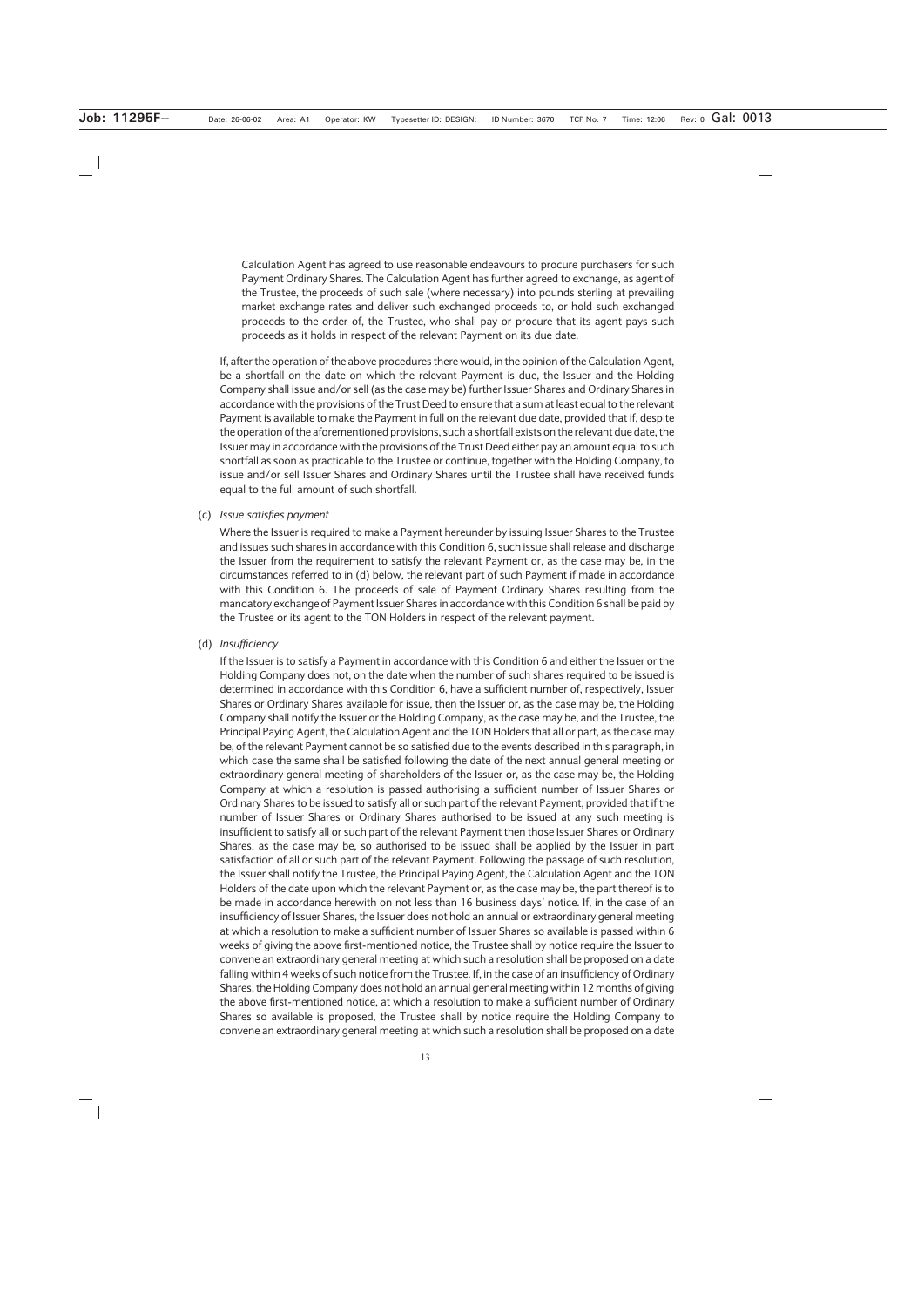falling within 10 weeks of such notice from the Trustee. In the event that any such resolution proposed at any such annual general meeting or extraordinary general meeting is rejected, such resolution will then be proposed at the next following annual general meeting of the Issuer or, as the case may be, the Holding Company and, if at such annual general meeting such proposal is rejected again, from the date of such second rejection until such time as such resolution has been passed by the shareholders of the relevant company neither the Issuer nor the Holding Company respectively may (a) declare or pay a dividend (other than a final dividend declared by the Shareholders of the Holding Company before such second rejection, or a dividend paid by the Issuer to the Holding Company or to another wholly-owned Subsidiary) on any of their respective ordinary shares or preference shares or satisfy any payments of interest in respect of any RCI or (b) redeem, purchase, reduce or otherwise acquire any of their respective share capital or any securities of any of their respective subsidiary undertakings ranking, as to the right of repayment of principal, *pari passu* with or junior to the TONs (other than shares or other securities held by the Holding Company or a wholly-owned Subsidiary).

For the avoidance of doubt, no TON may be redeemed pursuant to the provisions of Conditions 7(b), 7(c), 7(d) and 8(d), unless all Outstanding Payments are satisfied at the same time. In the event that either the Issuer or the Holding Company does not have a sufficient number of, respectively, Issuer Shares or Ordinary Shares available for issue to satisfy the payment of all such Outstanding Payments which are required to be satisfied in accordance with this Condition 6, then the Issuer may not redeem any TON until such time as both the Issuer and the Holding Company have so available sufficient Issuer Shares or, as the case may be, Ordinary Shares.

(e) *Market Disruption*

Notwithstanding the provisions of Condition 6(b), if there exists, in the opinion of the Issuer, a Market Disruption Event on or after the 15th business day preceding any date upon which the Issuer is due to make or satisfy a Payment in accordance with this Condition 6, then the Issuer may give a notice to the Trustee, the Principal Paying Agent, the Calculation Agent and the TON Holders as soon as possible after the Market Disruption Event has arisen or occurred, whereupon the relevant Payment may be deferred until such time as the Market Disruption Event no longer exists.

Any such deferred Payment will be satisfied as soon as practicable following such time as the Market Disruption Event no longer exists. Interest shall not accrue on such deferred Payment unless, as a consequence of the existence of a Market Disruption Event, the Issuer does not make the relevant Payment for a period of 14 days or more after the due date therefor, in which case interest shall accrue on such deferred Payment from (and including) the Redemption Date, in the case of Deferred Coupon Payments, or the date on which the relevant Payment was due to be made, in the case of Payments due after the First Reset Date, to (but excluding) the date on which such Payment is made. Any such interest shall accrue at a rate determined in accordance with Condition 5 and shall be satisfied only in accordance with Condition 6, as soon as reasonably practicable after the relevant deferred Payment is made. No liability shall attach to the Trustee or its agents if, as a result of a Market Disruption Event or any other event outside the control of the Trustee or its agent, the Trustee or its agent is unable to comply with the provisions of Condition 6(b).

#### 7. **Exchange, Variation, Redemption and Purchase**

#### (a) *No Fixed Redemption Date*

The TONs are perpetual securities in respect of which there is no fixed redemption date and the Issuer shall (subject to the provisions of Conditions 2 and 3 and without prejudice to the provisions of Condition 12) only have the right to repay them in accordance with the following provisions of this Condition 7 or in the circumstances provided for in Condition 8(d).

Any redemption or purchase of the TONs is subject to the prior consent of the Financial Services Authority.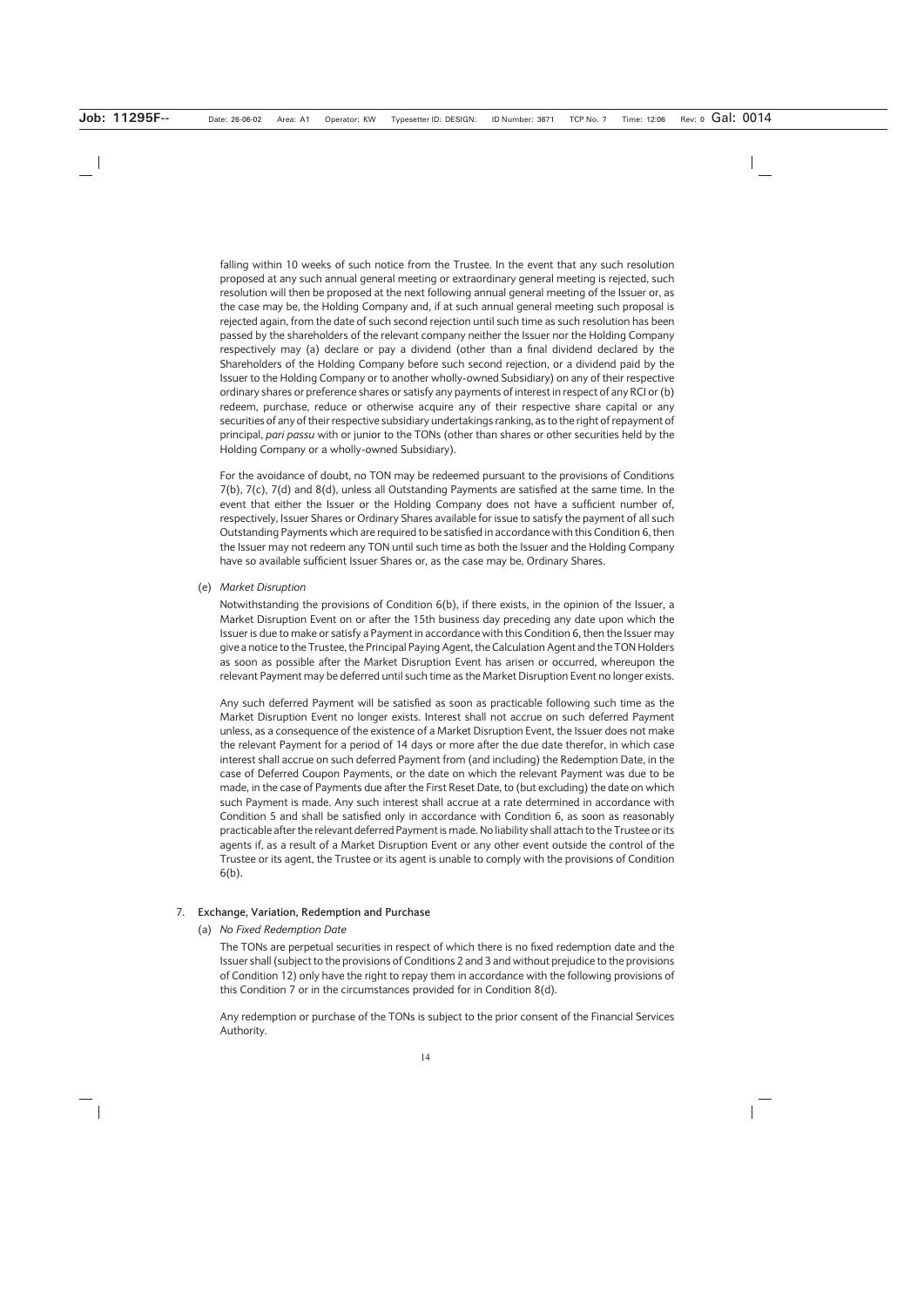#### (b) *Issuer's Call Option*

Provided the Auditors of the Issuer have reported to the Trustee within the previous six months that the Solvency Condition is met, the Issuer may, by giving not less than 30 nor more than 60 days' notice to the TON Holders in accordance with Condition 16 and to the Principal Paying Agent, the Trustee and the Calculation Agent, which notice shall be irrevocable, elect to redeem all, but not some only, of the TONs on any Reset Date at their principal amount together with any Outstanding Payments.

#### (c) *Exchange, Variation or Redemption due to Taxation*

If the Issuer satisfies the Trustee immediately prior to the giving of the notice referred to below that, on the next due date for a Coupon Payment:

- (i) the Issuer would, for reasons outside its control, be unable to make such payment without being required to pay additional amounts as provided in Condition 11 (and such requirement cannot be avoided by the Issuer taking reasonable measures available to it); or
- (ii) payments of amounts in respect of interest on the TONs falling due on or prior to the First Reset Date, including, for the avoidance of doubt, the issue of Issuer Shares pursuant to Condition 6, may be treated as "distributions" within the meaning of Section 832(1) of the Income and Corporation Taxes Act 1988 (or such other Section and/or Act as may from time to time supersede or replace Section 832(1) of the Income and Corporation Taxes Act 1988 for the purposes of such definition) and such requirement or circumstance cannot be avoided by the Issuer taking such measures as it (acting in good faith) deems appropriate; or
- (iii) as a result of any change in, or prospective or actual amendment to, the laws of the United Kingdom or any political subdivision or authority thereof having power to tax, or any change in the application of official or generally published interpretation of such laws, or any interpretation or pronouncement by any relevant tax authority that provides for a position with respect to such law or regulations that differs from the previously generally accepted position in relation to similar transactions or which differs from any specific written confirmation given by a tax authority in respect of the TONs, which change or amendment becomes effective or is to take effect, on or after 2nd July, 2002, there is more than an insubstantial risk that the Issuer will not obtain relief for the purposes of United Kingdom corporation tax for any payment of interest falling due on or prior to the First Reset Date, including, for the avoidance of doubt, the issue of Issuer Shares pursuant to Condition 6 in respect of the TONs or, as a result of the TONs being in issue, the Issuer may be unable to claim or surrender losses as group relief and such requirement or circumstance cannot be avoided by the Issuer taking such measures as it (acting in good faith) deems appropriate,

#### then:

- (aa) in any case where paragraph (i) above applies, the Issuer may, provided that the Auditors have reported to the Trustee within the previous six months that the Solvency Condition is met, having given not less than 30 nor more than 60 days' notice to the Trustee, the Principal Paying Agent, the Calculation Agent and, in accordance with Condition 16, the TON Holders (which notice shall be irrevocable) redeem in accordance with these Terms and Conditions, all, but not some only, of the TONs at their principal amount together with any Outstanding Payments on any Coupon Payment Date; or
- (bb) in any case where either of paragraphs (ii) or (iii) above applies, the Issuer may (subject to the prior consent of the Financial Services Authority but without any requirement for the consent or approval of the TON Holders or, save as specified below, the Trustee) having given not less than 30 nor more than 60 days' notice to the Trustee, the Principal Paying Agent, the Calculation Agent and, in accordance with Condition 16, the TON Holders (which notice shall be irrevocable) exchange the TONs for, or vary the terms of the TONs so that they become, Upper Tier 2 Securities on terms which preserve any existing rights under these Terms and Conditions to Outstanding Payments. If any of the conditions listed in paragraphs (ii) or (iii)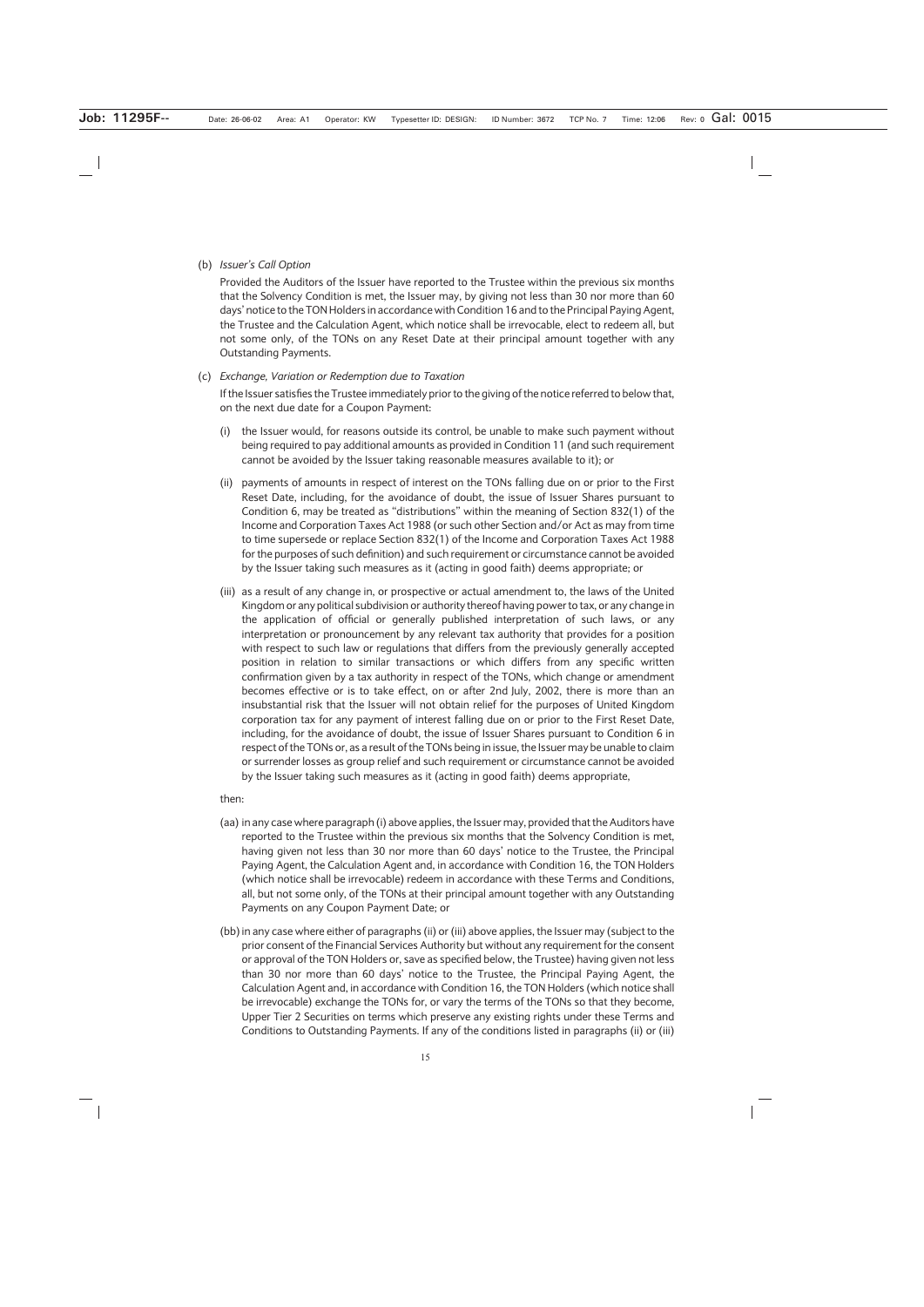above apply or continue to apply to Upper Tier 2 Securities for or into which the TONs have been exchanged or varied, or if the Issuer shows to the satisfaction of the Trustee that any of these conditions would apply if such exchange or variation were to take place, or if the consent of the Financial Services Authority is not given, the Issuer may, provided that the Auditors have reported to the Trustee within the previous six months that the Solvency Condition is met, having given not less than 30 nor more than 60 days' notice to the Trustee, the Principal Paying Agent, the Calculation Agent and, in accordance with Condition 16, the TON Holders (which notice shall be irrevocable) redeem in accordance with these Terms and Conditions, all, but not some only, of the TONs or any such Upper Tier 2 Securities for or into which they have been exchanged or varied at their principal amount together with any Outstanding Payments on any Coupon Payment Date. The Trustee shall use its reasonable endeavours to assist the Issuer in the exchange or variation of the TONs for or into Upper Tier 2 Securities provided that the Trustee shall not be obliged to participate or assist in any such exchange or variation if, in its opinion, the terms of the securities into which the TONs are to be exchanged or are to be varied impose, in the Trustee's opinion, more onerous obligations upon it. If the Trustee does not so participate or assist as provided above, the Issuer may, subject as provided above, redeem the TONs as provided above.

Prior to the publication of any notice of exchange, variation or redemption pursuant to this Condition  $7(c)$  the Issuer shall deliver to the Trustee a certificate signed by a Director of the Issuer stating that the relevant requirement or circumstance referred to in paragraphs (i), (ii) or (iii) above is satisfied or (in the case of paragraphs (ii) and (iii) above only) would be satisfied were such exchange or variation to take place and the Trustee shall accept such certificate as sufficient evidence of the satisfaction of the conditions precedent set out above in which event it shall be conclusive and binding on the TON Holders. Upon expiry of such notice the Issuer shall either redeem, vary or exchange the TONs, as the case may be.

#### (d) *Exchange, Variation or Redemption for Regulatory Purposes*

If the Issuer satisfies the Trustee immediately prior to the giving of the notice referred to below that the Financial Services Authority has determined that the TONs no longer qualify as Tier 1 Capital then the Issuer may, subject to the prior consent of the Financial Services Authority but without any requirement for the consent or approval of the TON Holders or, save as specified below, the Trustee, having given not less than 30 nor more than 60 days' notice to the Trustee, the Principal Paying Agent, the Calculation Agent and, in accordance with Condition 16, the TON Holders (which notice shall be irrevocable) exchange the TONs for or vary the terms of the TONs so that they become Upper Tier 2 Securities on terms which preserve any existing rights under these Terms and Conditions to Outstanding Payments. If the consent of the Financial Services Authority is not given or the TONs, as so exchanged for or varied into Upper Tier 2 Securities, do not (or would not, if so exchanged or varied) qualify as Upper Tier 2 Capital, the Issuer may, provided that the Auditors have reported to the Trustee within the previous six months that the Solvency Condition is met, having given not less than 30 nor more than 60 days' notice to the Trustee, the Principal Paying Agent, the Calculation Agent and, in accordance with Condition 16, the TON Holders (which notice shall be irrevocable) redeem, in accordance with these Terms and Conditions, all, but not some only, of the TONs at their principal amount together with any Outstanding Payments on any Coupon Payment Date. The Trustee shall use its reasonable endeavours to assist the Issuer in the exchange or variation of the TONs for or into Upper Tier 2 Securities, provided that the Trustee shall not be obliged to participate or assist in any such exchange or variation if, in its opinion, the terms of the securities into which the TONs are to be exchanged or are to be varied impose, in the Trustee's opinion, more onerous obligations upon it. If the Trustee does not so participate or assist as provided above, the Issuer may, subject as provided above, redeem the TONs as provided above. Upon the expiry of such notice the Issuer shall either redeem, vary or exchange the TONs, as the case may be.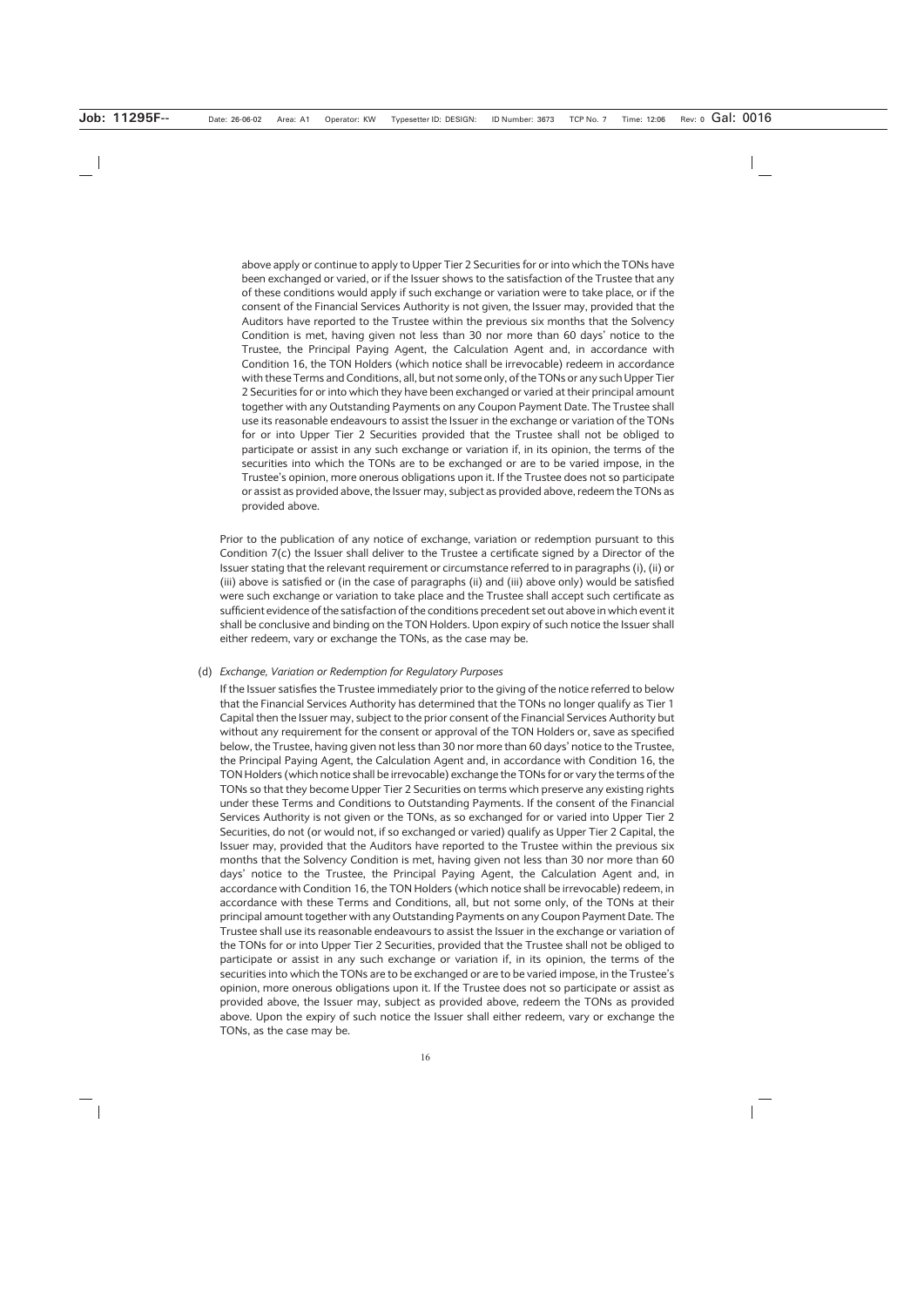# (e) *Purchases*

The Issuer or any other Subsidiary may (subject to the prior consent of the Financial Services Authority and provided the Auditors have reported to the Trustee within the previous six months that the Solvency Condition is met) at any time purchase TONs in any manner and at any price. In each case purchases will be made together with all unmatured Coupons and Talons (if any) appertaining thereto.

(f) *Cancellation*

All TONs so redeemed or purchased by the Issuer, save for any such TONs purchased by the Issuer in the ordinary course of a business of dealing in securities, will be cancelled and may not be re-issued or resold.

# 8. **Payments**

- (a) *Method of Payment*
	- (i) Payments of principal and Coupon Amounts in respect of the TONs will be made by or on behalf of the Issuer against presentation and surrender of TONs or the appropriate Coupons (as the case may be) at the specified office of any of the Paying Agents (subject to sub-paragraph (iv) below). Such payments will be made, at the option of the payee by a pounds sterling cheque drawn on, or by transfer to a pounds sterling account maintained by the payee with, a bank in London.
	- (ii) Upon the due date for redemption of any TON, any unexchanged Talon relating to such TON (whether or not attached) shall become void and no Coupon shall be delivered in respect of such Talon and unmatured Coupons relating to such TON (whether or not attached) shall also become void and no payment shall be made in respect of them. If any TON is presented for redemption without all unmatured Coupons and any unexchanged Talon relating to it, redemption shall be made only against the provision of such indemnity as the Issuer may require.
	- (iii) On or after the Coupon Payment Date for the final Coupon forming part of a Coupon sheet issued in respect of any TON, the Talon forming part of such Coupon sheet may be surrendered at the specified office of the Principal Paying Agent in exchange for a further Coupon sheet (and another Talon for a further Coupon sheet) (but excluding any Coupons that may have become void pursuant to Condition 12).
	- (iv) The names of the initial Paying Agents and their initial specified offices are set out below. The Issuer reserves the right, subject to the prior written approval of the Trustee, such approval not to be unreasonably withheld, at any time to vary or terminate the appointment of any Paying Agent and to appoint additional or other Paying Agents provided that it will at all times maintain (aa) a Paying Agent having a specified office outside the United Kingdom and (bb) for so long as the TONs are listed on the official list of the Financial Services Authority in its capacity as competent authority under the Financial Services and Markets Act 2000 and admitted to trading on the London Stock Exchange, a Paying Agent having a specified office in London and (cc) a Paying Agent with a specified office in a European Union member state that will not be obliged to withhold or deduct tax pursuant to any European Union Directive on the taxation of savings implementing the conclusions of the ECOFIN Council meeting of 26th-27th November, 2000 or any law implementing or complying with, or introduced in order to conform to, such Directive. Notice of any such termination or appointment and of any change in the specified offices of the Paying Agents will be given to the TON Holders in accordance with Condition 16.
- (b) *Payments subject to Fiscal Laws*

Without prejudice to the terms of Condition 11, all payments made in accordance with these Terms and Conditions shall be made subject to any fiscal or other laws and regulations applicable in the place of payment. No commissions or expenses shall be charged to the TON Holders in respect of such payments.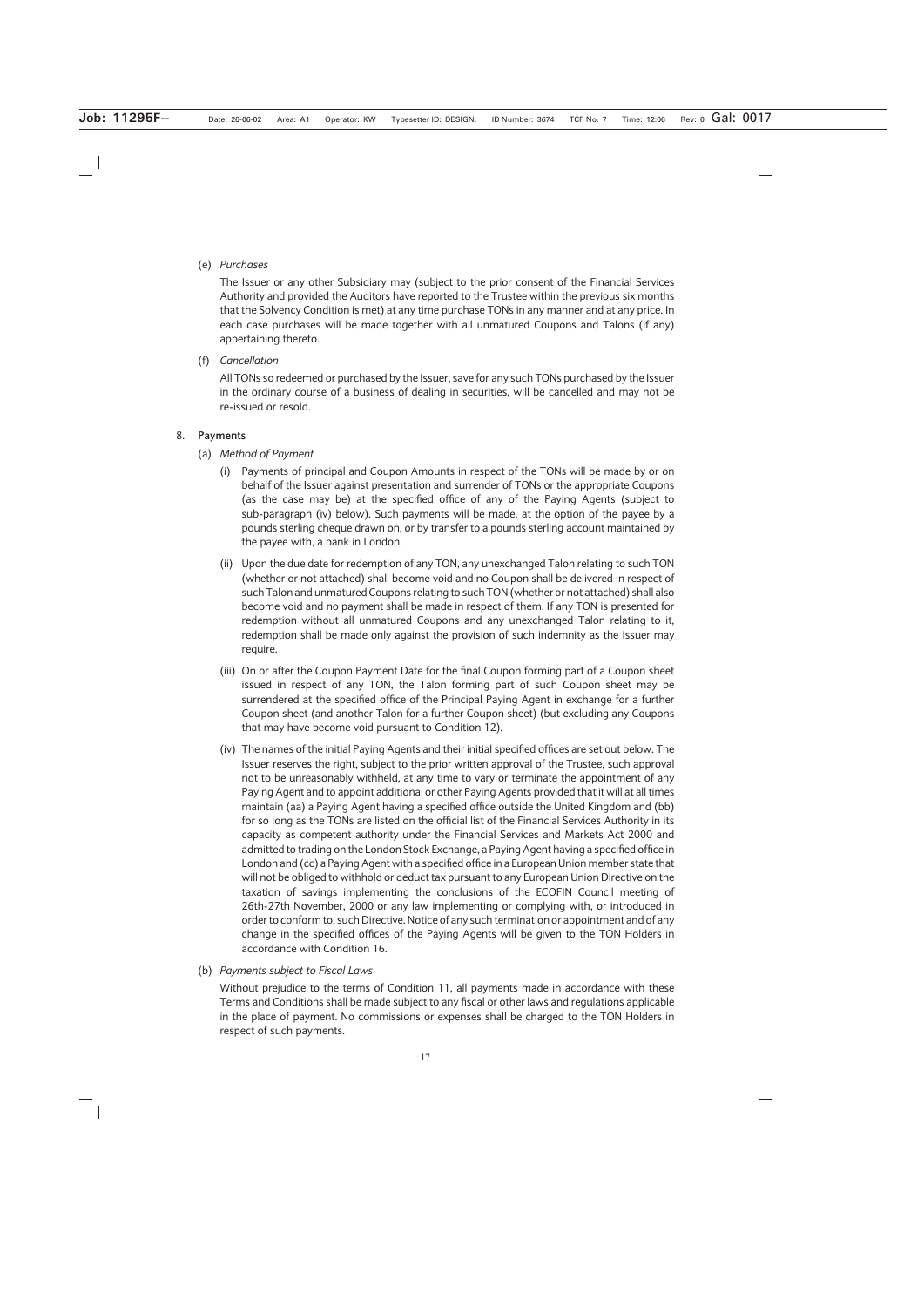#### (c) *Payments on Payment Business Days*

A TON or a Coupon may only be presented for payment on a day which is a Payment Business Day. No further interest or other payment will be made as a consequence of the day on which the relevant TON or Coupon may be presented for payment under this paragraph falling after the due date.

#### (d) *Suspension*

If, following any takeover offer made under the City Code on Take-overs and Mergers or any reorganisation, restructuring or scheme of arrangement, the holding company which, immediately prior to such event, was the Ultimate Owner ceases to be the Ultimate Owner, then the Issuer shall as soon as practicable give notice to the Trustee, the Calculation Agent and the TON Holders, whereupon the Issuer's ability to satisfy a Payment by the method contemplated by Condition 6 shall be suspended (such event being a "**Suspension**"). In such event an independent investment bank appointed by the Issuer (at the Issuer's expense) and approved by the Trustee shall determine, subject to the requirements that (i) the Issuer shall not be obliged to reduce its net assets, (ii) no amendment may be proposed or made which would alter the regulatory capital treatment of the TONs for banking capital adequacy purposes without the prior consent of the Financial Services Authority, and (iii) no such amendment may be made which would, in the Trustee's opinion, impose more onerous obligations on it without its consent, what amendments (if any) to these Terms and Conditions, the Trust Deed and any other relevant documents are appropriate in order to preserve substantially the economic effect, for the TON Holders, of a holding of the TONs prior to the Suspension. Upon any such determination being reached and notified to the Trustee and the Issuer by such investment bank, the Trustee and the Issuer shall, pursuant to the terms of the Trust Deed and without the consent of the TON Holders or Couponholders, effect any necessary consequential changes to these Terms and Conditions and the Trust Deed and any other relevant documents, whereupon the Issuer's right to satisfy a Payment by the method contemplated in Condition 6 shall no longer be subject to the Suspension.

If, after using all reasonable endeavours, such investment bank is unable to formulate such amendments, it shall so notify the Issuer, the Holding Company, the previous Ultimate Owner (if not the Holding Company), the new Ultimate Owner, the Trustee, the Principal Paying Agent and the Calculation Agent and each TON shall be redeemed by the Issuer, following notice to the TON Holders by the Issuer of such redemption, as soon as practicable after receipt of the consent of the Financial Services Authority to such redemption, at the Suspension Redemption Price, together with interest accrued on such TON until such date of redemption, and any Outstanding Payments which have not otherwise been satisfied in accordance with these Terms and Conditions, not later than the 60th business day following the giving of such notice by the Issuer to the TON Holders. Such redemption will, unless otherwise agreed by the Issuer and the Trustee, be effected through the issue of Issuer Shares, such Issuer Shares to be transferred to the new Ultimate Owner in consideration for which the new Ultimate Owner issues and transfers its ordinary shares (or share capital of an equivalent class) in accordance, mutatis mutandis, with Condition 6 (with references to the Payment Ordinary Shares being construed as references to such ordinary shares or equivalent share capital of the new Ultimate Owner which, when sold, provide a net cash amount (converted into sterling if necessary) of not less than the redemption amount so payable by the Issuer).

#### 9. **Pre-emption**

The Issuer shall, from time to time, keep available for issue such number of Issuer Shares as it reasonably considers would be required to be issued in order to satisfy the aggregate amount of Deferred Coupon Payments (if any) and, after the First Reset Date, the next two Coupon Payments.

The Holding Company shall, from time to time, keep available for issue such number of Ordinary Shares as it reasonably considers would be required to be issued in order to satisfy the requirement to issue Payment Ordinary Shares in accordance with Condition 6 in respect of Deferred Coupon Payments (if any) and, after the First Reset Date, the next two Coupon Payments.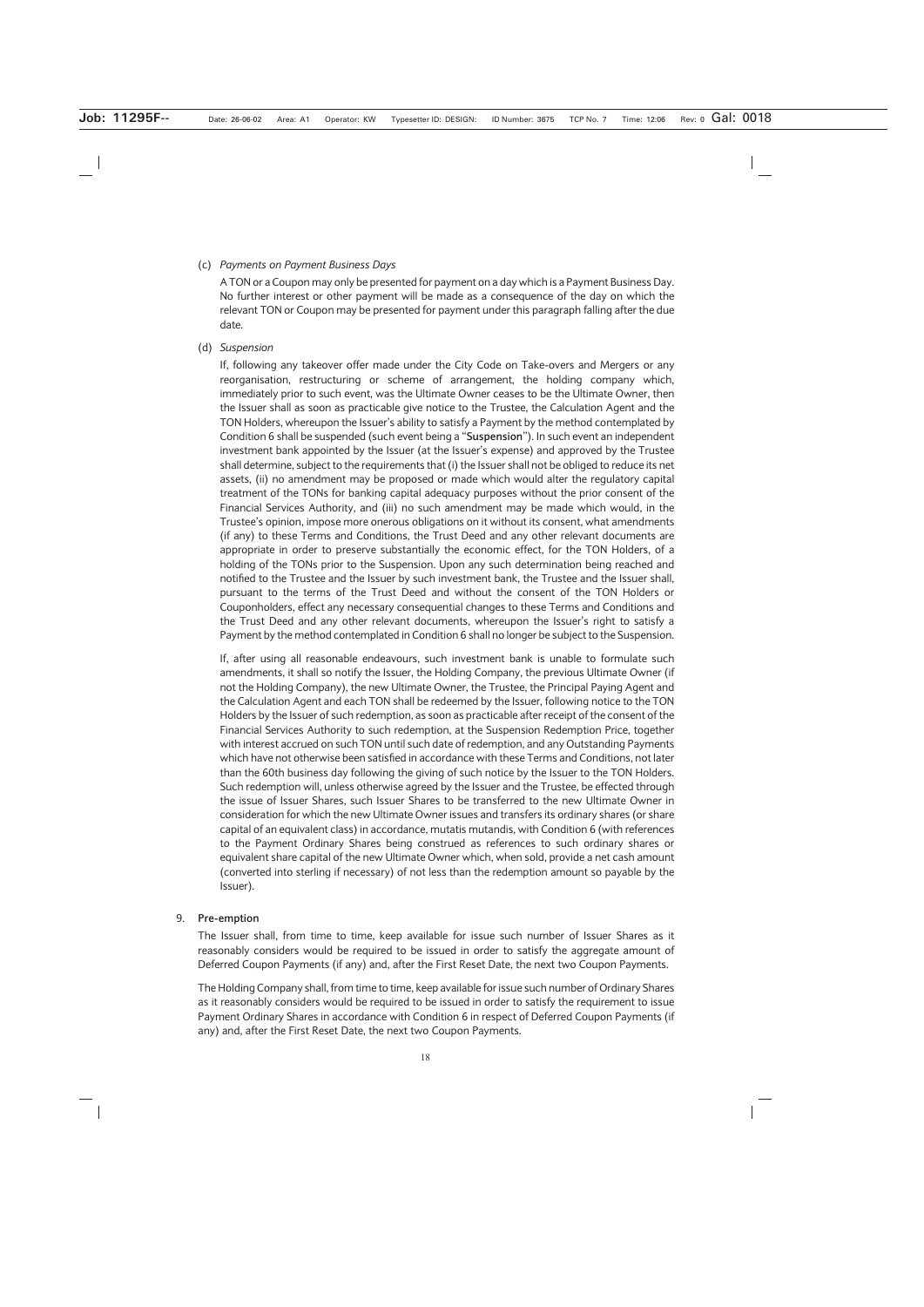No damages will be payable for breach of this covenant but, in the event of breach by the Issuer or the Holding Company of this Condition 9, the Trustee may require the Issuer or, as the case may be, the Holding Company, to put before the next general meeting of the shareholders of the Issuer or, as the case may be, the Holding Company a resolution to remedy the breach.

The Trustee shall not be obliged to monitor compliance by the Issuer or the Holding Company with this Condition and shall be entitled to assume, unless it has actual knowledge to the contrary, that the Issuer and the Holding Company are complying with their obligations under this Condition.

For the avoidance of doubt, any shares which the Issuer or the Holding Company, as the case may be, is required to keep available for issue other than in connection with this issue of TONs shall be discounted in determining whether the Issuer and the Holding Company are complying with their obligations under this Condition.

### 10. **Non-Payment when Due**

*Notwithstanding any of the provisions below in this Condition 10, the right to institute winding up proceedings is limited to circumstances where payment has become due. Pursuant to Condition 2(b), no principal or Payment will be due if the Solvency Condition is not satisfied, or if the Issuer would not otherwise be solvent. Also, in the case of any Coupon Payment, such Payment will not be due if the Issuer has elected to defer that Coupon Payment pursuant to Condition 4 or if the circumstances referred to in any of Conditions 6(d), 6(e) or 8(d) then apply. The Trust Deed contains provisions entitling the Trustee to claim from the Issuer, inter alia, the fees, expenses and liabilities incurred by it in carrying out its duties under the Trust Deed. The restrictions on commencing proceedings described below will not apply to any such claim.*

- (a) If the Issuer shall not make payment in respect of the TONs (in the case of payment of principal) for a period of 7 days or more after the due date for the same or (in the case of any Coupon Payment, Deferred Coupon Payment or any Payment under Clause 2.6 of the Trust Deed in respect of a Payment shortfall) shall not make payment for a period of 14 days or more after the date on which such payment is due, the Issuer shall be deemed to be in default under the Trust Deed, the TONs and the Coupons and the Trustee may, notwithstanding the provisions of paragraph (b) of this Condition 10, institute proceedings for the winding-up of the Issuer.
- (b) Subject as provided in Condition 9, the Trustee may at its discretion and without further notice institute such proceedings against the Issuer as it may think fit to enforce any term or condition binding on the Issuer under the Trust Deed, the TONs or the Coupons (other than for the payment of any principal or satisfaction of any Payments in respect of the TONs or the Coupons or any Payment under Clause 2.6 of the Trust Deed) provided that the Issuer shall not by virtue of the institution of any such proceedings be obliged to pay any sum or sums, in cash or otherwise, sooner than the same would otherwise have been payable by it.
- (c) The Trustee shall not be bound to take any of the actions referred to in paragraph (a) or (b) above against the Issuer to enforce the terms of the Trust Deed, the TONs or the Coupons unless (i) it shall have been so requested by an Extraordinary Resolution of the TON Holders or in writing by the holders of at least one-fifth in principal amount of the TONs then outstanding and (ii) it shall have been indemnified to its satisfaction.
- (d) No TON Holder or Couponholder shall be entitled to proceed directly against the Issuer or to institute proceedings for the winding-up of the Issuer or to prove in such winding-up unless the Trustee, having become so bound to proceed or being able to prove in such winding-up, fails to do so within a reasonable period and such failure shall be continuing, in which case the TON Holder or Couponholder shall have only such rights against the Issuer as those which the Trustee is entitled to exercise. No remedy against the Issuer shall be available to the Trustee or any TON Holder or Couponholder (i) for the recovery of amounts owing in respect of the TONs or the Coupons (including any payment under Clause 2.6 of the Trust Deed), other than the institution of proceedings for the winding-up of the Issuer and/or proving in such winding-up and (ii) for the breach of any other term under the Trust Deed, the TONs or the Coupons, other than as provided in paragraph (b) above.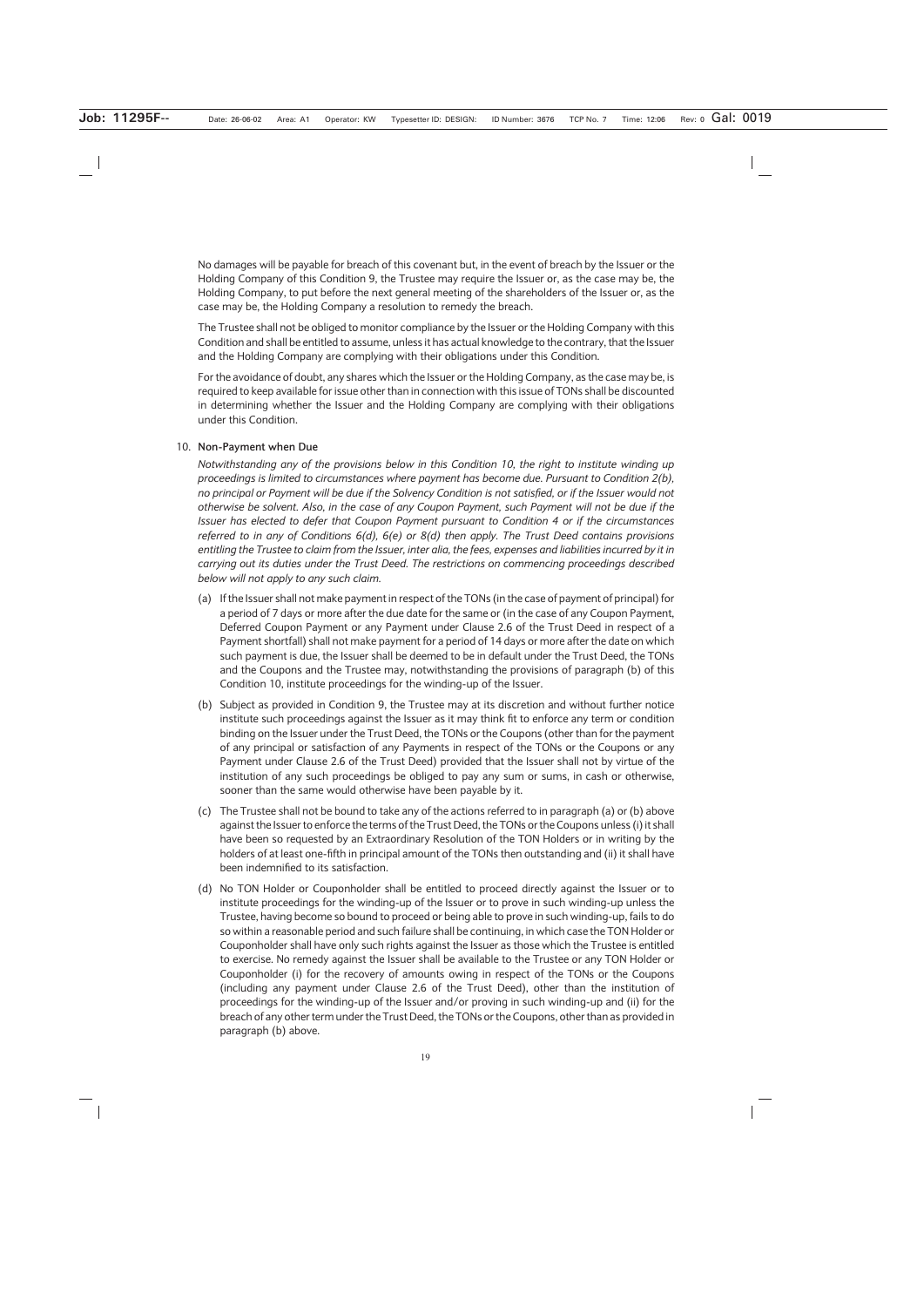### 11. **Taxation**

All payments by the Issuer of principal, Coupon Payments, Deferred Coupon Payments and Solvency Claims in respect of the TONs will be made without withholding of or deduction for, or on any account of, any present or future taxes, duties, assessments or governmental charges of whatsoever nature imposed or levied by or on behalf of the United Kingdom or any political subdivision thereof or by any authority therein or thereof having power to tax, unless the withholding or deduction of such taxes, duties, assessments or governmental charges is required by law. In that event the Issuer will pay such additional amounts as may be necessary in order that the net amounts receivable by TON Holders or Couponholders after such withholding or deduction shall equal the respective amounts of principal and interest which would have been receivable in respect of the TONs or, as the case may be, Coupons in the absence of such withholding or deduction, except that no such additional amounts shall be payable in relation to any payment with respect to any TON or Coupon presented for payment:

- (a) by or on behalf of a holder who is liable to such taxes, duties, assessments or governmental charges in respect of such TON or Coupon by reason of his having some connection with the United Kingdom other than the mere holding of such TON or Coupon; or
- (b) unless it is proved to the satisfaction of the Paying Agent to whom the same is presented that the holder would not be able to avoid such withholding or deduction by satisfying any statutory requirements and/or by making a declaration of non-residence or other similar claim for exemption but, in either case, fails to do so; or
- (c) in the United Kingdom; or
- (d) more than 30 days after the Relevant Date except to the extent that the holder thereof would have been entitled to such additional amounts on presenting the same for payment on the last day of such period of 30 days; or
- (e) where such withholding or deduction is imposed on a payment to an individual and is required to be made pursuant to any European Union Directive on the taxation of savings implementing the conclusions of the ECOFIN Council meeting of 26th-27th November, 2000 or any law implementing or complying with, or introduced in order to conform to, such Directive; or
- (f) by or on behalf of a holder of a TON or a Coupon who would have been able to avoid such withholding or deduction by presenting the relevant TON or Coupon to another Paying Agent in a Member State of the European Union.

References in these Terms and Conditions to principal and/or Coupon Payments and/or Deferred Coupon Payments shall be deemed to include any additional amounts which may become payable pursuant to the foregoing provisions or any undertakings given in addition thereto or in substitution therefor pursuant to the Trust Deed.

# 12. **Prescription**

TONs and Coupons (which, for this purpose shall not include Talons) will become void unless presented for payment within a period of 10 years in the case of TONs and five years in the case of Coupons from the Relevant Date relating thereto. There shall be no prescription period for Talons but there shall not be included in any Coupon sheet issued in exchange for a Talon any Coupon the claim in respect of which would be void pursuant to this Condition or Condition 8(a)(ii) or any Talon which would be void pursuant to Condition 8(a)(ii).

# 13. **Meetings of TON Holders, Modification, Waiver and Substitution**

The Trust Deed contains provisions for convening meetings of TON Holders to consider any matter affecting their interests including the modification by Extraordinary Resolution (as defined in the Trust Deed) of these Terms and Conditions or other provisions of the Trust Deed.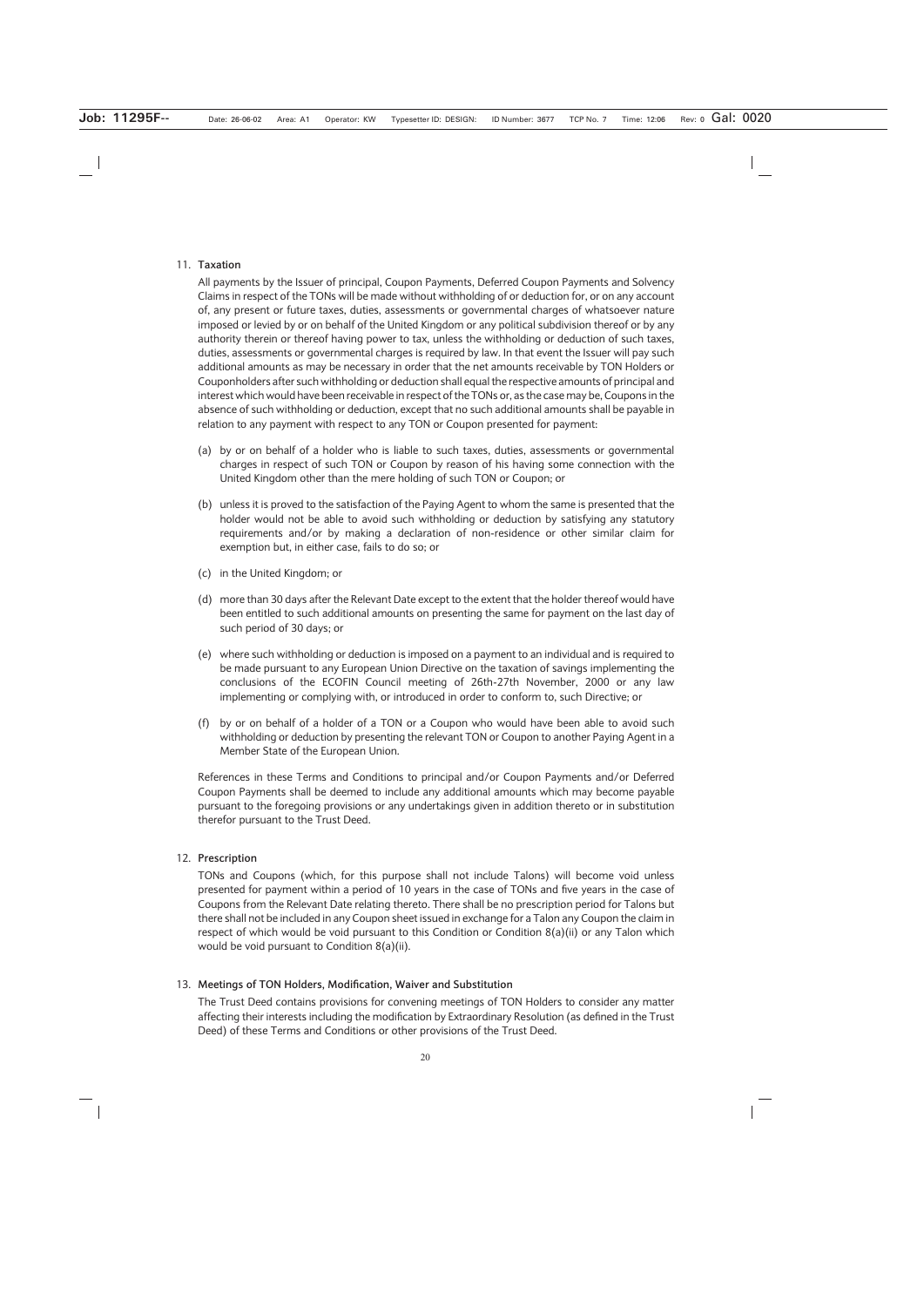The quorum at any such meeting for passing an Extraordinary Resolution will be one or more persons holding or representing a clear majority in principal amount of the TONs for the time being outstanding, or at any adjourned such meeting one or more persons being or representing TON Holders whatever the principal amount of the TONs so held or represented, except that at any meeting the business of which includes the modification of certain of these Terms and Conditions (including, inter alia, the provisions regarding subordination referred to in Conditions 2 and 3, the terms concerning currency and due dates for payment of principal or Coupon Payments in respect of the TONs and reducing or cancelling the principal amount of any TON or the Coupon Rate in respect of such TON) and certain other provisions of the Trust Deed, the quorum will be one or more persons holding or representing not less than two-thirds, or at any adjourned such meeting not less than one-third, in principal amount of the TONs for the time being outstanding.

An Extraordinary Resolution passed at any meeting of TON Holders will be binding on all TON Holders, whether or not they are present at the meeting, and on all Couponholders.

Notwithstanding any other provision of these Terms and Conditions, the Trustee may agree, without the consent of the TON Holders or Couponholders, to any modification (subject to certain exceptions) of, or to any waiver or authorisation of any breach or proposed breach of, any of these Terms and Conditions or any other provisions of the Trust Deed which, in the opinion of the Trustee, is not materially prejudicial to the interests of the TON Holders or to any modification which is of a formal, minor or technical nature or to correct a manifest error or to comply with the mandatory provisions of the law of the jurisdiction in which the Issuer is incorporated.

No modification to these Terms and Conditions or any other provisions of the Trust Deed shall become effective unless the prior consent thereto of the Financial Services Authority shall have been obtained.

Subject to the prior consent of the Financial Services Authority and as provided in the Trust Deed, the Trustee may agree with the Issuer, without the consent of the TON Holders or Couponholders, to the substitution on a subordinated basis equivalent to that referred to in these Terms and Conditions of any holding company or subsidiary of such holding company or any successor in business of the Issuer (the "**Substituted Issuer**") in place of the Issuer (or any previous Substituted Issuer under this Condition 13) as a new issuing party under the Trust Deed, the TONs and the Coupons. In connection with any proposed substitution as aforesaid and in connection with the exercise of its functions, the Trustee shall have regard to the interests of the TON Holders as a class and the Trustee shall not have regard to the consequences of such substitution for individual TON Holders or Couponholders resulting from in particular their being for any purpose domiciled or resident in, or otherwise connected with, or subject to the jurisdiction of, any particular territory.

In connection with any substitution or such exercise as aforesaid, no TON Holder or Couponholder shall be entitled to claim, whether from the Issuer, the Substituted Issuer or the Trustee or any other person, any indemnification or payment in respect of any tax consequence of any such substitution or exercise upon any individual TON Holders or Couponholders except to the extent already provided in Condition 11 and/or any undertaking given in addition thereto or in substitution therefor pursuant to the Trust Deed.

Any such modification, waiver, authorisation or substitution shall be binding on all TON Holders and all Couponholders and, unless the Trustee agrees otherwise, any such modification or substitution shall be notified to the TON Holders in accordance with Condition 16 as soon as practicable thereafter.

### 14. **Replacement of the TONs, Coupons and Talons**

Should any TON, Coupon or Talon be lost, stolen, mutilated, defaced or destroyed it may be replaced at the specified office of the Principal Paying Agent (or any other place of which notice shall have been given in accordance with Condition 16) upon payment by the claimant of the expenses incurred in connection therewith and on such terms as to evidence and indemnity as the Issuer may reasonably require. Mutilated or defaced TONs, Coupons or Talons must be surrendered before any replacement TONs, Coupons or Talons will be issued.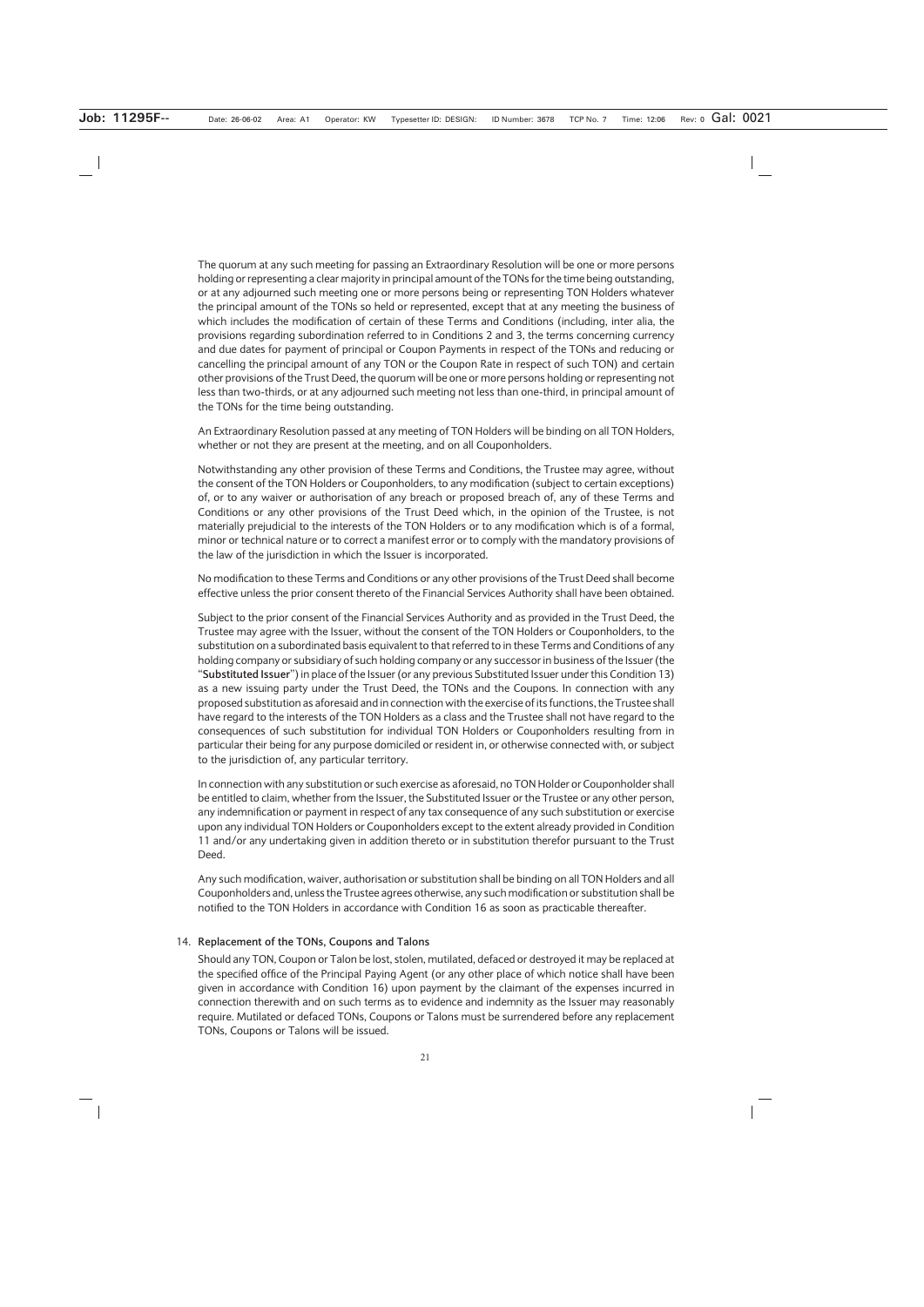#### 15. **The Trustee**

The Trust Deed contains provisions for the indemnification of the Trustee and for its relief from responsibility, including provisions relieving it from taking any action unless indemnified to its satisfaction. The Trustee is entitled to enter into business transactions with the Holding Company, the Issuer or any other Subsidiary without accounting for any profit resulting therefrom. The Trustee is entitled under the Trust Deed to rely on reports and certificates from the Auditors whether or not addressed to the Trustee and whether or not any such report or certificate or any engagement letter or other document entered into by the Trustee and the Auditors in connection therewith contains any limitation of the liability of the Auditors and whether by reference to a monetary cap or otherwise.

#### 16. **Notices**

Notices to TON Holders will be valid if published in a leading newspaper having general circulation in London (expected to be the Financial Times). Any such notice shall be deemed to have been given on the date of such publication or, if published more than once or on different dates, on the first date on which publication is made. Couponholders will be deemed for all purposes to have notice of the contents of any notice given to the TON Holders in accordance with this Condition.

#### 17. **Further Issues**

The Issuer shall be at liberty from time to time without the consent of the TON Holders or the Couponholders to create and issue further TONs ranking *pari passu* in all respects (or in all respects save for the date from which interest thereon accrues and the amount of the first payment of interest on such further TONs) and so that the same shall be consolidated and form a single series with the outstanding TONs. Any such TONs shall be constituted by a deed supplemental to the Trust Deed.

#### 18. **Calculation Agent**

The Issuer will procure that there shall at all times be a Calculation Agent so long as any TON is outstanding. If the Calculation Agent is unable or unwilling to act as such or if it fails to make a determination or calculation or otherwise fails to perform its duties under these Terms and Conditions or the Calculation Agency Agreement, the Issuer shall appoint, on terms acceptable to the Trustee, an independent investment bank acceptable to the Trustee to act as such in its place. Neither the termination of the appointment of a Calculation Agent nor its resignation will be effective without a successor having been appointed.

All calculations and determinations made by the Calculation Agent in relation to the TONs shall (save in the case of manifest error) be final and binding on the Issuer, the Holding Company, the Trustee, the Paying Agents, the TON Holders and the Couponholders.

None of the Issuer, the Holding Company, the Trustee or the Paying Agents shall have any responsibility to any person for any errors or omissions in any calculation by the Calculation Agent.

#### 19. **Governing Law**

The Trust Deed, the TONs, the Coupons and the Talons are governed by, and shall be construed in accordance with, the laws of England.

### 20. **Contracts (Rights of Third Parties) Act 1999**

No person shall have any right to enforce any term or condition of the TONs under the Contracts (Rights of Third Parties) Act 1999.

# 21. **Definitions**

In these Terms and Conditions:

**"Agency Agreement"** means the agency agreement dated 4th July, 2002 between the Issuer, the Holding Company, the Trustee and the Paying Agents, relating to the TONs under which each paying agent agrees to perform the duties required of it under these Terms and Conditions;

**"Assets"** means the non-consolidated gross tangible assets of the Issuer, as shown by the latest published audited balance sheet of the Issuer, but adjusted, if the aggregate amount included in such balance sheet in respect of the Issuer's investment in all subsidiaries and Associated Companies of the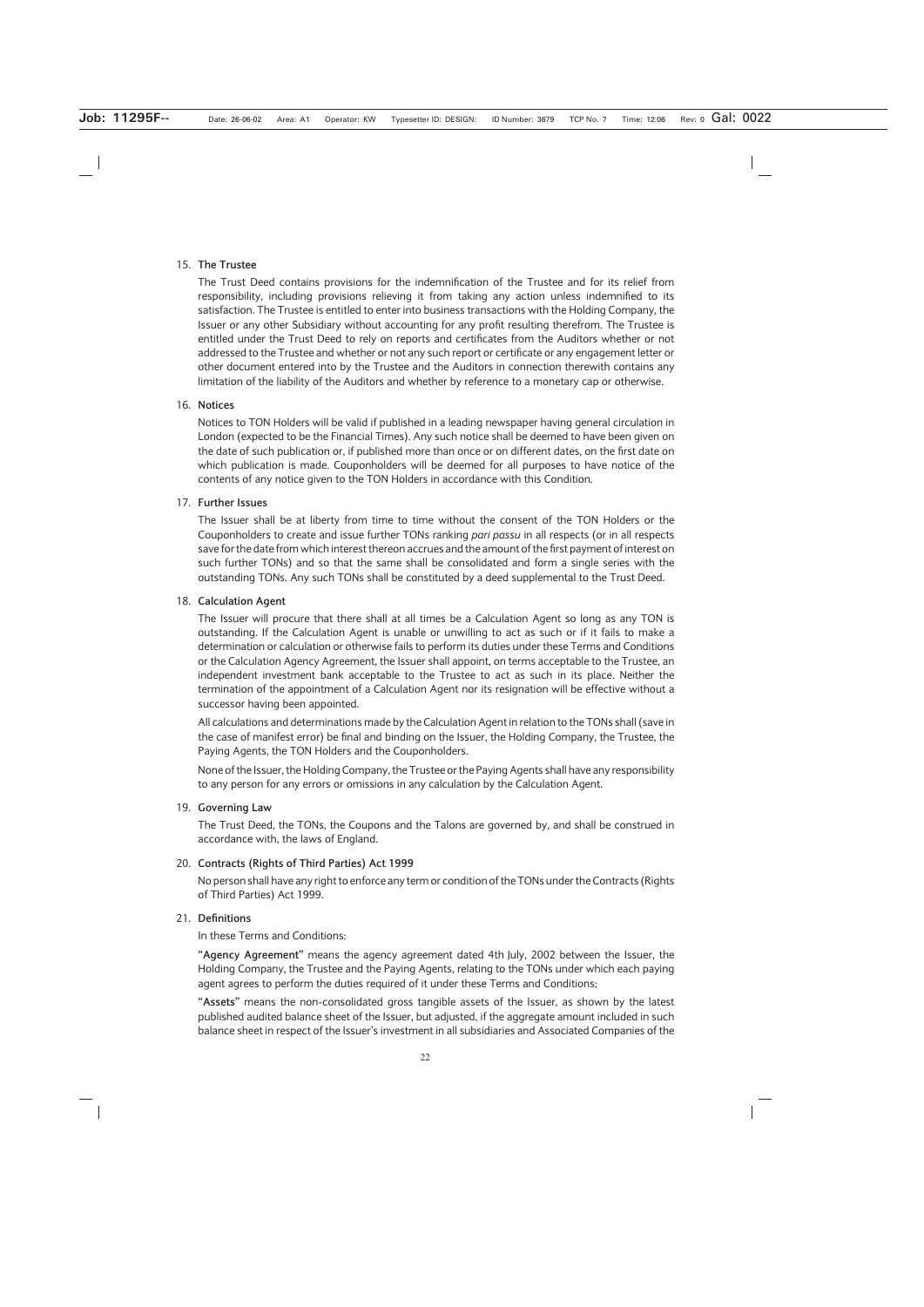Issuer exceeds the aggregate of the net tangible assets of such subsidiaries and Associated Companies attributable to the Issuer (calculated on a consolidated basis where any of such subsidiaries and Associated Companies itself has subsidiaries) as shown by their latest relevant audited balance sheets, by deducting from the total amount of such assets an amount equal to such excess and adjusted also for contingencies and for subsequent events in such manner and to such extent as an Authorised Signatory, the Auditors of the Issuer or, as the case may be, a liquidator of the Issuer may determine to be appropriate;

**"Associated Company"** means any body corporate, not being a subsidiary, which shall be treated by the Auditors of the Issuer as an associated company for the purpose of the Statement of Standard Accounting Practice/Financial Reporting Standard for the time being in effect relating to accounting for the results of associated companies adopted or published by the Accounting Standards Board Limited of Great Britain;

**"Auditors"** means PricewaterhouseCoopers as statutory auditors to the Issuer or such other auditor as may be appointed from time to time;

**"Authorised Denominations"** means £1,000, £10,000 and £100,000;

**"Authorised Signatory"** means a person who is duly empowered to bind the Issuer in relation to the relevant document(s) and whose authority is duly evidenced;

**"business day"** means a day on which commercial banks and foreign exchange markets settle payments and are open for general business (including dealings in foreign exchange and foreign currency deposits) in London;

**"Calculation Agency Agreement"** means the calculation agency agreement dated 4th July, 2002 between the Issuer, the Holding Company, the Trustee and the Calculation Agent, relating to the TONs under which the Calculation Agent agrees to perform the duties required of it under these Terms and Conditions;

**"Calculation Agent"** means Cazenove & Co. Ltd as calculation agent in relation to the TONs, or its successor for the time being appointed under the Calculation Agency Agreement;

**"Capital Regulations"** means at any time the regulations, requirements, guidelines and policies relating to capital adequacy then in effect of the Financial Services Authority or such other governmental authority in the United Kingdom (or if the Issuer becomes domiciled in a jurisdiction other than the United Kingdom, in such other jurisdiction) having primary bank supervisory authority with respect to the Issuer;

**"Coupon"** means an interest coupon relating to a TON and includes, where the context so permits, a Talon;

**"Coupon Amount"** means the amount of interest payable on the presentation and surrender of each Coupon relating to a TON of each Authorised Denomination for the relevant Coupon Period in accordance with Condition 5;

**"Coupon Determination Date"** means, in respect of each Reset Period, the second business day prior to the commencement of such Reset Period;

**"Coupon Payment"** means, with respect to a Coupon Payment Date, the aggregate Coupon Amounts for the Coupon Period ending on such Coupon Payment Date;

**"Coupon Payment Date"** means (i) in respect of the period from the Issue Date to (and including) the First Reset Date, 15th June and 15th December in each year, starting 15th December, 2002 and (ii) after the First Reset Date, 15th June and 15th December in each year, starting 15th December, 2032, provided that if any Coupon Payment Date after the First Reset Date would otherwise fall on a day which is not a business day, it shall be postponed to the next day which is a business day;

**"Coupon Period"** means the period beginning on (and including) the Issue Date and ending on (but excluding) the first Coupon Payment Date and each successive period beginning on (and including) a Coupon Payment Date and ending on (but excluding) the next succeeding Coupon Payment Date;

**"Couponholder"** means the bearer of any Coupon;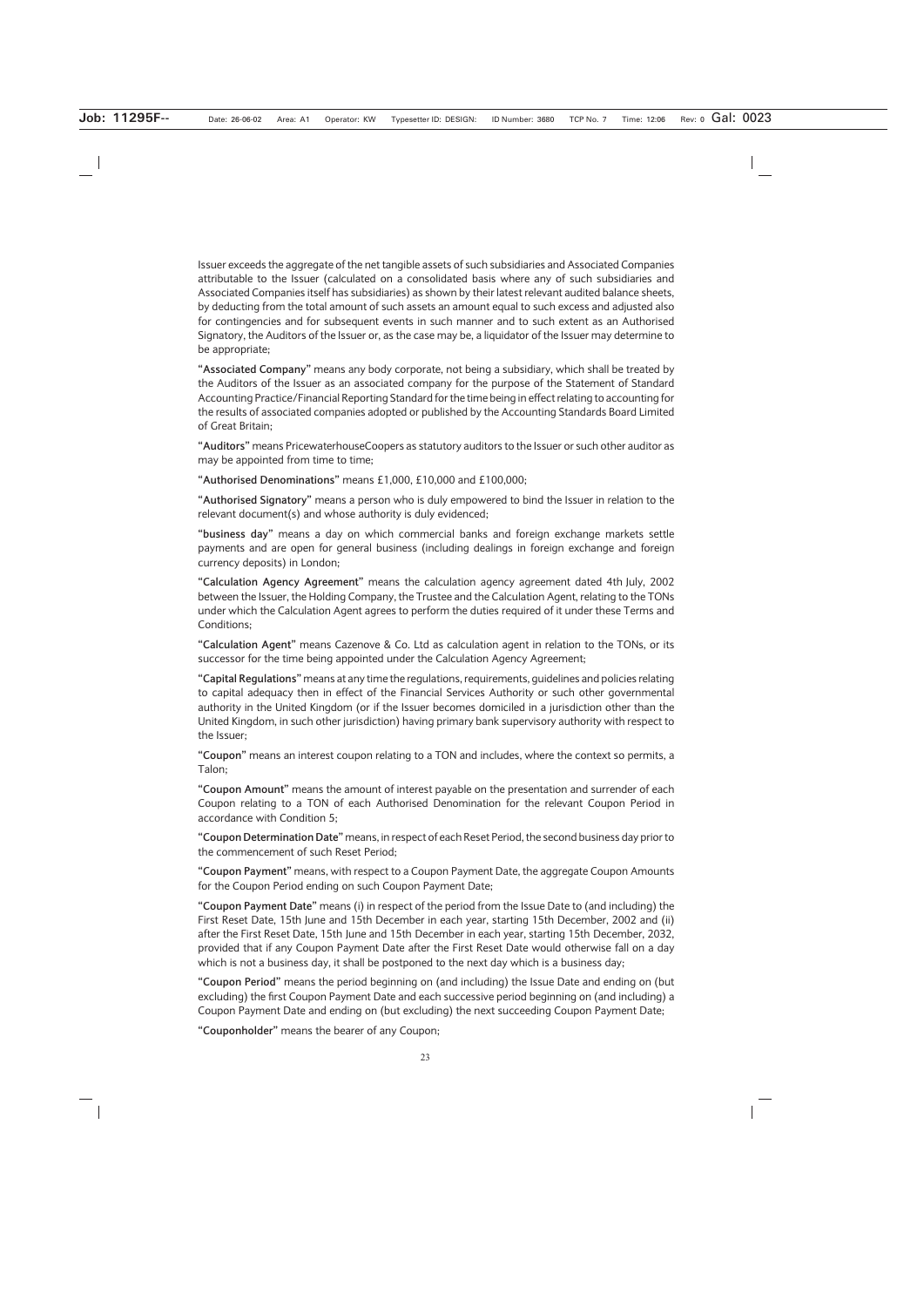**"Coupon Rate"** has the meaning given to it in Condition 5(b);

**"Day Count Fraction"** means:

- (a) in respect of each Coupon Period from the Issue Date to the First Reset Date:
	- (i) if the Coupon Period is equal to or shorter than the Determination Period during which it falls, the number of days in the Coupon Period divided by the product of (x) the number of days in such Determination Period and (y) the number of Determination Periods normally ending in any year; and
	- (ii) if the Coupon Period is longer than one Determination Period, the sum of:
		- (x) the number of days in such Coupon Period falling in the Determination Period in which it begins divided by the product of (1) the number of days in such Determination Period and (2) the number of Determination Periods normally ending in any year; and
		- (y) the number of days in such Coupon Period falling in the next Determination Period divided by the product of (1) the number of days in such Determination Period and (2) the number of Determination Periods normally ending in any year;
- (b) in respect of each Coupon Period from and after the First Reset Date, the actual number of days in the Coupon Period in respect of which payment is being made divided by 365 or (in the case of a Coupon Period ending in a leap year) by 366;

**"dealing day"** means a day, other than a Saturday or Sunday, on which the stock exchange or other market on which the Reference Bond is at the relevant time listed or traded is ordinarily open for the trading of securities;

**"Deferred Coupon Payment"** means any Payment, or part thereof, which, pursuant to Condition 4, the Issuer has deferred and which has not been satisfied;

the **"Deferral Condition"** will be satisfied if, in the determination of the Issuer, after consultation with the Holding Company, on the relevant date, the Issuer is, or payment of the relevant Payment will result in the Issuer being, in non-compliance with the applicable Capital Regulations;

**"Determination Period"** means the period from and including 15th June in any year to but excluding the next 15th December, or as the case may be, from and including 15th December in any year to but excluding the next 15th June;

**"First Reset Date"** means 15th June, 2032;

**"Holding Company"** means Barclays PLC;

**"interest"** shall, where appropriate, include Coupon Amounts and Deferred Coupon Payments;

**"Issue Date"** means 4th July, 2002, being the date of initial issue of the TONs;

**"Issuer"** means Barclays Bank PLC;

**"Issuer Shares"** means ordinary shares of the Issuer;

**"Junior Subordinated Debt"** means the Issuer's outstanding Undated Floating Rate Primary Capital Notes Series 1, 2 and 3, 9.875% Undated Subordinated Notes, 9% Permanent Interest Bearing Capital Bonds, 7.875% Undated Subordinated Notes, 7.125% Undated Subordinated Notes, 6.875% Undated Subordinated Notes, 6.5% Undated Subordinated Notes, 6.375% Undated Subordinated Notes, 6.125% Undated Subordinated Notes and any other securities constituted by a trust deed dated 2nd July, 1985 made between the Issuer and Phoenix Assurance Public Limited Company, as trustee, and any trust deed supplemental thereto, any securities issued pursuant to the indenture dated as of 15th April, 1993 made between the Issuer and The Bank of New York, as trustee, and any other obligations of the Issuer which are expressed to rank pari passu with the aforesaid obligations;

**"Liabilities"** means the non-consolidated gross liabilities of the Issuer, as shown by the latest published audited balance sheet of the Issuer, but adjusted for contingencies and for subsequent events in such manner and to such extent as an Authorised Signatory, the Auditors of the Issuer or, as the case may be, a liquidator of the Issuer may determine to be appropriate;

**"London Stock Exchange"** means London Stock Exchange plc;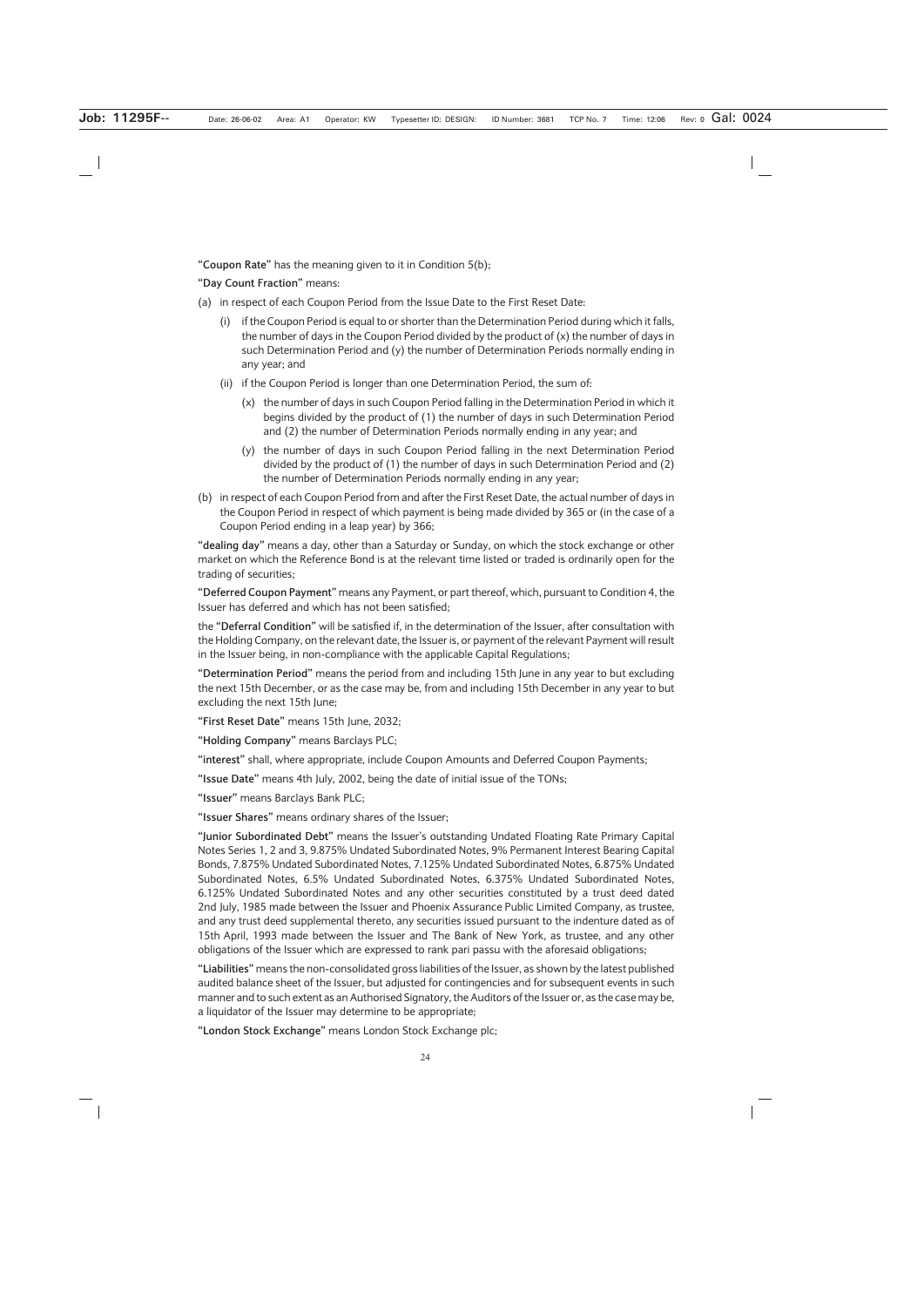**"Market Disruption Event"** means (i) the occurrence or existence of any suspension of or limitation imposed on trading (by reason of movements in price exceeding limits permitted by the London Stock Exchange or otherwise) or on settlement procedures for transactions in the Ordinary Shares on the London Stock Exchange if, in any such case, that suspension or limitation is, in the determination of the Calculation Agent, material in the context of the sale of the Ordinary Shares, or (ii) in the opinion of the Issuer, there has been a substantial deterioration in the price and/or value of the Issuer Shares or the Ordinary Shares or circumstances are such as to prevent or to a material extent restrict the issue or delivery of the Payment Issuer Shares or Payment Ordinary Shares, as the case may be, or (iii) where, pursuant to these Terms and Conditions, monies are required to be converted from one currency into another currency in respect of any Payment, the occurrence of any event that makes it impracticable to effect such conversion;

**"Ordinary Shares"** means ordinary shares of the Holding Company, having on the Issue Date a par value of 25 pence each;

**"Outstanding"**, in relation to any Coupon Payment or Deferred Coupon Payment, means that such payment (a) has either become due and payable or would have become due and payable except for the non-satisfaction on the relevant date of the conditions referred to in Condition 2(b)(i) or the deferral, postponement or suspension of such payment in accordance with any of Conditions 4, 6(d), 6(e) or 8(d); and (b) in any such case has not been satisfied;

**"Paying Agents"** means the paying agents appointed pursuant to the Agency Agreement and such term shall, unless the context otherwise requires, include the Principal Paying Agent;

**"Payment"** means any Coupon Payment or Deferred Coupon Payment;

**"Payment Business Day"** means a day on which commercial banks and foreign exchange markets settle payments and are open for general business (including dealings in foreign exchange and foreign currency deposits) in London and in the place of the specified office of the relevant Paying Agent to whom the TON or Coupon is presented or surrendered;

**"Payment Issuer Shares"** has the meaning ascribed to it in Condition 6(b);

**"Payment Ordinary Shares"** has the meaning ascribed to it in Condition 6(b);

**"Principal Paying Agent"** means the principal paying agent appointed pursuant to the Agency Agreement;

**"RCI"** means each of the Issuer's outstanding 7.50% Step-up Callable Perpetual Reserve Capital Instruments issued on 3rd May, 2000, 8.55% Step-up Callable Perpetual Reserve Capital Instruments issued on 19th September, 2000 and 7.375% Step-up Callable Perpetual Reserve Capital Instruments issued on 5th June, 2001 and any other obligations of the Issuer which rank or are expressed to rank *pari passu* with the aforesaid obligations (other than the TONs);

**"Redemption Date"** means such date of redemption of the TONs pursuant to Conditions 7(b), 7(c), 7(d) or 8(d);

**"Reference Banks"** means the financial institutions appointed as such by the Issuer pursuant to Condition 5(e);

**"Reference Bond"** means, in relation to any calculation of the Suspension Redemption Price, the 4.25 per cent. Treasury Stock 2032, or if such bond is no longer in issue, such other United Kingdom government bond as the Calculation Agent may, with the advice of the Reference Dealers, determine to be appropriate for determining the Suspension Redemption Price;

**"Reference Dealers"** means three brokers of gilts and/or gilt-edged market makers selected by the Calculation Agent in consultation with the Issuer and approved in writing by the Trustee, or such other three persons operating in the gilt-edged market as are selected by the Calculation Agent in consultation with the Issuer and approved in writing by the Trustee;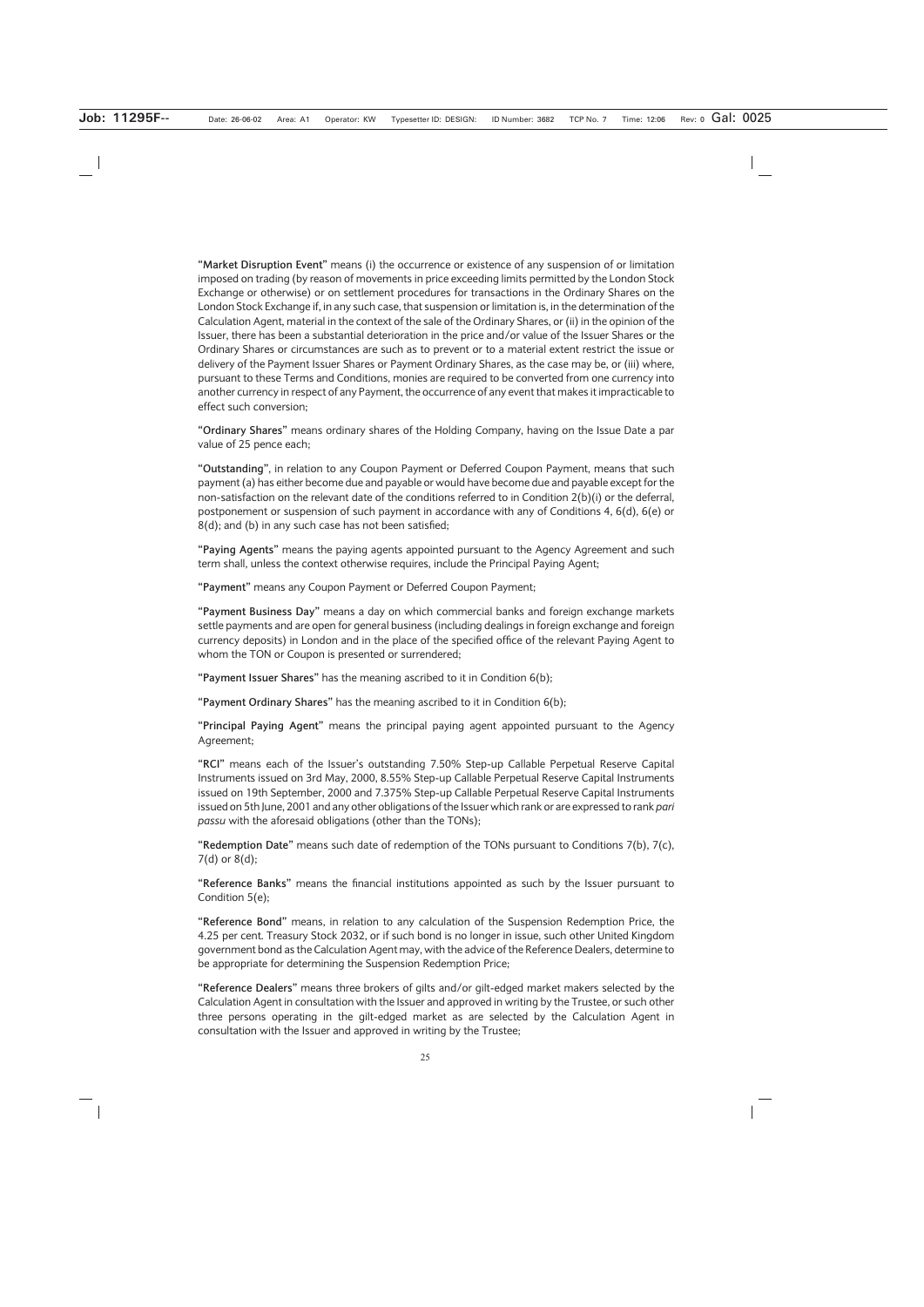**"Relevant Date"** means (i) in respect of any payment other than a Solvency Claim in a winding-up of the Issuer, the date on which such payment first becomes due and payable but, if the full amount of the moneys payable on such date has not been received by the Principal Paying Agent or the Trustee on or prior to such date, the "Relevant Date" means the date on which such moneys shall have been so received and notice to that effect shall have been given to the TON Holders in accordance with Condition 16, and (ii) in respect of a Solvency Claim in a winding-up of the Issuer, the date which is one day prior to the commencement of the winding-up;

**"Reset Date"** means the First Reset Date and thereafter, each Coupon Payment Date;

**"Reset Period"** means the period from (and including) a Reset Date to (but excluding) the next succeeding Reset Date;

**"Senior Creditors"** means creditors of the Issuer (a) who are unsubordinated creditors of the Issuer, (b) whose claims are, or are expressed to be, subordinated (whether only in the event of the winding-up of the Issuer or otherwise) to the claims of depositors and other unsubordinated creditors of the Issuer but not further or otherwise, (c) whose claims are in respect of Junior Subordinated Debt or (d) whose claims are, or are expressed to be, subordinated to the claims of other creditors, whether subordinated or unsubordinated, of the Issuer other than those whose claims rank, or are expressed to rank, *pari passu* with, or junior to, the claims of the TON Holders;

**"Shareholders"** means the holders at any given time of Ordinary Shares;

**"Solvency Claim"** has the meaning ascribed to it in Condition 2(b)(ii);

the **"Solvency Condition"** shall be satisfied in relation to the Issuer if its Assets exceed its Liabilities;

**"Subsidiary"** means each subsidiary for the time being of the Holding Company within the meaning of Section 736 of the Companies Act 1985;

**"subsidiary"** and **"holding company"** have the meanings ascribed to them under section 736 of the Companies Act 1985;

**"Substituted Issuer"** has the meaning ascribed to it in Condition 13;

**"Suspension"** has the meaning ascribed to it in Condition 8(d);

**"Suspension Redemption Price"** means, in respect of each TON, the higher of (a) the Authorised Denomination of such TON and (b) the price, expressed as a percentage (rounded to four decimal places, 0.00005 being rounded upwards), at which the gross redemption yield (as calculated by the Calculation Agent on the basis set out by the United Kingdom Debt Management Office in the paper "Formulae for Calculating Gilt Prices from Yields", page 4, Section One: Price/Yield Formulae: Conventional Gilts; Double Dated and Undated Gilts with Assumed (or Actual) Redemption on a Quasi-Coupon Date published on 8th June, 1998 (as amended or updated from time to time)) on the TONs would, if they were to be purchased at such price on the third dealing day prior to the date fixed for redemption, be equal to the gross redemption yield on such dealing day of the Reference Bond plus 0.50 per cent., on the basis of the middle market price of the Reference Bond prevailing at 11.00 a.m. (London time) on such dealing day;

**"Talon"** means a talon for further Coupons;

**"Tier 1 Capital"** has the meaning ascribed to it in the Financial Services Authority's Interim Prudential Sourcebook for banks or any successor publication replacing such guide;

**"TON Holder"** means the bearer of any TON;

**"TONs"** means the £400,000,000 6 per cent. Callable Perpetual Core Tier One Notes of the Issuer, and such expression shall include, unless the context otherwise requires, any further notes issued pursuant to Condition 17 and forming a single series with the TONs;

**"Trust Deed"** means the trust deed dated 4th July, 2002 between the Issuer, the Holding Company and the Trustee, relating to the TONs;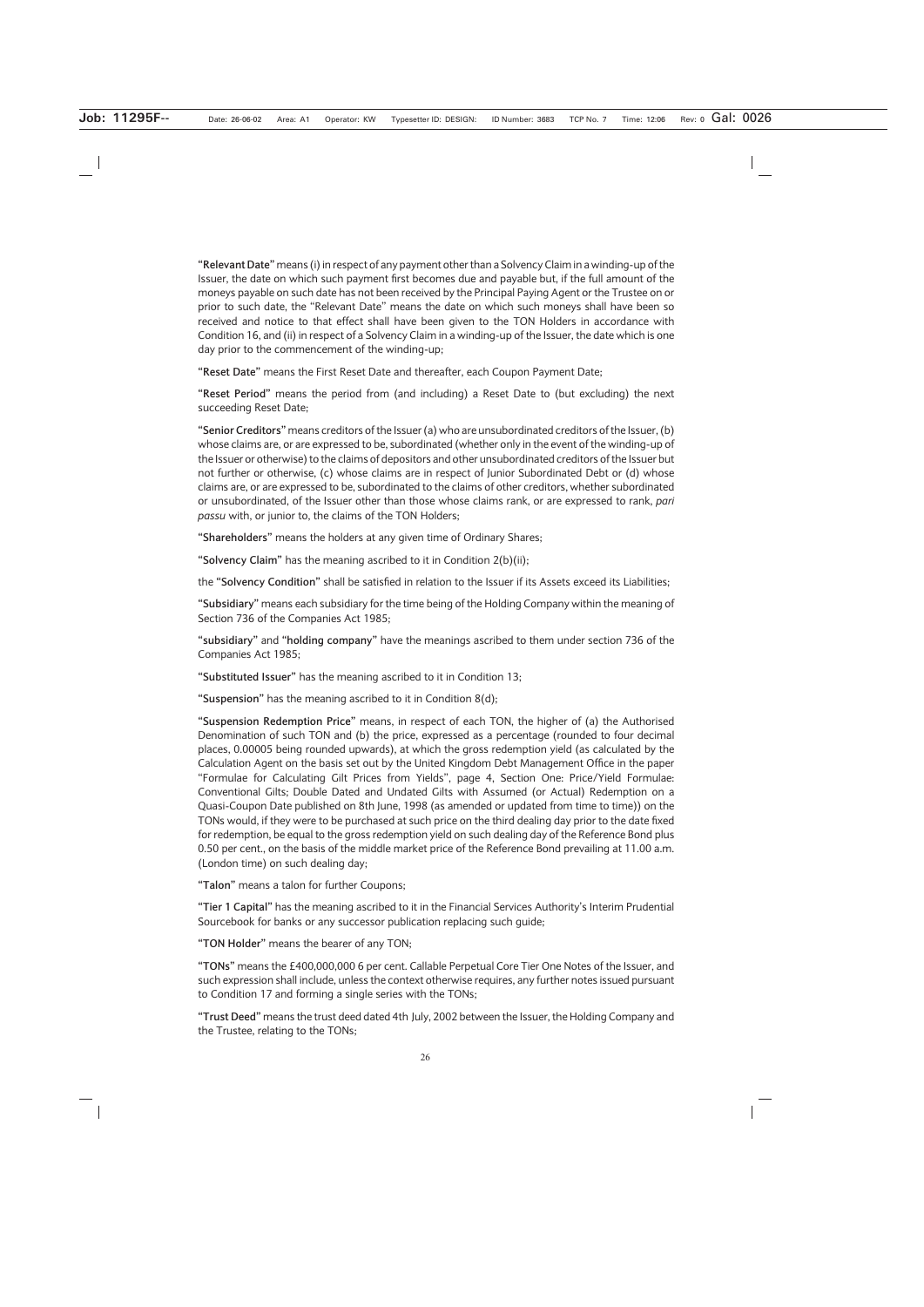**"Trustee"** means The Bank of New York as trustee for the TON Holders and includes its successor(s);

**"Ultimate Owner"** means, at any given time, the ultimate holding company of the Barclays group of companies;

**"Upper Tier 2 Capital"** has the meaning ascribed to it in the Financial Services Authority's Interim Prudential Sourcebook for Banks or any successor publication replacing such guide;

**"Upper Tier 2 Securities"** means securities of the Issuer that have substantially similar terms as the TONs save that (1) they shall contain terms no less favourable to an investor than the then current minimum requirements of the Financial Services Authority in relation to Upper Tier 2 Capital and (2) the Coupon Rate of such securities shall be determined in such manner as shall result in it being 0.25 per cent. per annum below the Coupon Rate from time to time applying to the TONs, provided that the Coupon Rate of such securities shall be the subject of a step-up, which shall apply on 15th June, 2032 and thereafter, of the then maximum percentage permitted by applicable Financial Services Authority guidelines relating to Upper Tier 2 Capital.

### **USE OF PROCEEDS**

The net proceeds of the issue of the TONs are estimated to amount to £395,344,000 and will be used for the development and expansion of the business of the Issuer and its subsidiaries (the **"Group"**) and further to strengthen the capital base of the Issuer.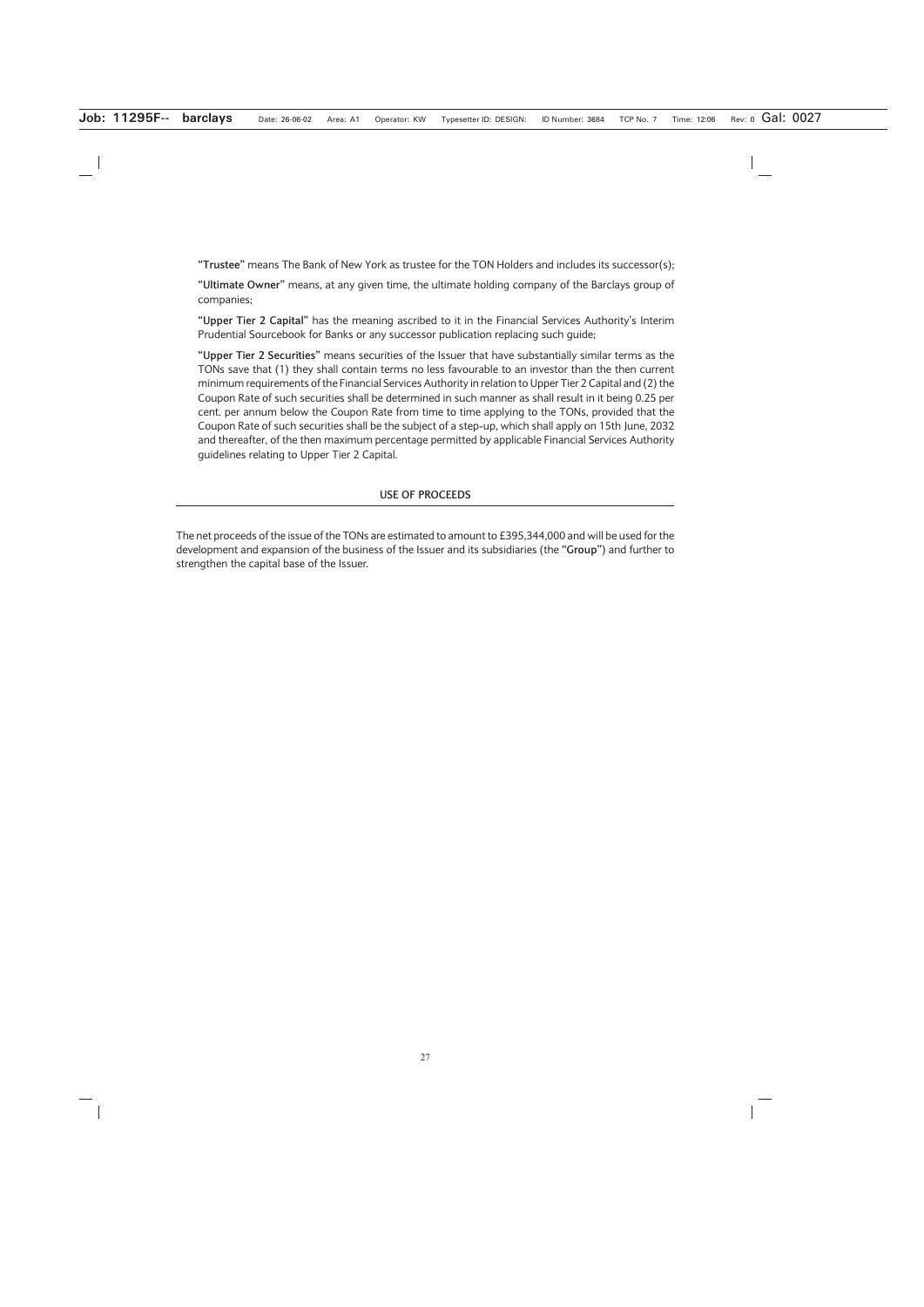# **EXCHANGE**

The TONs will be represented initially by a Temporary Global TON in bearer form without Coupons or Talons which will be deposited outside the United States with a common depositary for Clearstream, Luxembourg and Euroclear on or about 4th July, 2002. The Temporary Global TON will be exchangeable for interests in a Permanent Global TON in bearer form without Coupons or Talons on or after a date which is expected to be 13th August, 2002 (the **"Exchange Date"**) upon certification as to non-U.S. beneficial ownership as required by U.S. Treasury regulations and as described in the Temporary Global TON. Upon deposit of the Temporary Global TON or the Permanent Global TON (each a **"Global TON"**) with a common depositary for Clearstream, Luxembourg and Euroclear, Clearstream, Luxembourg and Euroclear will credit each subscriber with a principal amount of TONs equal to the principal amount thereof for which it has subscribed and paid.

Each of the persons shown in the records of Clearstream, Luxembourg or Euroclear as the holder of a TON represented by a Global TON must look solely to Clearstream, Luxembourg or Euroclear (as the case may be) for his share of each payment made by the Issuer to the bearer of such Global TON, subject to and in accordance with the respective rules and procedures of Clearstream, Luxembourg or Euroclear (as the case may be).

The Global TONs will contain provisions applicable to the TONs represented thereby, some of which may modify the effect of the Terms and Conditions of the TONs. Certain of these are summarised in this section.

For so long as any of the TONs are represented by a Global TON, each person who is for the time being shown in the records of Clearstream, Luxembourg and/or Euroclear as the holder of a particular principal amount of such TONs (in which regard any certificate or other document issued by Clearstream, Luxembourg and/or Euroclear as to the principal amount of such TONs standing to the account of any person shall be conclusive and binding for all purposes save in the case of manifest error) shall be treated by the Issuer, the Trustee and the Paying Agents as the holder of such principal amount of such TONs for all purposes other than with respect to the payment of principal and interest on such principal amount of such TONs, the right to which shall be vested, as against the Issuer, the Trustee and the Paying Agents, solely in the bearer of the Global TON (in accordance with and subject to its terms and the Trust Deed) and the expressions **"TON Holder", "holder of TONs"** and related expressions shall be construed accordingly. Interests in TONs which are represented by a Global TON will only be transferable in accordance with the rules and procedures for the time being of Clearstream, Luxembourg and/or Euroclear, as the case may be.

If any date on which a payment is due on the TONs occurs prior to the Exchange Date, the relevant payment will be made on the Temporary Global TON only to the extent that certification as to non-U.S. beneficial ownership as required by U.S. Treasury regulations (in substantially the form referred to in the Temporary Global TON or in such other form as is customarily issued in such circumstances by the relevant clearing system or depositary) has been received by Clearstream, Luxembourg or Euroclear. Payment of amounts due in respect of a Permanent Global TON will be made through Clearstream, Luxembourg or Euroclear without any requirement for certification.

The holder of the Temporary Global TON shall not (unless, upon due presentation of such Temporary Global TON for exchange (in whole or in part) for interests in the Permanent Global TON, such exchange or delivery is improperly withheld or refused and such withholding or refusal is continuing at the relevant payment date) be entitled to receive any payment in respect of the TONs represented by such Temporary Global TON which falls due on or after the Exchange Date.

Interests in the Permanent Global TON will be exchangeable by the Issuer (free of charge) in whole (but not in part only) for definitive bearer TONs (a) if Clearstream, Luxembourg or Euroclear is closed for business for a continuous period of 14 days (other than by reason of public holidays) or announces an intention to cease business permanently or in fact does so and no alternative clearing system satisfactory to the Trustee is available; or (b) if the Trustee is satisfied that, on the occasion of the next payment due in respect of the TONs, the Issuer or any of the Paying Agents would be required to make any deduction or withholding from any payment in respect of such TONs which would not be required were such TONs in definitive form.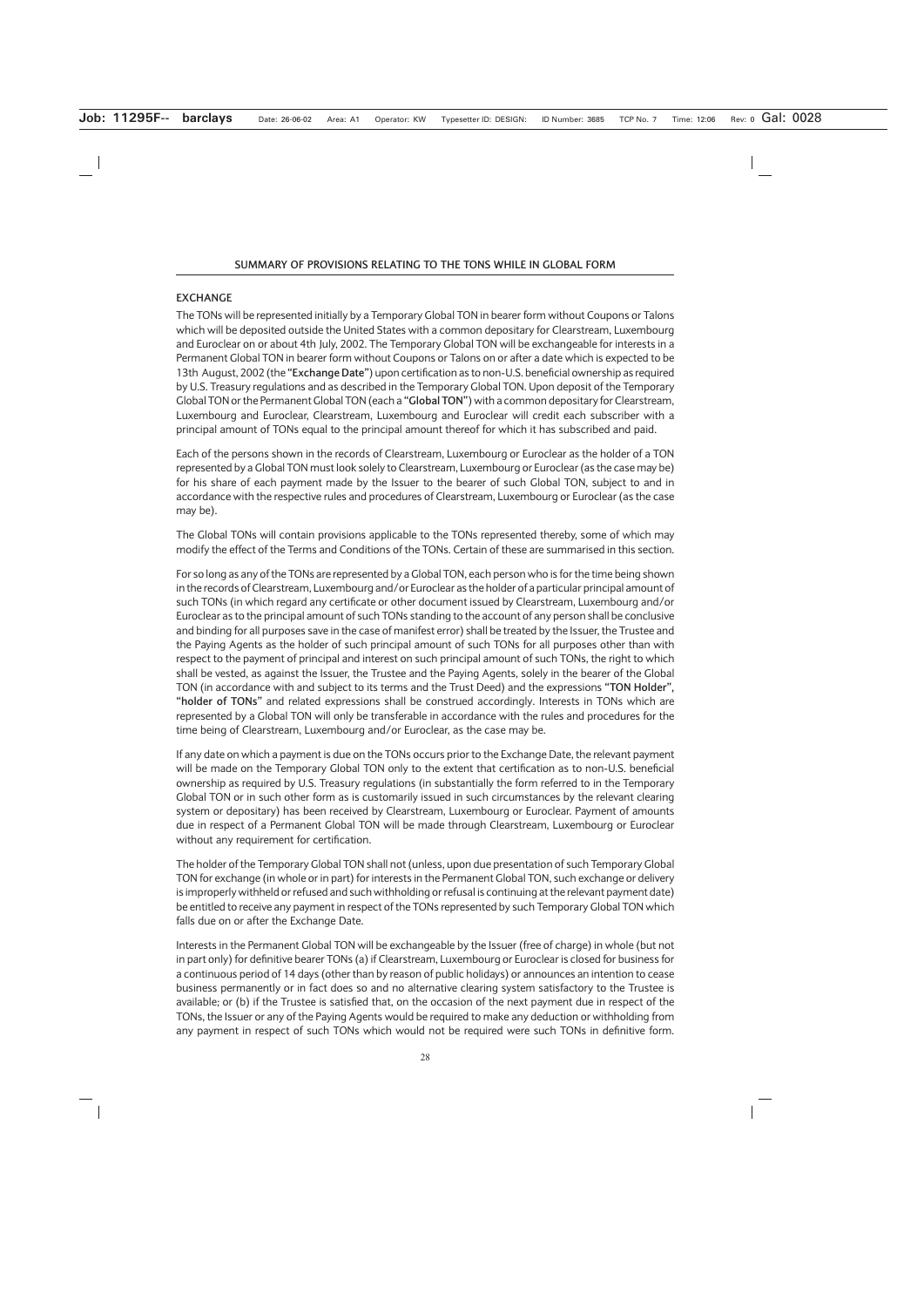Thereupon (in the case of (a) above) the holder of the Permanent Global TON (acting on the instructions of (a) holder(s) of an interest in the Permanent Global TON) may give notice to the Issuer, and (in the case of (b) above) the Issuer may give notice to the Trustee and the TON Holders, of its intention to exchange the Permanent Global TON for definitive TONs on or after the Permanent Global Exchange Date (as defined below).

On or after the Permanent Global Exchange Date the holder of the Permanent Global TON shall surrender the Permanent Global TON to or to the order of the Principal Paying Agent. In exchange for the Permanent Global TON the Issuer will deliver, or procure the delivery of, an equal aggregate principal amount of definitive relevant TONs (having attached to them all Coupons in respect of interest which has not already been paid on the Permanent Global TON), security printed in accordance with any applicable legal and stock exchange requirements and in or substantially in the form set out in the Trust Deed. On exchange of the Permanent Global TON, the Issuer will procure that it is cancelled and, if the holder so requests, returned to the holder together with any relevant definitive TONs.

**"Permanent Global Exchange Date"** means a day specified in the notice requiring exchange falling not less than 60 days after that on which such notice is given and on which banks are open for business in the city in which the specified office of the Principal Paying Agent is located and in the city in which the relevant clearing system is located.

The cost of printing definitive TONs will be borne by the Issuer.

# **PAYMENTS**

Principal and interest (if any) payable with respect to a Temporary Global TON or a Permanent Global TON will be paid to Clearstream, Luxembourg and/or Euroclear with respect to that portion of such Global TON which is held for its account (subject, in the case of a Temporary Global TON, to the certifications referred to therein). Each of Clearstream, Luxembourg and/or Euroclear will in such circumstances credit the principal or, as the case may be, interest in respect of such Global TON to the persons credited in its records with interests in such Global TON.

### **NOTICES**

So long as the TONs are represented in their entirety by one or more Global TONs and such Global TON(s) is/are held on behalf of Clearstream, Luxembourg and/or Euroclear, notices to the TON Holders may be given by delivery of the relevant notice to Clearstream, Luxembourg and/or Euroclear, as appropriate, for communication by it/them to the TON Holders in substitution for publication as required by the Terms and Conditions of the TONs, subject to any applicable regulatory and stock exchange requirements. Any such notice shall be deemed to have been given to the TON Holders on the seventh day after that on which the notice is given to Clearstream, Luxembourg and/or Euroclear.

### **MEETINGS**

The holder of the Global TON shall be treated at any meeting of TON Holders as having one vote in respect of each £1,000 principal amount of TONs for which the Global TON may be exchanged.

### **PURCHASE AND CANCELLATION**

Cancellation of any TON represented by the Global TON which is required by the Terms and Conditions of the TONs to be cancelled will be effected by reduction in the principal amount of the Global TON.

### **TRUSTEE'S POWERS**

In considering the interests of TON Holders in circumstances where the Global TON is held on behalf of any one or more of Euroclear and/or Clearstream, Luxembourg, the Trustee may have regard to such information as may have been made available to it by or on behalf of the relevant clearing system or its operator as to the identity of its accountholders (either individually or by way of category) with entitlements in respect of the Global TON and may consider such interests on the basis that such accountholders were the holder of the Global TON.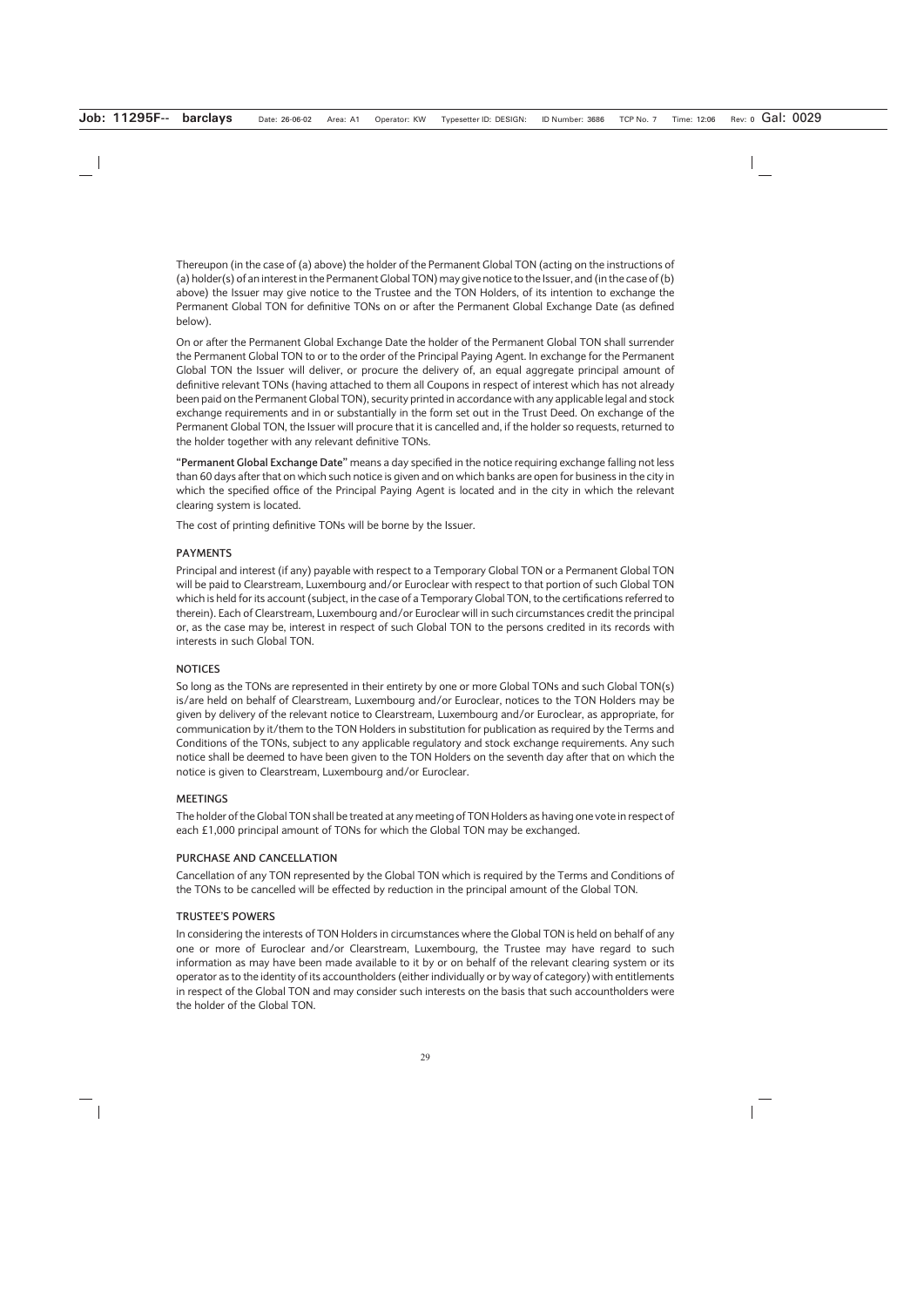# **BUSINESS**

The Issuer and its subsidiary undertakings (taken together, the **"Group"**) is an international financial services group engaged primarily in banking, investment banking and asset management. In terms of assets employed, it is one of the largest financial services groups in the United Kingdom. The Group also operates in many other countries around the world and is a leading provider of co-ordinated global services to multinational corporations and financial institutions in the world's main financial centres. At 31st December, 2001, the total consolidated assets of the Group were £356,649 million, based on the audited balance sheet at that date. The whole of the issued ordinary share capital of the Issuer is owned by Barclays PLC which is the ultimate holding company of the Group.

The profit before taxation of the Group in respect of the year ended 31st December, 2001 was £3,606 million after charging net provisions for bad and doubtful debts of £1,149 million. In 2000, the Group made a profit before taxation of £3,496 million after charging net provisions for bad and doubtful debts of £817 million.

# **RECENT DEVELOPMENTS**

The United Kingdom Competition Commission has conducted an enquiry into the supply of banking services by clearing banks to small and medium sized enterprises (**"SMEs"**) and made its report to the United Kingdom Government in October 2001.

The Government published the Commission's report on 14th March, 2002 and accepted its conclusions and recommendations, which include measures relating to various aspects of services supplied to SMEs, including price. Undertakings to implement these recommendations will now be sought by the United Kingdom Director General of Fair Trading.

The statement below was made in an announcement issued by Barclays PLC on 28th May, 2002 before meeting analysts ahead of its close period for the half year ended 30th June, 2002. Key trends in the statement relate to the first quarter of 2002 and, unless stated otherwise, are compared to the first quarter of 2001:

"Barclays PLC has made a solid start to 2002. Operating profit rose against the prior year period, driven by growth in operating income in the first quarter of 2002 which was higher than the quarterly average of 2001. Operating costs grew moderately relative to the first quarter of 2001, but were flat versus average quarterly costs in the second half of 2001. Provisions increased reflecting the generally more difficult business environment but were in line with the quarterly average of the second half of 2001."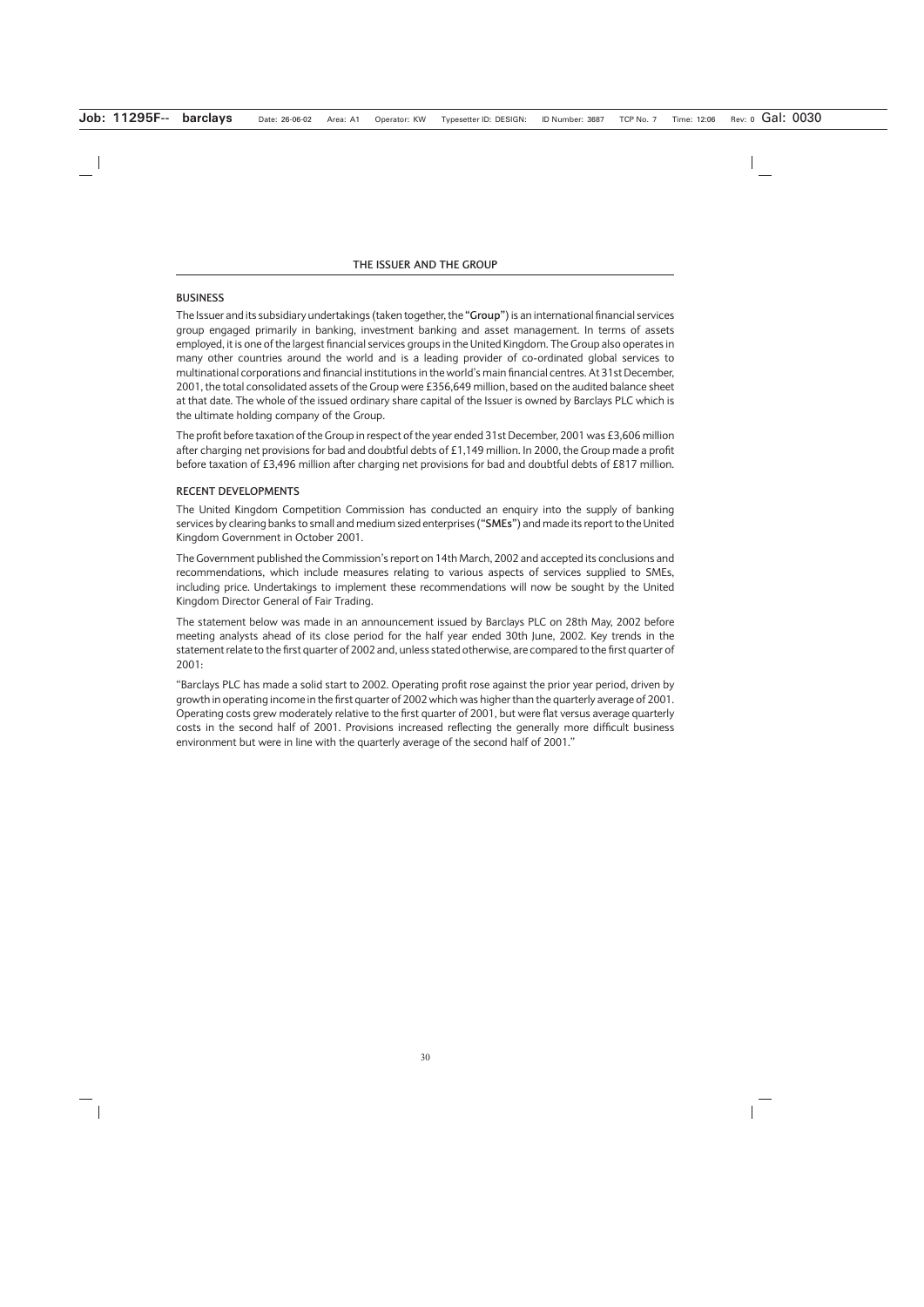#### **CAPITALISATION AND INDEBTEDNESS**

The following table sets out the authorised and issued share capital of the Issuer and the Group shareholders' funds and indebtedness and contingent liabilities as at 31st December, 2001:

|                                                                                                                                                                      | As of<br>31st December,<br>2001<br>million |
|----------------------------------------------------------------------------------------------------------------------------------------------------------------------|--------------------------------------------|
| Share capital of the Issuer<br>Authorised ordinary share capital — shares of £1 each<br>Authorised preference share capital - shares of U.S.\$0.01 each <sup>1</sup> | 3,000<br>150                               |
| Ordinary shares - issued and fully paid - 2,286 million shares<br>Preference shares - issued and fully paid <sup>1</sup>                                             | 2,286<br>$\Omega$                          |
|                                                                                                                                                                      | £ million                                  |
| Group shareholders' funds<br>Equity                                                                                                                                  |                                            |
| Issued and fully paid ordinary share capital                                                                                                                         | 2,286                                      |
| Share premium<br>Revaluation reserve                                                                                                                                 | 5,475<br>30                                |
| Profit and loss account<br>Non-equity                                                                                                                                | 6,717                                      |
| Other shareholders' funds <sup>2</sup>                                                                                                                               | 1,872                                      |
| Total shareholders' funds                                                                                                                                            | 16,380                                     |
| <b>Group indebtedness</b><br>Loan capital                                                                                                                            |                                            |
| Undated loan capital $-$ convertible to preference shares <sup>3</sup>                                                                                               | 345                                        |
| Undated loan capital $-$ non-convertible <sup>3</sup>                                                                                                                | 2,837                                      |
| Dated loan capital - non-convertible <sup>4</sup>                                                                                                                    | 4,933                                      |
|                                                                                                                                                                      | 8,115                                      |
| Debt securities in issue <sup>5</sup>                                                                                                                                |                                            |
| Bonds and medium term notes<br>Other securities in issue                                                                                                             | 5,877<br>35,969                            |
|                                                                                                                                                                      | 41,846                                     |
| <b>Total indebtedness</b>                                                                                                                                            |                                            |
|                                                                                                                                                                      | 49,961                                     |
| Total capitalisation and indebtedness                                                                                                                                | 66,341                                     |
| <b>Contingent liabilities</b>                                                                                                                                        |                                            |
| Acceptances and endorsements<br>Guarantees and assets pledged as collateral security                                                                                 | 2,460<br>14,826                            |
| Other contingent liabilities                                                                                                                                         | 7,313                                      |
|                                                                                                                                                                      | 24,599                                     |

<sup>1</sup> At 31st December, 2001, the Issuer had U.S.\$1,500,000 of authorised preference share capital comprising 150 million preference shares of U.S.\$0.01 each. There were no preference shares in issue at 31st December, 2001, the Series D1 and D2 Non-cumulative Dollar-denominated Preference Shares having been redeemed on 29th March, 2001. See note (p) on page 33 for information on the Series E Non-cumulative Dollar-Denominated Preference Shares of the Issuer.

<sup>2</sup> Other shareholders' funds consist of Reserve Capital Instruments (**"RCIs"**), comprising (850 million 7.5% step-up callable perpetual Reserve Capital Instruments issued on 3rd May, 2000, U.S.\$1,250 million 8.55% step-up callable perpetual Reserve Capital Instruments issued on 19th September, 2000 and U.S.\$750 million 7.375% step-up callable perpetual Reserve Capital Instruments issued on 5th June, 2001. Following the issue of UITF abstact 33 "Obligations in capital instruments" by the Accounting Standards Board on 14th February, 2002 (**"UITF abstract 33"**), RCIs are now treated as forming part of "Undated loan capital" of the Issuer rather than as "Other shareholders' funds". In accordance with UITF abstract 33, "Undated loan capital non-convertible" would be increased and "Other shareholders' funds" reduced, each by £1,872 million. The RCIs are unguaranteed and unsecured.

<sup>3</sup> See pages 32 to 34.

<sup>4</sup> See pages 32 to 34.

<sup>5 £188</sup> million is guaranteed but not secured, £607 million is secured but not guaranteed and the remainder is unguaranteed and unsecured.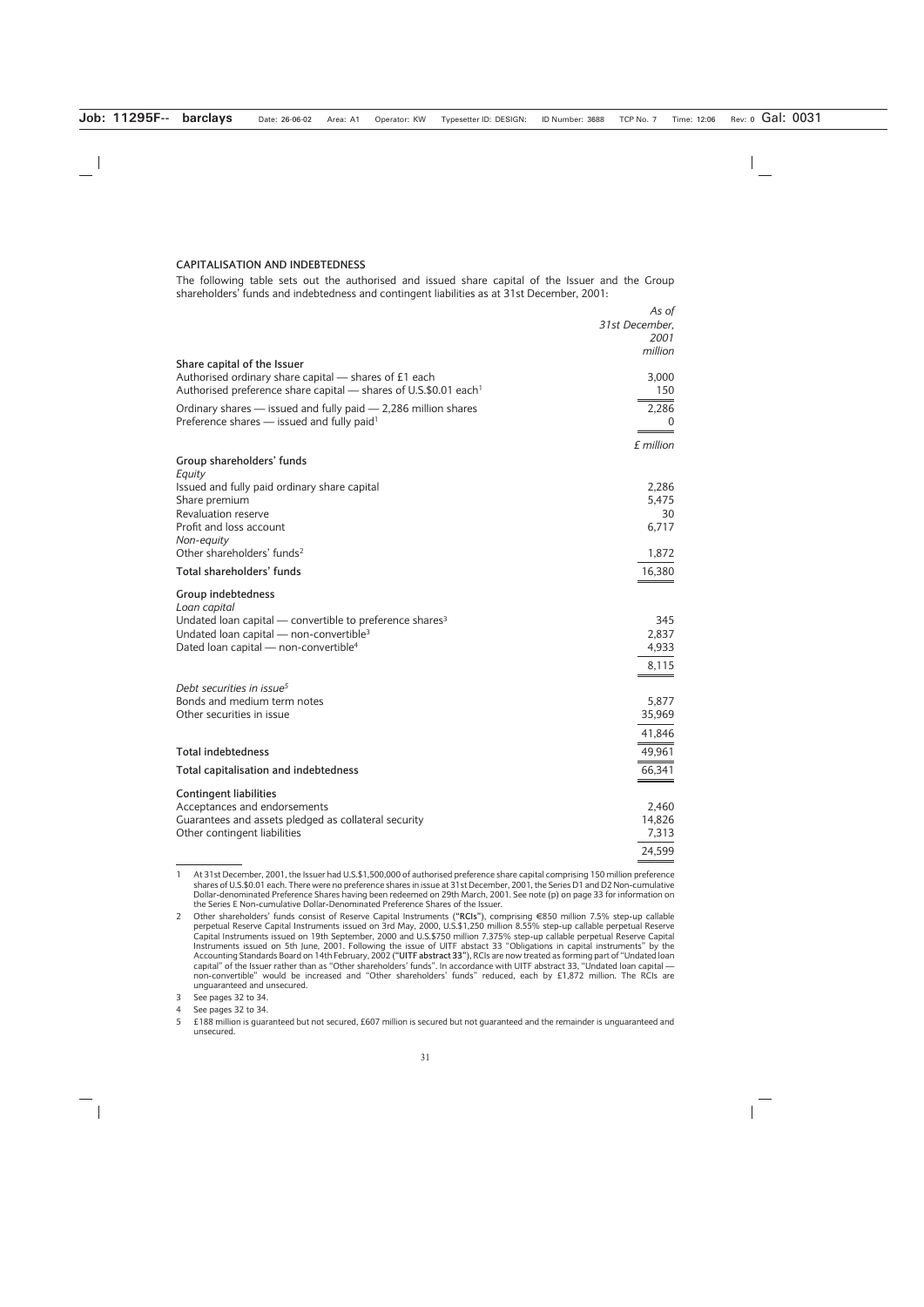#### **Undated loan capital at 31st December, 2001 (Notes a and b)**

*£ million*

*£ million*

4,933

| The Issuer:                                                                       |       |
|-----------------------------------------------------------------------------------|-------|
| Junior Undated Floating Rate Notes (U.S.\$121m) (Notes c and g)                   | 83    |
| Undated Floating Rate Primary Capital Notes Series 1 (U.S.\$358m) (Notes d and g) | 247   |
| Undated Floating Rate Primary Capital Notes Series 2 (U.S.\$442m) (Notes d and q) | 304   |
| Undated Floating Rate Primary Capital Notes Series 3 (Notes d and q)              | 145   |
| 8% Convertible Capital Notes, Series E (U.S.\$500m) (Notes d and p)               | 345   |
| 9.875% Undated Subordinated Notes (Notes d and q)                                 | 300   |
| 9% Permanent Interest Bearing Capital Bonds (Note d)                              | 100   |
| 7.875% Undated Subordinated Notes (Notes d and r)                                 | 100   |
| 7.125% Undated Subordinated Notes (Notes d and s)                                 | 525   |
| 6.875% Undated Subordinated Notes (Notes d and t)                                 | 650   |
| 6.5% Undated Subordinated Notes (FRF 1bn) (Notes d and h)                         | 93    |
| 5.03% Reverse Dual Currency Undated Subordinated Notes (\'8bn) (Notes d and i)    | 42    |
| 5% Reverse Dual Currency Undated Subordinated Notes (\ff 2bn) (Notes d and i)     | 63    |
| Woolwich plc:                                                                     |       |
| 9.25% Perpetual Subordinated Bonds (Notes e and u)                                | 185   |
|                                                                                   | 3.182 |

 $5.5%$  Subordinated Notes 2002 (€200m) (Note o) 119

#### **Dated loan capital at 31st December, 2001 (Notes a, b and f)**

The Issuer:

Floating Rate Subordinated Notes 2002 ( $\in$ 115m) (Notes g and o) 73 Floating Rate Subordinated Notes 2003 (€55m) (Note g) 34<br>Subordinated Floating Rate Notes 2003 (€200m) (Notes g and o) 35 Subordinated Floating Rate Notes 2003 ( $\in$ 200m) (Notes g and o) Subordinated Floating Rate Notes 2003 (\{\text{8}} 8bordinated Floating Rate Notes 2003 (\{\text{8}} 8bordinated Floating Rate Notes 2003 (\{\text{8}} 8bordinated Floating Rate Notes 2003 (\{\text{8}} 8bordinated Floating Floating Rate Unsecured Capital Loan Stock 2006 (Note g) 4<br>16% Unsecured Capital Loan Stock 2002/07 16% Unsecured Capital Loan Stock 2002/07<br>4.875% Step-Up Callable Subordinated Notes 2008 (FRF 1bn) (Note i) 93 4.875% Step-Up Callable Subordinated Notes 2008 (FRF 1bn) (Note j) 93 Floating Rate Subordinated Notes 2008 (ITL 250bn) (Note g) 79 Subordinated Floating Rate Notes 2008 (U.S.\$250m) (Notes g and o) 171 Subordinated Floating Rate Notes 2009 (U.S.\$60m) (Notes g and o) 41 Floating Rate Subordinated Step-up Callable Notes 2009 (U.S.\$550m) (Notes g and w) 379 Floating Rate Subordinated Step-up Callable Notes 2009 (U.S.\$115m) (Notes g and o) 79 7.4% Subordinated Notes 2009 (U.S.\$400m) 276 Subordinated Fixed to CMS-Linked Notes 2009 ( $\in$ 31m) (Note g) 19<br>Floating Rate Subordinated Step-up Callable Notes 2009 ( $\in$ 150m) (Note g) 191 Floating Rate Subordinated Step-up Callable Notes 2009 ( $\in$ 150m) (Note g) Variable Floating Rate Subordinated Notes 2009 (¥5bn) (Note g) 26<br>12% Unsecured Capital Loan Stock 2010 12% Unsecured Capital Loan Stock 2010 Floating Rate Subordinated Step-up Callable Notes 2011 (U.S.\$100m) (Note g) 69 Floating Rate Subordinated Step-up Callable Notes 2011 (U.S.\$125m) (Note g) 86 Floating Rate Subordinated Notes 2011 (U.S.\$400m) (Note g) 276  $5.75\%$  Subordinated Notes 2011 ( $\epsilon$ 1bn) 610 Fixed/Floating Rate Subordinated Notes 2011 (¥5bn) (Note k) 26 Floating Rate Subordinated Notes 2012 (Note g) 299 5.5% Subordinated Notes 2013 (DM 500m) (Note l) 156 Floating Rate Subordinated Notes 2019  $(\text{\textsterling}50m)$  (Note g) 31 Subordinated Floating Rate Notes 2021 ( $\in$ 100m) (Note g) 61 5.75% Fixed Rate Subordinated Notes 2026<br>5.4% Reverse Dual Currency Subordinated Notes 2027 (\ff 15bn) (Note m) 79 5.4% Reverse Dual Currency Subordinated Notes 2027 (\ff415bn) (Note m) 6.33% Subordinated Notes 2032 50 and 30 and 30 and 30 and 30 and 30 and 30 and 30 and 30 and 30 and 30 and 30  $\pm$ Subordinated Floating Rate Notes 2040  $(\text{€100m})$  (Note g) 61 Barclays Overseas Investment Company B.V. (**"BOIC"**): Guaranteed Notes 2007 (\times\) (Notes n and x) 79 Woolwich plc: 5.25% Subordinated Notes 2011 (€250m) 140 Step up Callable Floating Rate Subordinated Bonds 2012 (Note g) 147

10.125% Subordinated Notes 2017 (Note v) 123 9.5% Subordinated Bonds 2021 264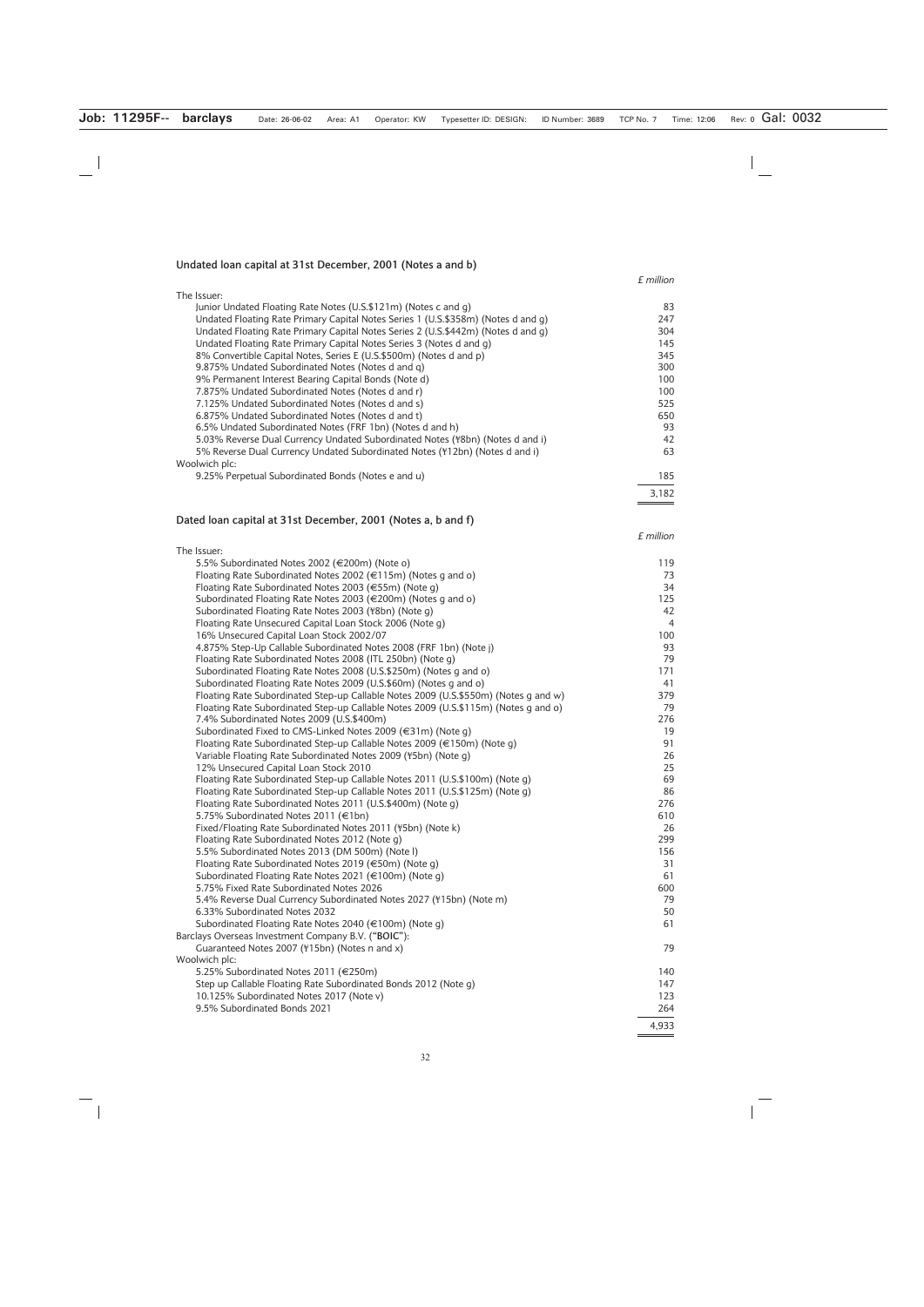Notes:

- (a) These figures take no account of liabilities between members of the Group. All loan capital is unsecured and, unless otherwise stated, unguaranteed. The majority of loan capital is prepayable at the option of the Issuer, BOIC or Woolwich plc, as appropriate, subject to any necessary prior approval of the Financial Services Authority.
- (b) Loan capital in foreign currencies is expressed in sterling at the exchange rates per £1 prevailing on 31st December, 2001 being:  $USS1.4510$ ;  $\in$  1.6385 (the euro legacy currencies of French francs, Deutschmarks and Italian lire having been first converted to euro at the official respective legacy currency to euro exchange rate); Yen 190.6160.
- (c) These Notes (the "Junior Notes") rank behind the claims against the Issuer of depositors and other unsecured unsubordinated creditors and holders of dated loan capital.
- (d) These Notes rank behind the claims against the Issuer of the holders of the Junior Notes.
- (e) These Notes rank behind the claims against Woolwich plc of its depositors and other unsecured unsubordinated creditors and holders of its dated loan capital.
- (f) The dated loan capital of the Issuer and Woolwich plc has been issued on the basis that the claims thereunder are subordinated to the respective claims of their depositors and other unsecured unsubordinated creditors. The dated loan capital of BOIC carries the guarantee of the Issuer which is subordinated on a similar basis.
- (g) These Notes bear interest at rates fixed periodically in advance based on London or European interbank rates.
- (h) These Notes bear a fixed rate of interest until 2009. After that date, in the event that the Notes are not redeemed, the Notes will bear interest at rates fixed periodically in advance based on European interbank rates.
- (i) These Notes bear a fixed rate of interest until 2028 based on a U.S. dollar principal amount, but the coupons have been swapped, resulting in a Yen interest rate payable which is fixed periodically in advance based on London interbank rates. After that date, in the event that the Notes are not redeemed, the Notes will bear Yen interest at rates fixed periodically in advance based on London interbank rates.
- (j) These Notes bear a fixed rate of interest until 2003. After that date, in the event that the Notes are not redeemed, the Notes will bear interest at rates fixed periodically in advance based on European interbank rates.
- (k) These Notes bear a fixed rate of interest until 2006. After that date, in the event that the Notes are not redeemed, the Notes will bear interest at rates fixed periodically in advance based on London interbank rates.
- (l) These Notes bear a fixed rate of interest until 2008. After that date, in the event that the Notes are not redeemed, the Notes will bear interest at rates fixed periodically in advance based on London interbank rates.
- (m) These Notes bear a fixed rate of interest based on a U.S. dollar principal amount, but the coupons have been swapped, resulting in a Yen interest rate payable which is fixed periodically in advance based on London interbank rates.
- (n) The coupons on these Notes have been swapped until 2002, resulting in a Yen interest rate payable until then which is fixed periodically in advance based on London interbank rates.
- (o) The Issuer has swapped the proceeds of these Notes for sterling under swaps the durations of which will match the respective terms of the Notes. The payment obligations of the Issuer under these swaps are subordinated so that the claims against the Issuer in respect of the swaps rank pari passu with claims against the Issuer in respect of its dated loan capital. The sterling values of these Notes in the figures set out above take into account these subordinated swaps.
- (p) These Notes are convertible, at the option of the Issuer, into 40,000,000 Non-cumulative Dollar-denominated Preference Shares, Series E of the Issuer; at the date of this document no Series E Notes have been so converted.
- (q) These Notes are redeemable at the option of the Issuer in 2008 and on every fifth anniversary thereafter. In the event that the Notes are not redeemed, the coupon will be reset to a fixed margin over a reference gilt rate for a further period of 5 years.
- (r) These Notes are redeemable at the option of the Issuer up to and including October 2003 and on every tenth anniversary thereafter. In the event that the Notes are not redeemed by October 2003, the coupon will be reset to a fixed margin over a reference gilt rate for a further period of 10 years.
- (s) These Notes are redeemable at the option of the Issuer in 2020 and on every fifth anniversary thereafter. In the event that the Notes are not redeemed, the coupon will be reset to a fixed margin over a reference gilt rate for a further period of 5 years.
- (t) These Notes are redeemable at the option of the Issuer in 2015 and on every fifth anniversary thereafter. In the event that the Notes are not redeemed, the coupon will be reset to a fixed margin over a reference gilt rate for a further period of 5 years.
- (u) These Bonds are redeemable at the option of Woolwich plc in 2021 and on every fifth anniversary thereafter. In the event that the Bonds are not redeemed, the coupon will be reset to a fixed margin over a reference gilt rate for a further period of 5 years.
- (v) These Notes bear a fixed rate of interest until 2012. After that date, in the event that the Notes are not redeemed, the coupon will be reset to a fixed margin over a reference gilt rate for a further period of 5 years.
- (w) The Issuer has swapped U.S.\$200 million of the proceeds of these Notes for sterling under a swap the duration of which matches the term of the Notes. The payment obligations of the Issuer under this swap are subordinated so that the claims against the Issuer in respect of this swap rank pari passu with claims against the Issuer in respect of its dated loan capital. The sterling value of these Notes in the figures set out above takes into account this subordinated swap.
- (x) These Notes were redeemed on 19th March, 2002.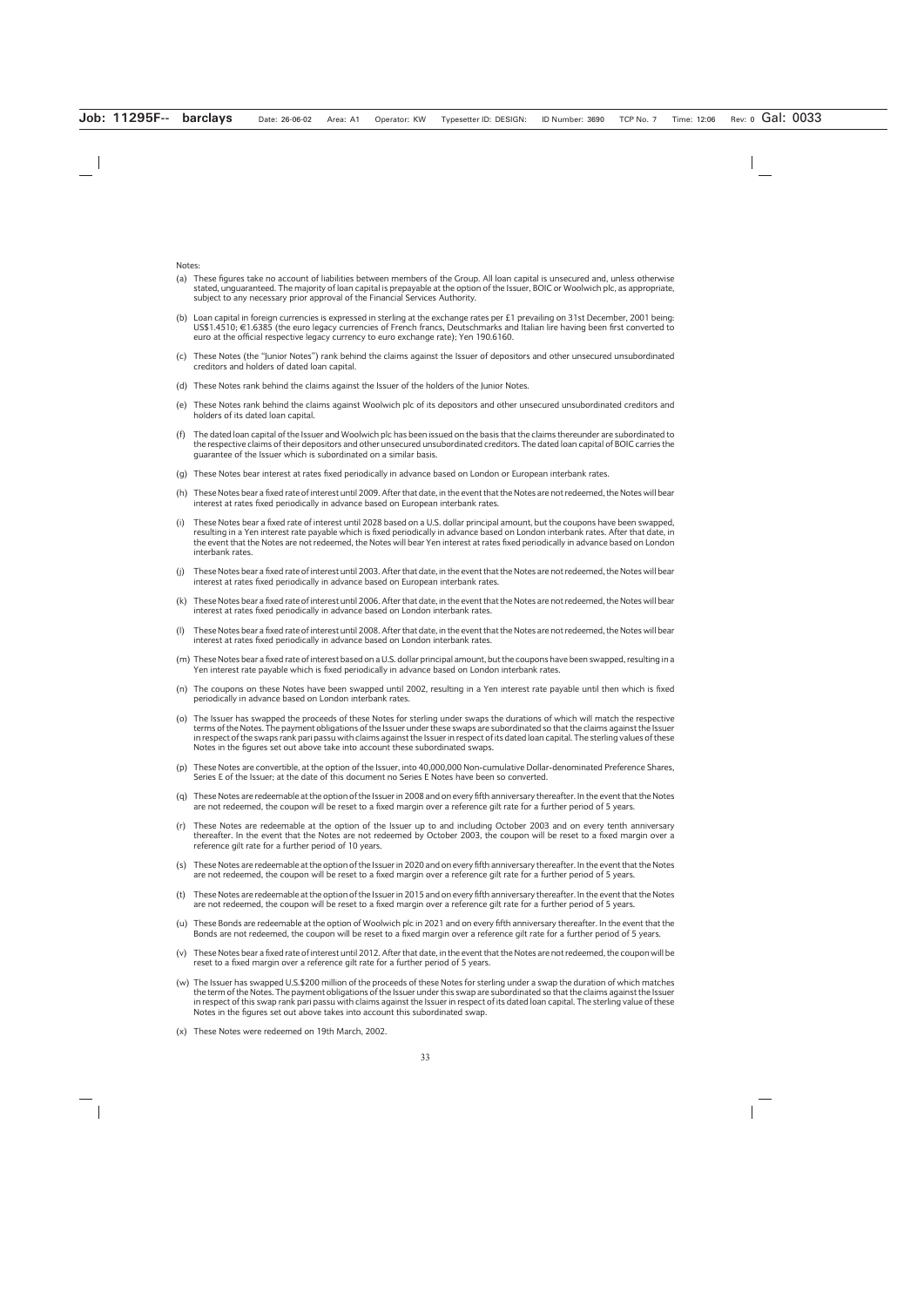On 1st March, 2002, the Issuer issued €50 million Subordinated Floating Rate Notes 2022. On 13th March, 2002, the Issuer issued £44 million Callable Subordinated Floating Rate Notes 2012. On 14th March, 2002, the Issuer issued U.S.\$150 million Callable Subordinated Floating Rate Notes 2012. On 19th April, 2002, the Issuer issued £400 million 6.125% Undated Subordinated Notes and £400 million 6.375% Undated Subordinated Notes. On 9th May, 2002 the Issuer issued U.S.\$100,000,000 Capped Floating Rate Subordinated Notes due 2012 and U.S.\$100,000,000 Floating Rate Subordinated Notes due 2012. Each of the notes referred to in this paragraph is unguaranteed and unsecured. Save as mentioned in this paragraph and in Note (x) above, there has been no material change in the undated loan capital and dated loan capital of the Group since 31st December, 2001.

#### **Directors**

The Directors of the Issuer, each of whose business address is 54 Lombard Street, London EC3P 3AH, their function(s) in relation to the Group and their principal outside activities (if any) of significance to the Group are as follows:

| Name                      | Function(s) within the Group            | Principal outside activity                      |
|---------------------------|-----------------------------------------|-------------------------------------------------|
| Sir Peter Middleton GCB   | Chairman                                | Deputy Chairman,<br><b>United Utilities PLC</b> |
| Matthew Barrett           | Group Chief Executive                   |                                                 |
| John Stewart              | Deputy Group Chief Executive            |                                                 |
| Christopher Lendrum       | Chief Executive, Corporate Banking      |                                                 |
| John Varley               | <b>Group Finance Director</b>           |                                                 |
| Sir Brian Jenkins GBE     | Deputy Chairman, Non-Executive Director | Chairman, Charities Aid Foundation              |
| Sir Andrew Large          | Deputy Chairman, Non-Executive Director |                                                 |
| David Arculus             | Non-Executive Director                  | Chairman, Severn Trent plc                      |
| <b>Hilary Cropper CBE</b> | Non-Executive Director                  | Executive Chairman, Xansa PLC                   |
| Sir Nigel Mobbs           | Non-Executive Director                  | Chairman, Slough Estates plc                    |
|                           |                                         | Chairman, Bovis Homes Group PLC                 |
| Sir Nigel Rudd DL         | Non-Executive Director                  | Chairman, Kidde PLC,                            |
|                           |                                         | Chairman, Pilkington PLC,                       |
|                           |                                         | Chairman, Pendragon PLC                         |
|                           |                                         | Deputy Chairman,                                |
|                           |                                         | The Boots Company PLC                           |
| Stephen Russell           | Non-Executive Director                  | Chief Executive,                                |
|                           |                                         | The Boots Company PLC                           |
| Graham Wallace            | Non-Executive Director                  | Chief Executive,                                |
|                           |                                         | Cable and Wireless plc                          |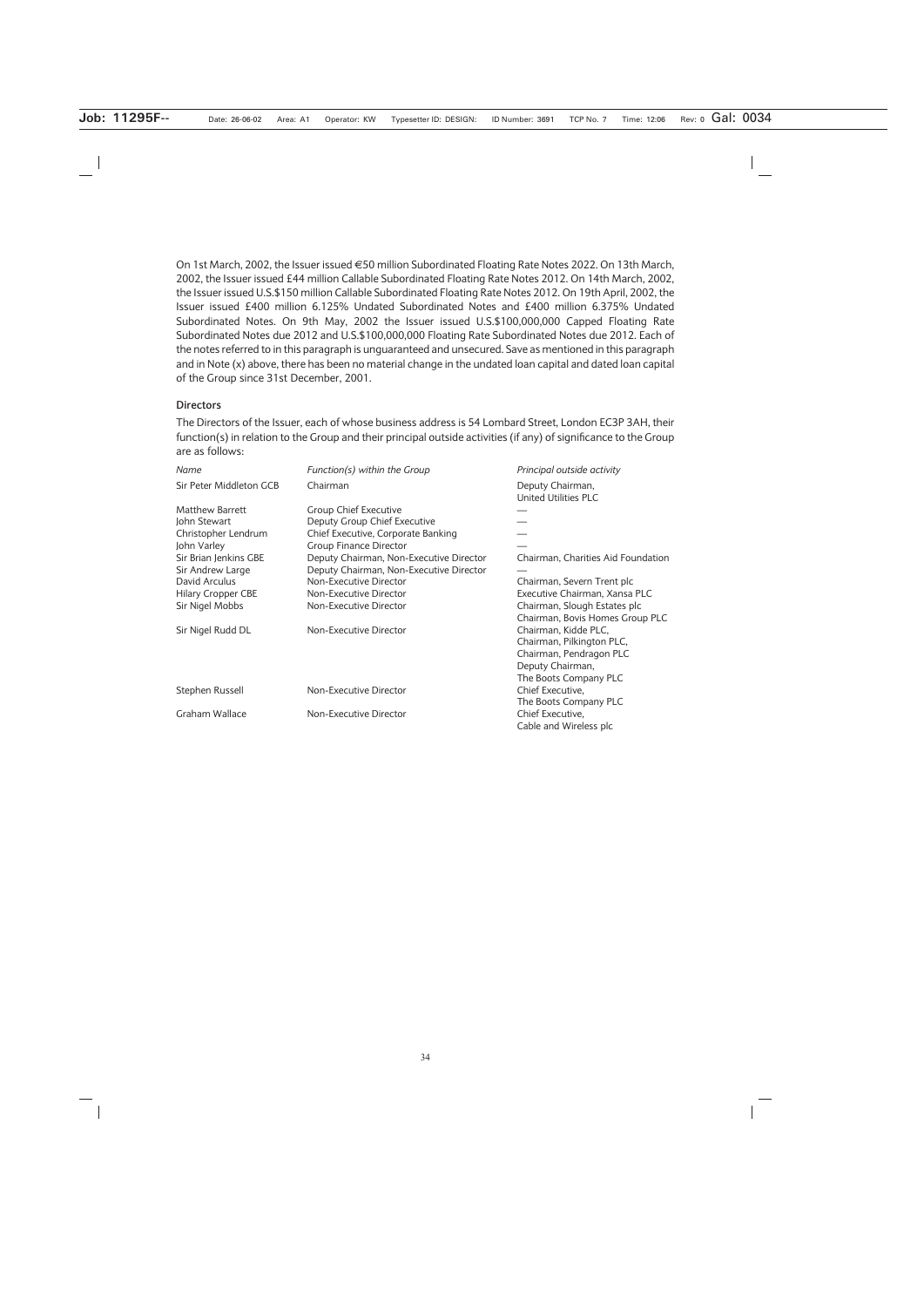# **FINANCIAL STATEMENTS**

The financial statements set out on this page and page 36 have been extracted without material adjustment from the audited consolidated accounts of the Group for the two years ended 31st December, 2001. The annual accounts of the Issuer for the last three years have been audited.

# **CONSOLIDATED PROFIT AND LOSS ACCOUNTS**

|                                                                                                                                              | Year ended<br>31.12.01<br>31.12.00<br>(audited) |                                       |
|----------------------------------------------------------------------------------------------------------------------------------------------|-------------------------------------------------|---------------------------------------|
|                                                                                                                                              | £m                                              | £m                                    |
| Interest receivable:<br>Interest receivable and similar income arising from debt securities<br>Other interest receivable and similar income  | 2,383<br>11,075                                 | 2,339<br>9,449                        |
| Interest payable<br>Profit on repurchase of loan capital                                                                                     | 13,458<br>(7, 354)                              | 11,788<br>(6,635)<br>2                |
| Net interest income<br>Fees and commissions receivable<br>Less: fees and commissions payable<br>Dealing profits<br>Other operating income    | 6,104<br>4,223<br>(465)<br>1,011<br>452         | 5,155<br>3,689<br>(320)<br>677<br>397 |
| Operating income                                                                                                                             | 11,325                                          | 9,598                                 |
| Administration expenses - staff costs (Note 1)<br>Administration expenses - other<br>Depreciation and amortisation                           | (3,716)<br>(2,303)<br>(537)                     | (3,219)<br>(1, 967)<br>(306)          |
| Operating expenses                                                                                                                           | (6, 556)                                        | (5, 492)                              |
| Operating profit before provisions                                                                                                           | 4,769                                           | 4,106                                 |
| Provisions for bad and doubtful debts<br>Provisions for contingent liabilities and commitments                                               | (1, 149)<br>(1)                                 | (817)<br>T                            |
| Provisions                                                                                                                                   | (1, 150)                                        | (816)                                 |
| Operating profit<br>Loss from joint ventures<br>Loss from associated undertakings<br>(Loss)/Profit on disposal of other Group undertakings   | 3,619<br>(1)<br>(8)<br>(4)                      | 3,290<br>(1)<br>(7)<br>214            |
| Profit on ordinary activities before tax<br>Tax on profit on ordinary activities                                                             | 3,606<br>(1,010)                                | 3,496<br>(944)                        |
| Profit on ordinary activities after tax (Note 2)<br>Minority interests - equity<br>Payments to RCI holders (Note 2)                          | 2,596<br>(31)<br>(97)                           | 2,552<br>(22)<br>(33)                 |
| Profit attributable to the members of Barclays Bank PLC<br>Dividends payable to Barclays PLC<br>Dividends payable to preference shareholders | 2,468<br>(1, 317)<br>(5)                        | 2,497<br>(1, 352)<br>(24)             |
| Profit retained for the financial year                                                                                                       | 1,146                                           | 1,121                                 |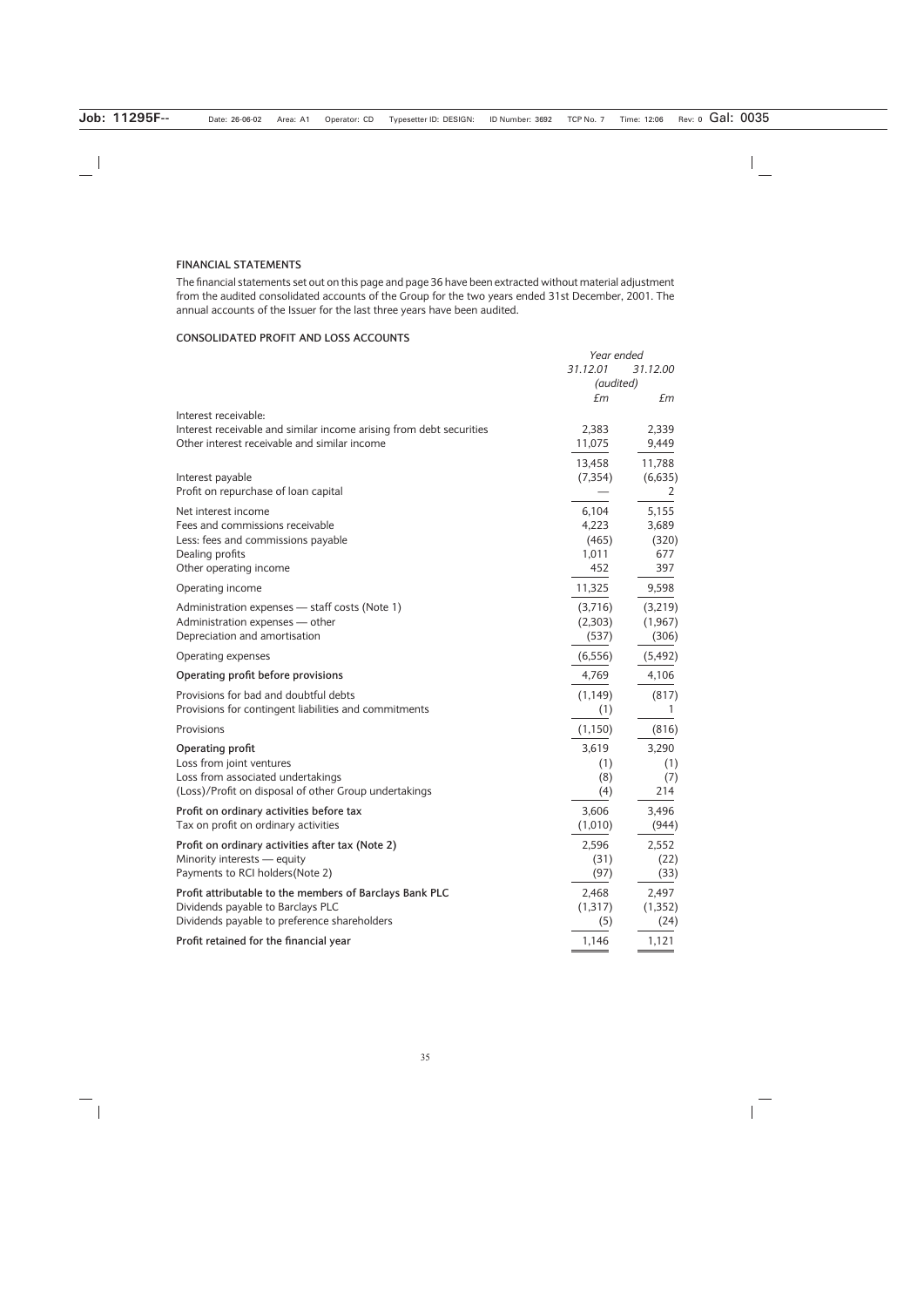#### **CONSOLIDATED BALANCE SHEETS**

|                                                                                                          | Year ended<br>31.12.00 |                   |
|----------------------------------------------------------------------------------------------------------|------------------------|-------------------|
|                                                                                                          | 31.12.01<br>(audited)  |                   |
|                                                                                                          | £т                     | £m                |
| Assets:<br>Cash and balances at central banks                                                            | 1,281                  | 1.243             |
| Items in course of collection from other banks                                                           | 2,444                  | 2.509             |
| Treasury bills and other eligible bills                                                                  | 7,417<br>12,196        | 5,564<br>9,556    |
| Loans and advances to banks - banking<br>– trading                                                       | 35,693                 | 27,345            |
|                                                                                                          | 47,889                 | 36,901            |
| Loans and advances to customers – banking<br>– trading                                                   | 146.253<br>34,240      | 138,437<br>23,198 |
|                                                                                                          | 180.493                | 161,635           |
| Debt securities                                                                                          | 78,924<br>3,118        | 70,770<br>4,062   |
| Equity shares<br>Interests in joint ventures – share of gross assets                                     | 230                    | 180               |
| - share of gross liabilities                                                                             | (174)                  | (118)             |
| Interests in associated undertakings                                                                     | 56<br>32               | 62<br>60          |
| Intangible fixed assets                                                                                  | 4,091                  | 4,269             |
| Tangible fixed assets<br>Other assets                                                                    | 1,958<br>18,223        | 2,059<br>15,518   |
| Prepayments and accrued income                                                                           | 2,553                  | 2,827             |
|                                                                                                          | 348,479                | 307,479           |
| Retail life-fund assets attributable to policyholders<br><b>Total assets</b>                             | 8,170<br>356,649       | 8,711             |
| Liabilities:                                                                                             |                        | 316,190           |
| Deposits by banks - banking                                                                              | 45,837                 | 32,445            |
| – trading                                                                                                | 21,543                 | 17,311            |
|                                                                                                          | 67,380                 | 49,756            |
| Customer accounts – banking<br>– trading                                                                 | 139,831<br>23,984      | 140,352<br>18,616 |
|                                                                                                          | 163,815                | 158,968           |
| Debt securities in issue<br>Items in course of collection due to other banks                             | 41,846                 | 31,883            |
| Other liabilities                                                                                        | 1,550<br>42,930        | 1,176<br>38,184   |
| Accruals and deferred income<br>Provisions for liabilities and charges - deferred tax                    | 4,377<br>630           | 4,457<br>631      |
| Provisions for liabilities and charges – other                                                           | 594                    | 635               |
| Balances due to Barclays PLC                                                                             | 728                    | 632               |
| <b>Subordinated liabilities:</b>                                                                         | 345                    |                   |
| Undated loan capital: convertible to preference shares<br>Undated Ioan capital: non-convertible (Note 2) | 2,837                  | 335<br>2,337      |
| Dated loan capital: non-convertible                                                                      | 4,933                  | 3,698             |
|                                                                                                          | 331,965                | 292,692           |
| Minority interests and shareholders' funds:<br>Minority interests – equity                               | 134                    | 108               |
| Called up share capital                                                                                  | 2,286                  | 2,275             |
| Other shareholders' funds – non-equity                                                                   | 1,872                  | 1,350             |
| Reserves: equity<br>non-equity                                                                           | 12,222                 | 10,912<br>142     |
| Shareholders' funds - equity and non-equity (Note 2)                                                     | 16,380                 | 14,679            |
|                                                                                                          | 16,514                 | 14,787            |
|                                                                                                          | 348,479                | 307,479           |
| Retail life-fund liabilities to policyholders                                                            | 8,170                  | 8,711             |
| Total liabilities and shareholders' funds                                                                | 356,649                | 316,190           |

**Notes:**

<sup>1.</sup> Following the strategic alliance with Legal & General, costs relating to the regulated sales force and field sales managers have been included in staff<br>costs and their headcount included in Group staff numbers with effe

<sup>2.</sup> Following the issue of UITF abstract 33, RCIs are now treated as forming part of "Undated loan capital: non-convertible" of the Issuer, rather than as "Other shareholders' funds — non-equity". The coupon on the RCIs is now reported in "Interest payable" and the tax effect in "Tax on profit on<br>ordinary activities", rather than as a net figure in "Payments to RCI holders".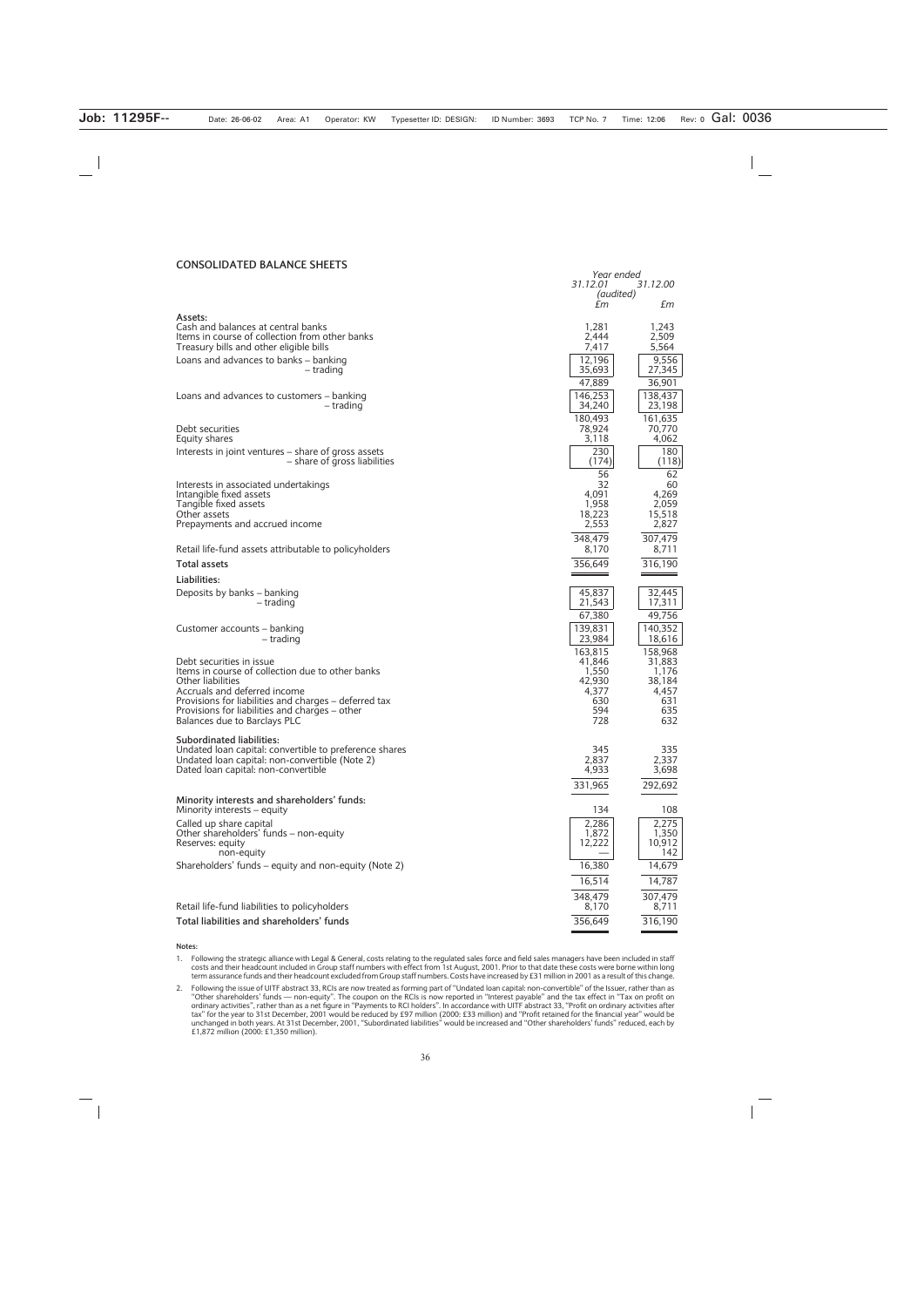### **UNITED KINGDOM TAXATION**

*The following is a summary of the current United Kingdom taxation treatment of the TONs. It is not exhaustive. It relates only to the position of persons who are the absolute beneficial owners of the TONs and may not apply to certain classes of TON Holders, such as dealers in securities. TON Holders who are in any doubt as to their tax position or who may be subject to tax in a jurisdiction other than the United Kingdom should consult their professional advisers.*

# **WITHHOLDING TAX**

- 1. All payments of interest on the TONs can be paid gross provided that, at the time of the payment, the TONs are listed on a recognised stock exchange, as defined in Section 841 of the Income and Corporation Taxes Act 1988 ("**ICTA**") (the London Stock Exchange is so recognised). The United Kingdom Inland Revenue may obtain information about the identity of the payee or person entitled to the interest on the TONs from persons in the United Kingdom paying such interest to or receiving such interest on behalf of another person and, in certain circumstances, may exchange taxpayer information with the tax authorities of other jurisdictions.
- 2. The interest on the TONs will have a United Kingdom source and, accordingly, subject as set out below, may be chargeable to United Kingdom income tax by direct assessment even if paid without withholding or deduction. The profit realised on any disposal (which includes redemption) of any TON issued at an issue price of less than the amount payable on redemption is similarly chargeable but does not attract United Kingdom withholding. However, neither such profit nor interest received without deduction or withholding is chargeable to United Kingdom tax in the hands of a TON Holder who is not resident for tax purposes in the United Kingdom unless the TON Holder carries on a trade, profession or vocation in the United Kingdom through a branch or agency in the United Kingdom in connection with which the interest or profit is received or to which the TONs are attributable. There are certain exceptions for income received by specified categories of agent (such as some brokers and investment managers).
- 3. If interest on the TONs were to be paid under deduction of United Kingdom income tax (which would be the case (subject to any applicable exemptions or reliefs which might be obtained pursuant to an applicable double taxation treaty) if the Notes were to cease to be listed on a recognised stock exchange), TON Holders who are not resident in the United Kingdom may be able to recover all or part of the tax deducted if there is an appropriate provision in an applicable double taxation treaty.
- 4. The provisions relating to additional payments referred to in Condition 11 of the "Terms and Conditions of the TONs" would not apply if the Inland Revenue sought to assess the person entitled to the relevant interest or (where applicable) profit on any TON directly to United Kingdom income tax. However, exemption from or reduction of such United Kingdom tax liability might be available under an applicable double taxation treaty.

### **PAYMENT OF INTEREST IN SHARES**

5. In certain cases the Issuer may issue ordinary shares to discharge its obligations to make an interest payment on the TONs (as described in the Summary under "Alternative coupon satisfaction mechanism" and as set out in more detail in Condition 6 of "Terms and Conditions of the TONs"). Such shares will be issued to the Trustee or its agent and will be mandatorily exchanged for shares in the Holding Company that have a market value equal to the interest payment(s) in question and will then be sold by the Trustee or its agent in the market. Subject to receipt of the sales proceeds, the Trustee or its agent will then make a cash payment to TON Holders which will be equal to the interest payment(s) in question.

It is intended that the shares issued by the Issuer will have a market value equal to the outstanding interest payment(s). Provided that this is the case, a TON Holder should not realise a capital gain as a result of either the mandatory exchange or the subsequent sale of the Holding Company shares. For TON Holders not within the charge to United Kingdom corporation tax in respect of the TONs, the issue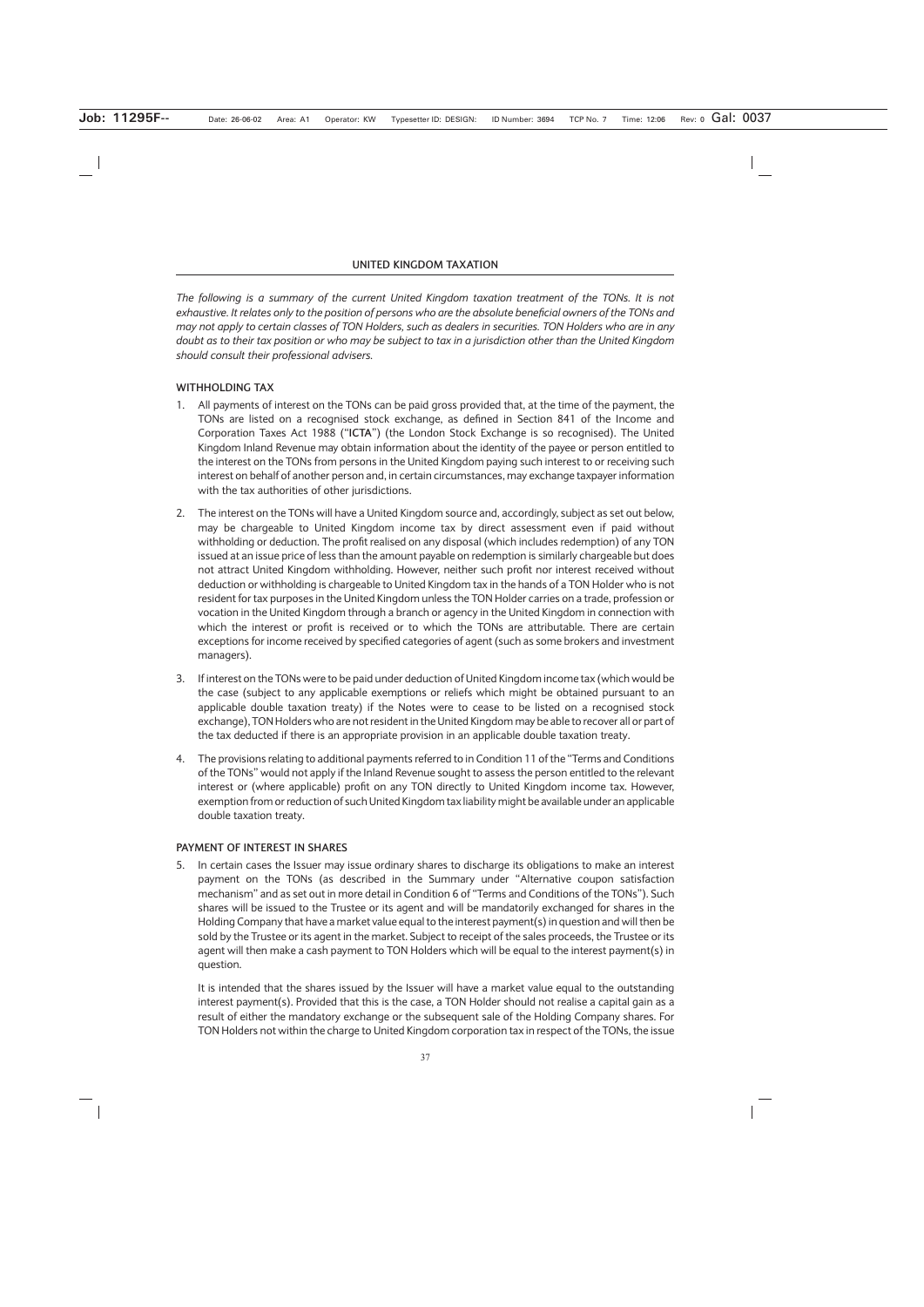of shares will be treated as a payment of the interest payment(s) in question. The shares of both the Issuer and the Holding Company are denominated in sterling and the sterling sales proceeds of the Holding Company shares will (together with any cash payment paid by the Issuer to a TON Holder to make up any shortfall as mentioned in Condition 6(b) of the "Terms and Conditions of the TONs") generally be the amount on which investors who are within the charge to United Kingdom income tax (and are not within the charge to corporation tax) will be liable to income tax in respect of the coupon payment in question.

### **HOLDERS WITHIN THE CHARGE TO UNITED KINGDOM CORPORATION TAX**

6. For TON Holders within the charge to United Kingdom corporation tax, the TONs will normally constitute "qualifying corporate bonds" within section 117 of the Taxation of Chargeable Gains Act 1992. Such corporate TON Holders will normally recognise any gain or loss for corporation tax purposes under the "loan relationship" rules in the Finance Act 1996. Under these rules, all interest, profits, gains and losses, measured and recognised in accordance with an authorised accruals or mark to market basis of accounting method, are taxed or relieved as income.

### **HOLDERS NOT WITHIN THE CHARGE TO UNITED KINGDOM CORPORATION TAX**

- 7. Until the First Reset Date on 15th June, 2032 (or, if the Issuer does not elect to redeem the TONs on the First Reset Date pursuant to Condition 7(b) of the "Terms and Conditions of the TONs", 16th May, 2032) the TONS should be "qualifying corporate bonds". Accordingly a disposal or redemption before that date of TONs by a TON Holder who is not within the charge to United Kingdom corporation tax and who is a United Kingdom taxpayer will not give rise to a chargeable gain or an allowable loss for United Kingdom capital gains tax purposes. The tax position of TONs if they are not redeemed on the First Reset Date is uncertain. As from the First Reset Date interest payable on the TONs can only be satisfied by the issue of shares under the alternative coupon satisfaction mechanism, it is possible that if the Issuer does not elect to redeem the TONs as aforesaid they will, from the said 15th June, 2032, be considered to carry an entitlement to acquire shares and thus would cease to be qualifying corporate bonds from that date in which case a disposal or redemption of TONs on or after such date might give rise to a chargeable gain or allowable loss for United Kingdom capital gains tax purposes.
- 8. A transfer of TONs by a non-corporate TON Holder who is resident or ordinarily resident in the United Kingdom or who carries on a trade in the United Kingdom through a branch or agency to which the TONs are attributable may give rise to a charge to United Kingdom income tax in respect of an amount representing interest on the TONs which has accrued since the preceding Interest Payment Date under the provisions of the "accrued income scheme" (the "**Scheme**"). The TONs will be variable rate securities within the meaning of section 717 of ICTA. Accordingly, on a transfer of a TON, an amount of interest which is just and reasonable will be treated as accrued income under the Scheme. However, the transferee will not be entitled to any relief for that amount under the Scheme.

### **EUROPEAN UNION DIRECTIVE ON THE TAXATION OF SAVINGS INCOME**

On 18th July, 2001, the European Commission published a new proposal for a directive regarding the taxation of savings income. This new proposal reflects the ECOFIN Agreement of 26th-27th November, 2000 and replaces the previous proposal regarding this matter adopted in 1998. Subject to a number of important conditions being met, it is proposed that each member state will be required to provide details of payments of interest and other similar income paid by a person within its jurisdiction to an individual resident in another member state to the tax authorities of that state. This is subject to the right of Austria, Belgium and Luxembourg to opt instead for a withholding system for a transitional period of 7 years in relation to such payments. On 13th December, 2001, ECOFIN agreed to a provisional text of the directive for negotiation purposes with third countries. If the directive were to be adopted in this form it would take effect from 1st January, 2004. The proposal is, however, not yet final and may be subject to revision. The negotiations referred to above are for the purposes of obtaining assurances with regard to the application of the same measures in dependent and associated territories of member states and to the adoption of equivalent measures by certain third countries. ECOFIN has stated that it will decide, on the basis of a report on the outcome of the negotiations for such assurances, on a final text of the directive no later than 31st December, 2002, and will do so by unanimity.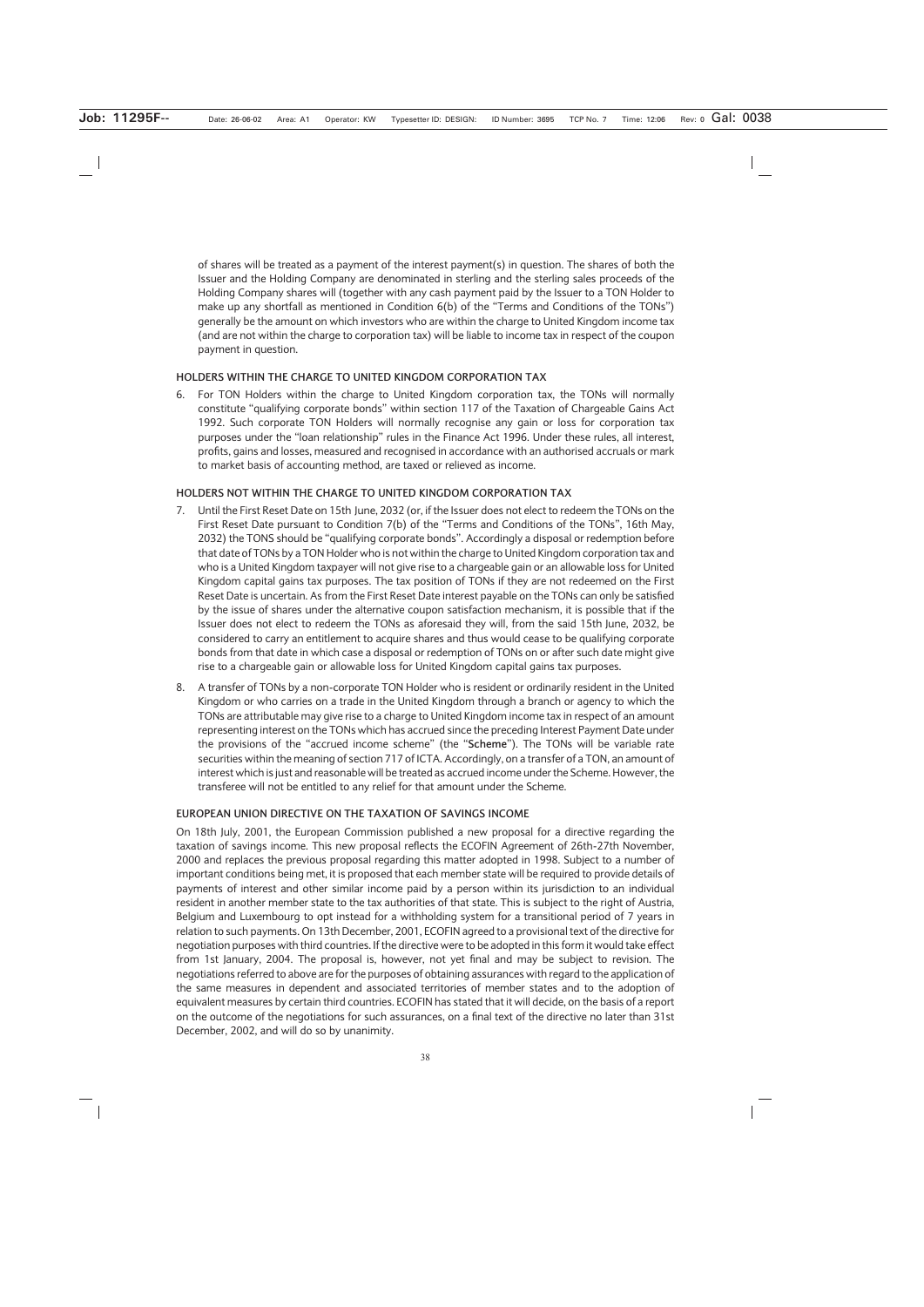Under a Subscription Agreement entered into with the Issuer on 2nd July, 2002 Barclays Bank PLC, BNP Paribas, Goldman Sachs International, J.P. Morgan Securities Ltd., Merrill Lynch International, Morgan Stanley & Co. International Limited and Cazenove & Co. Ltd (each a "**Manager**" and together the "**Managers**") have agreed to subscribe for the TONs at the issue price of 99.866 per cent. of their principal amount. The Issuer has agreed to pay to the Managers a combined management and underwriting commission of 1 per cent. of such principal amounts and to reimburse the Managers for certain of their expenses. The Subscription Agreement is subject to termination in certain circumstances prior to payment to the Issuer.

# **UNITED STATES OF AMERICA**

The TONs have not been and will not be registered under the U.S. Securities Act of 1933, as amended (the "**Securities Act**"), and may not be offered or sold within the United States or to, or for the account or benefit of, U.S. persons except in certain transactions exempt from the registration requirements of the Securities Act. Terms used in this paragraph have the meanings given to them by Regulation S under the Securities Act.

TONs are subject to U.S. tax law requirements and may not be offered, sold or delivered within the United States or its possessions or to a U.S. person, except in certain transactions permitted by U.S. tax regulations. Terms used in this paragraph have the meanings given to them by the U.S. Internal Revenue Code and regulations thereunder.

Each Manager has agreed that, except as permitted by the Subscription Agreement, it will not offer, sell or deliver TONs (i) as part of their distribution at any time, or (ii) otherwise until 40 days after the later of the commencement of the offering and the Closing Date (as defined in the Subscription Agreement), within the United States or to, or for the account or benefit of, U.S. persons, and it will have sent to each dealer to which it sells TONs during the restricted period a confirmation or other notice setting forth the restrictions on offers and sales of TONs within the United States or to, or for the account or benefit of, U.S. persons.

In addition, until 40 days after the commencement of the offering, an offer or sale of TONs within the United States by a dealer that is not participating in the offering may violate the registration requirements of the Securities Act.

### **UNITED KINGDOM**

Each Manager has represented and agreed that:

- (1) it has not offered or sold and will not offer or sell any TONs to persons in the United Kingdom prior to admission of such TONs to listing in accordance with Part VI of the FSMA except to persons whose ordinary activities involve them in acquiring, holding, managing or disposing of investments (as principal or agent) for the purposes of their businesses or otherwise in circumstances which have not resulted and will not result in an offer to the public in the United Kingdom within the meaning of the Public Offers of Securities Regulations 1995, as amended, or the FSMA;
- (2) it has only communicated or caused to be communicated, and will only communicate or cause to be communicated, an invitation or inducement to engage in investment activity (within the meaning of Section 21 of the FSMA) received by it in connection with the issue or sale of any TONs in circumstances in which Section 21(1) of the FSMA does not apply to the Issuer; and
- (3) it has complied and will comply with all applicable provisions of the FSMA with respect to anything done by it in relation to the TONs in, from or otherwise involving the United Kingdom.

# **GENERAL**

Each Manager has represented and agreed that it will only sell TONs in compliance with the laws and regulations in any jurisdiction applicable to such sale.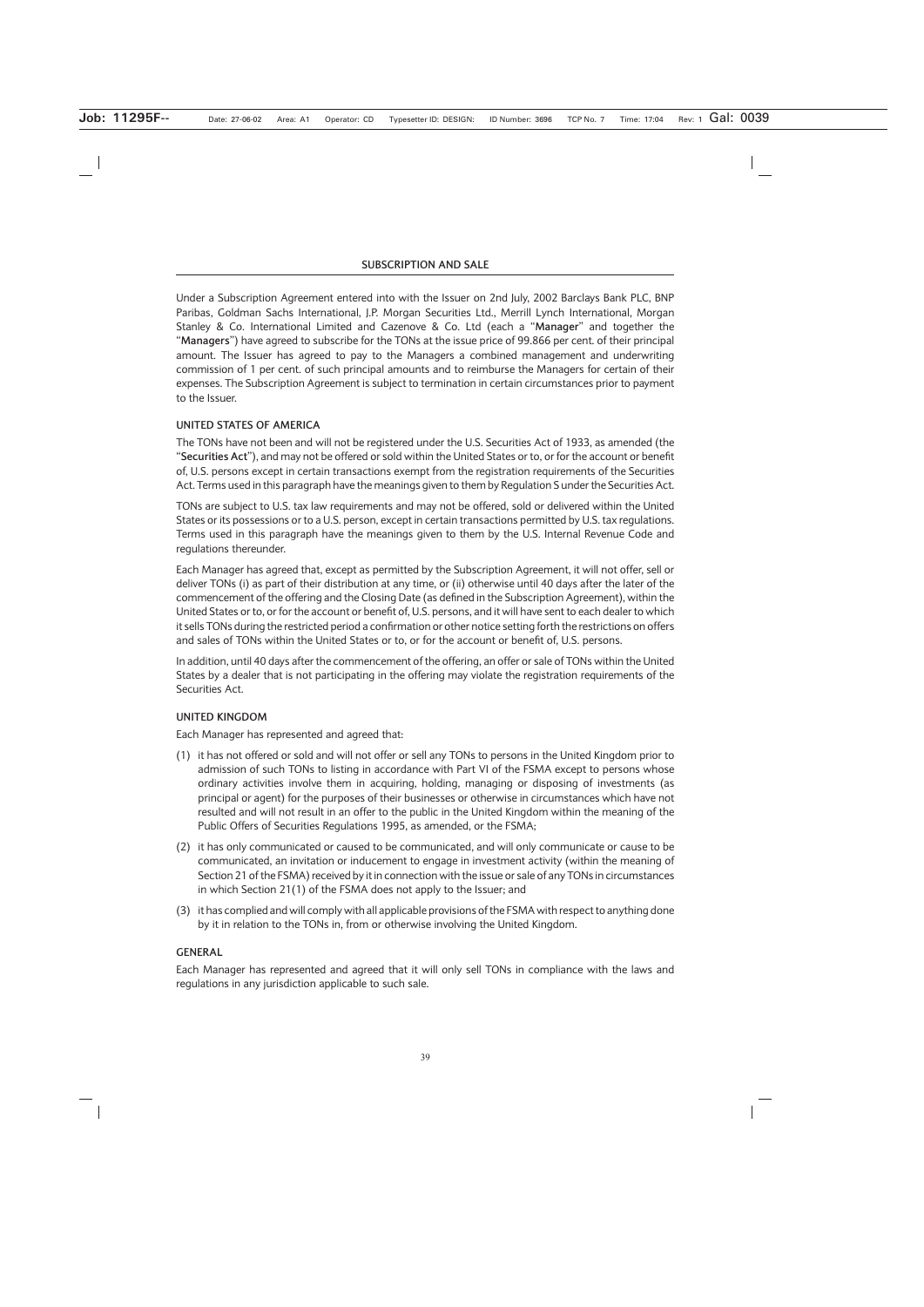#### **GENERAL INFORMATION**

- 1. The listing of the TONs on the Official List will be expressed as a percentage of their principal amount (exclusive of accrued interest). It is expected that admission of the TONs to the Official List and to trading on the London Stock Exchange's market for listed securities will be granted on 4th July, 2002 subject only to the issue of the Temporary Global TON. If the Temporary Global TON is not issued as mentioned in this document, the issue of the TONs may be cancelled. Prior to official listing, however, dealings in TONs will be permitted by the London Stock Exchange in accordance with its rules.
- 2. The TONs have been accepted for clearance through the Euroclear and Clearstream, Luxembourg systems with a Common Code of 15005238. The ISIN code for the TONs is XS0150052388.
- 3. All TONs, Coupons and Talons will carry a legend to the following effect: "Any United States person who holds this obligation will be subject to limitations under the United States income tax laws, including the limitations provided in sections 165(j) and 1287(a) of the Internal Revenue Code". The sections referred to in such legend provide that United States persons, with certain exceptions, will not be entitled to deduct any loss, and will not be entitled to capital gains treatment with respect to any gain, realised on any sale, exchange or redemption of a TON, Coupon or Talon.
- 4. No member of the Group is or has been involved in any legal or arbitration proceedings which may have, or have had during the twelve months preceding the date of this document, a significant effect on the Group's financial position nor, so far as the Issuer is aware, are any such proceedings pending or threatened.
- 5. Save as otherwise disclosed herein, there has been no significant change in the financial or trading position of the Issuer or the Group since 31st December, 2001 and there has been no material adverse change in the financial position or prospects of the Issuer or the Group since 31st December, 2001.
- 6. No redemption or purchase by the Issuer or any of its subsidiaries for cancellation of the TONs will be made by the Issuer without the prior consent of the Financial Services Authority.
- 7. The information contained in this document does not constitute statutory accounts (within the meaning of section 240 of the Companies Act 1985 (the "**Companies Act**")). The annual consolidated accounts of the Issuer and its subsidiaries for each of the three years ended 31st December, 2001 have been audited by PricewaterhouseCoopers, chartered accountants and registered auditors. All three of these accounts contained unqualified audit reports under Section 235 of the Companies Act. Copies of such statutory accounts have been delivered to the Registrar of Companies in England and Wales.
- 8. Copies of the following documents will be available for inspection during usual business hours on any weekday (Saturdays and public holidays excepted) at the registered office of the Issuer, currently at 54 Lombard Street, London EC3P 3AH for a period of 14 days from the date hereof:
	- (i) the Memorandum and Articles of Association of the Issuer;
	- (ii) the published consolidated Annual Report and Accounts of the Issuer and its subsidiaries for the financial years ended 31st December, 2000 and 31st December, 2001 respectively;
	- (iii) the Subscription Agreement;
	- (iv) a draft, subject to amendment, of the Trust Deed including the forms of TONs, Coupons and Talons;
	- (v) a draft, subject to amendment, of the Agency Agreement in relation to the TONs; and
	- (vi) a draft, subject to amendment, of the Calculation Agency Agreement in relation to the TONs.